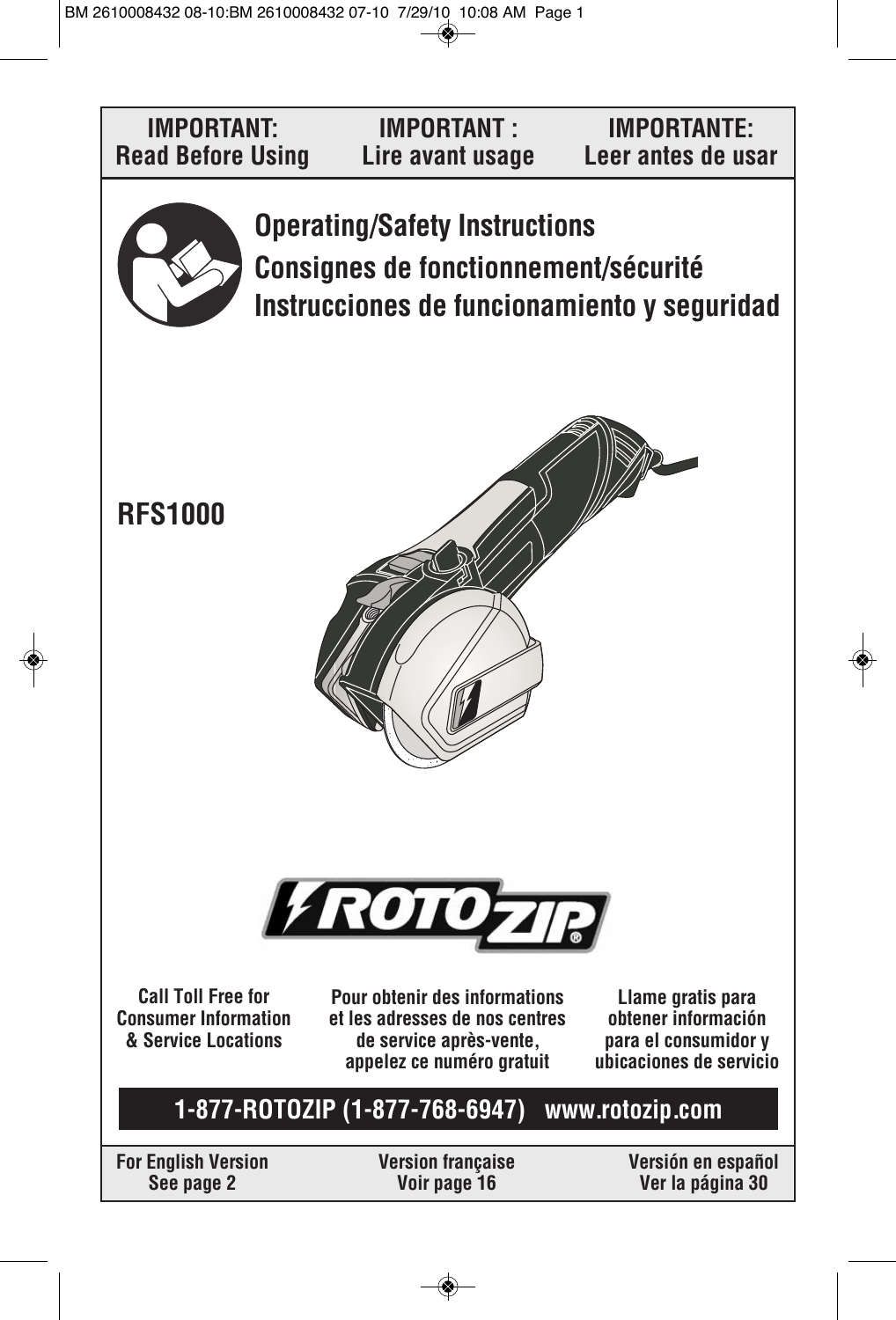# **General Power Tool Safety Warnings**

**Read all safety warnings and all instructions.** Failure to follow the warnings and instructions may result in electric shock, fire and/or serious injury. **! WARNING**

# **SAVE ALL WARNINGS AND INSTRUCTIONS FOR FUTURE REFERENCE**

The term "power tool" in the warnings refers to your mains-operated (corded) power tool or battery-operated (cordless) power tool.

### **Work area safety**

**Keep work area clean and well lit.** Cluttered or dark areas invite accidents.

**Do not operate power tools in explosive atmospheres, such as in the presence of flammable liquids, gases or dust.** Power tools create sparks which may ignite the dust or fumes.

**Keep children and bystanders away while operating a power tool.** Distractions can cause you to lose control.

### **Electrical safety**

**Power tool plugs must match the outlet. Never modify the plug in any way. Do not use any adapter plugs with earthed (grounded) power tools.** Unmodified plugs and matching outlets will reduce risk of electric shock.

**Avoid body contact with earthed or grounded surfaces such as pipes, radiators, ranges and refrigerators.** There is an increased risk of electric shock if your body is earthed or grounded.

**Do not expose power tools to rain or wet conditions.** Water entering a power tool will increase the risk of electric shock.

**Do not abuse the cord. Never use the cord for carrying, pulling or unplugging the power tool. Keep cord away from heat, oil, sharp edges or moving parts.** Damaged or entangled cords increase the risk of electric shock.

**When operating a power tool outdoors, use an extension cord suitable for outdoor use.** Use of a cord suitable for outdoor use reduces the risk of electric shock.

**If operating the power tool in damp locations is unavoidable, use a Ground Fault Circuit Interrupter (GFCI) protected supply.** Use of an GFCI reduce the risk of electric shock.

#### **Personal safety**

**Stay alert, watch what you are doing and use common sense when operating a** **power tool. Do not use a power tool while you are tired or under the influence of drugs, alcohol or medication.** A moment of inattention while operating power tools may result in serious personal injury.

**Use personal protective equipment. Always wear eye protection.** Protective equipment such as dust mask, non-skid safety shoes, hard hat, or hearing protection used for appropriate conditions will reduce personal injuries.

**Prevent unintentional starting. Ensure the switch is in the off-position before connecting to power source and / or battery pack, picking up or carrying the tool.** Carrying power tools with your finger on the switch or energizing power tools that have the switch on invites accidents.

**Remove any adjusting key or wrench before turning the power tool on.** A wrench or a key left attached to a rotating part of the power tool may result in personal injury.

**Do not overreach. Keep proper footing and balance at all times.** This enables better control of the power tool in unexpected situations.

**Dress properly. Do not wear loose clothing or jewelry. Keep your hair, clothing and gloves away from moving parts.** Loose clothes, jewelry or long hair can be caught in moving parts.

**If devices are provided for the connection of dust extraction and collection facilities, ensure these are connected and properly used.** Use of dust collection can reduce dustrelated hazards.

### **Power tool use and care**

**Do not force the power tool. Use the correct power tool for your application.** The correct power tool will do the job better and safer at the rate for which it was designed.

**Do not use the power tool if the switch does not turn it on and off.** Any power tool that cannot be controlled with the switch is dangerous and must be repaired.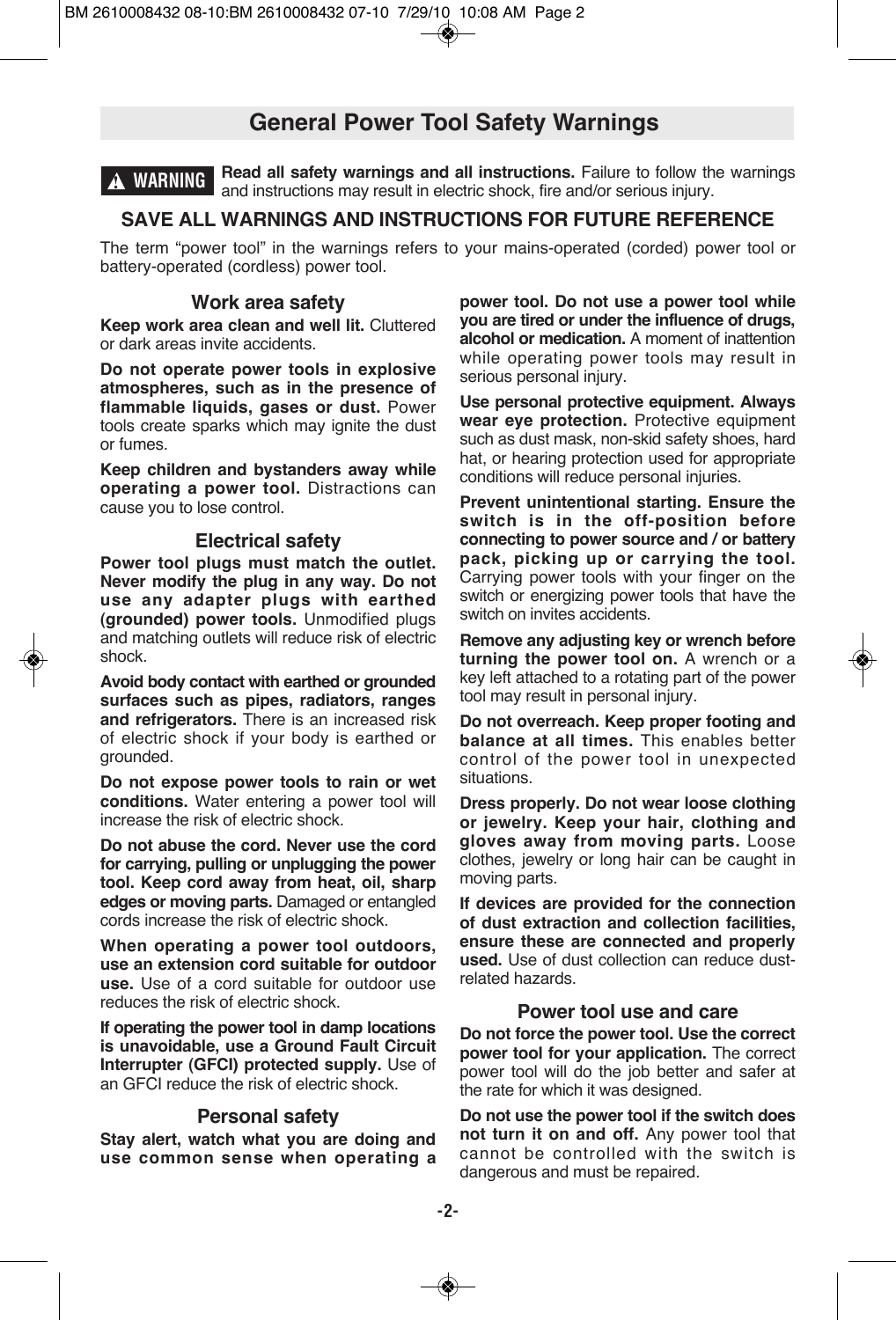**Disconnect the plug from the power source and/or the battery pack from the power tool before making any adjustments, changing accessories, or storing power tools.** Such preventive safety measures reduce the risk of starting the power tool accidentally.

**Store idle power tools out of the reach of children and do not allow persons unfamiliar with the power tool or these instructions to operate the power tool.** Power tools are dangerous in the hands of untrained users.

**Maintain power tools. Check for misalignment or binding of moving parts, breakage of parts and any other condition that may affect the power tool's operation. If damaged, have the power tool repaired before use.** Many accidents are caused by poorly maintained power tools.

**Keep cutting tools sharp and clean.** Properly maintained cutting tools with sharp cutting edges are less likely to bind and are easier to control.

**Use the power tool, accessories and tool bits etc. in accordance with these instructions, taking into account the working conditions and the work to be performed.** Use of the power tool for operations different from those intended could result in a hazardous situation.

#### **Service**

**Have your power tool serviced by a qualified repair person using only identical replacement parts.** This will ensure that the safety of the power tool is maintained.

# **Power Tool-Specific Safety Warnings**

#### **Safety Warnings Common for Abrasive Cutting-Off Operations:**

**This power tool is intended to function as a cut-off tool. Read all safety warnings, instructions, illustrations and specifications provided with this power tool.** Failure to follow all instructions listed below may result in electric shock, fire and/or serious injury.

**Operations such as grinding, sanding, wire brushing and polishing are not recommended to be performed with this power tool.** Operations for which the power tool was not designed may create a hazard and cause personal injury.

**Do not use accessories which are not specifically designed and recommended by the tool manufacturer.** Just because the accessory can be attached to your power tool, it does not assure safe operation.

**The rated speed of the accessory must be at least equal to the maximum speed marked on the power tool.** Accessories running faster than their RATED SPEED can break and fly apart.

**The outside diameter and the thickness of your accessory must be within the capacity rating of your power tool.** Incorrectly sized accessories cannot be adequately guarded or controlled.

**The arbor size of wheels, flanges, backing pads or any other accessory must properly fit the spindle of the power tool.** Accessories with arbor holes that do not match the mounting hardware of the power tool will run out of balance, vibrate excessively and may cause loss of control.

**Do not use a damaged accessory. Before each use inspect the accessory such as abrasive wheels for chips and cracks, backing pad for cracks, tear or excess wear, wire brush for loose or cracked wires. If power tool or accessory is dropped, inspect for damage or install an undamaged accessory. After inspecting and installing an accessory, position yourself and bystanders away from the plane of the rotating accessory and run the power tool at maximum no-load speed for one minute.**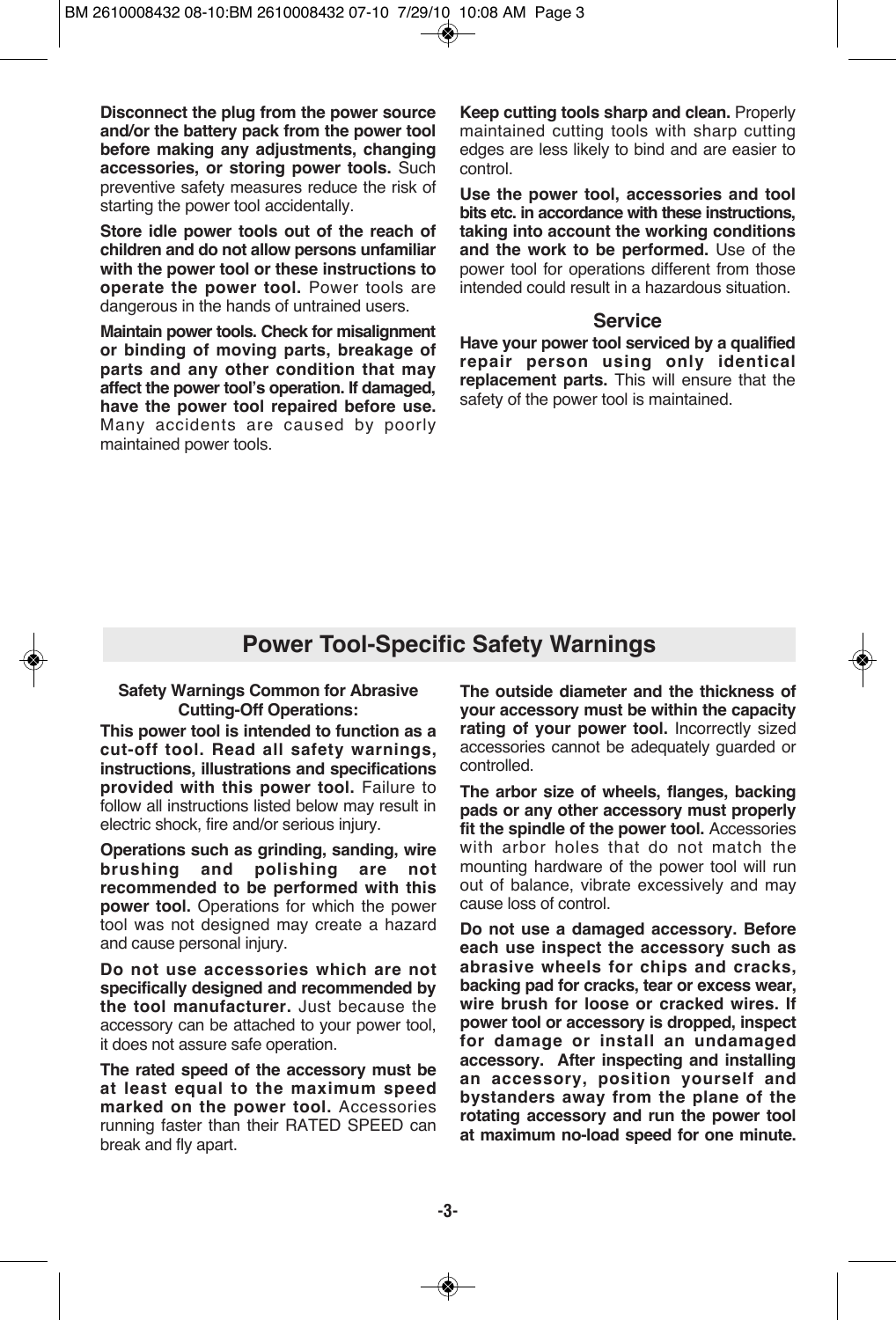Damaged accessories will normally break apart during this test time.

**Wear personal protective equipment. Depending on application, use face shield, safety goggles or safety glasses. As appropriate, wear dust mask, hearing protectors, gloves and workshop apron capable of stopping small abrasive or workpiece fragments.** The eye protection must be capable of stopping flying debris generated by various operations. The dust mask or respirator must be capable of filtrating particles generated by your operation. Prolonged exposure to high intensity noise may cause hearing loss.

**Keep bystanders a safe distance away from work area. Anyone entering the work area must wear personal protective equipment.** Fragments of workpiece or of a broken accessory may fly away and cause injury beyond immediate area of operation.

**Hold power tool by insulated gripping surfaces only, when performing an operation where the cutting accessory may contact hidden wiring or its own cord.** Cutting accessory contacting a "live" wire may make exposed metal parts of the power tool "live" and shock the operator.

**Position the cord clear of the spinning accessory.** If you lose control, the cord may be cut or snagged and your hand or arm may be pulled into the spinning accessory.

**Never lay the power tool down until the accessory has come to a complete stop.** The spinning accessory may grab the surface and pull the power tool out of your control.

**Do not run the power tool while carrying it at your side.** Accidental contact with the spinning accessory could snag your clothing, pulling the accessory into your body.

**Regularly clean the power tool's air vents.** The motor's fan will draw the dust inside the housing and excessive accumulation of powdered metal may cause electrical hazards.

**Do not operate the power tool near flammable materials.** Sparks could ignite these materials.

**Do not use accessories that require liquid coolants.** Using water or other liquid coolants may result in electrocution or shock.

#### **Kickback and Related Warnings**

Kickback is a sudden reaction to a pinched or snagged rotating wheel, backing pad, brush or any other accessory. Pinching or snagging causes rapid stalling of the rotating accessory which in turn causes the uncontrolled power tool to be forced in the direction opposite of the accessory's rotation at the point of the binding.

For example, if an abrasive wheel is snagged or pinched by the workpiece, the edge of the wheel that is entering into the pinch point can dig into the surface of the material causing the wheel to climb out or kickout. The wheel may either jump toward or away from the operator, depending on direction of the wheel's movement at the point of pinching. Abrasive wheels may also break under these conditions.

Kickback is the result of power tool misuse and/or incorrect operating procedures or conditions and can be avoided by taking proper precautions as given below.

**Maintain a firm grip on the power tool and position your body and arm to allow you to resist kickback forces. Always use auxiliary handle, if provided, for maximum control over kickback or torque reaction during start-up.** The operator can control torque reactions or kickback forces, if proper precautions are taken.

**Never place your hand near the rotating accessory.** Accessory may kickback over your hand.

**Do not position your body in the area where power tool will move if kickback occurs.** Kickback will propel the tool in direction opposite to the wheel's movement at the point of snagging.

**Use special care when working corners, sharp edges etc. Avoid bouncing and snagging the accessory.** Corners, sharp edges or bouncing have a tendency to snag the rotating accessory and cause loss of control or kickback.

**Do not attach a saw chain woodcarving blade or toothed saw blade.** Such blades create frequent kickback and loss of control.

### **Safety Warnings Specific for Abrasive Cutting-Off Operations:**

**Use only wheel types that are recommended for your power tool and the specific guard designed for the selected wheel.** Wheels for which the power tool was not designed cannot be adequately guarded and are unsafe.

**The guard must be securely attached to the power tool and positioned for maximum**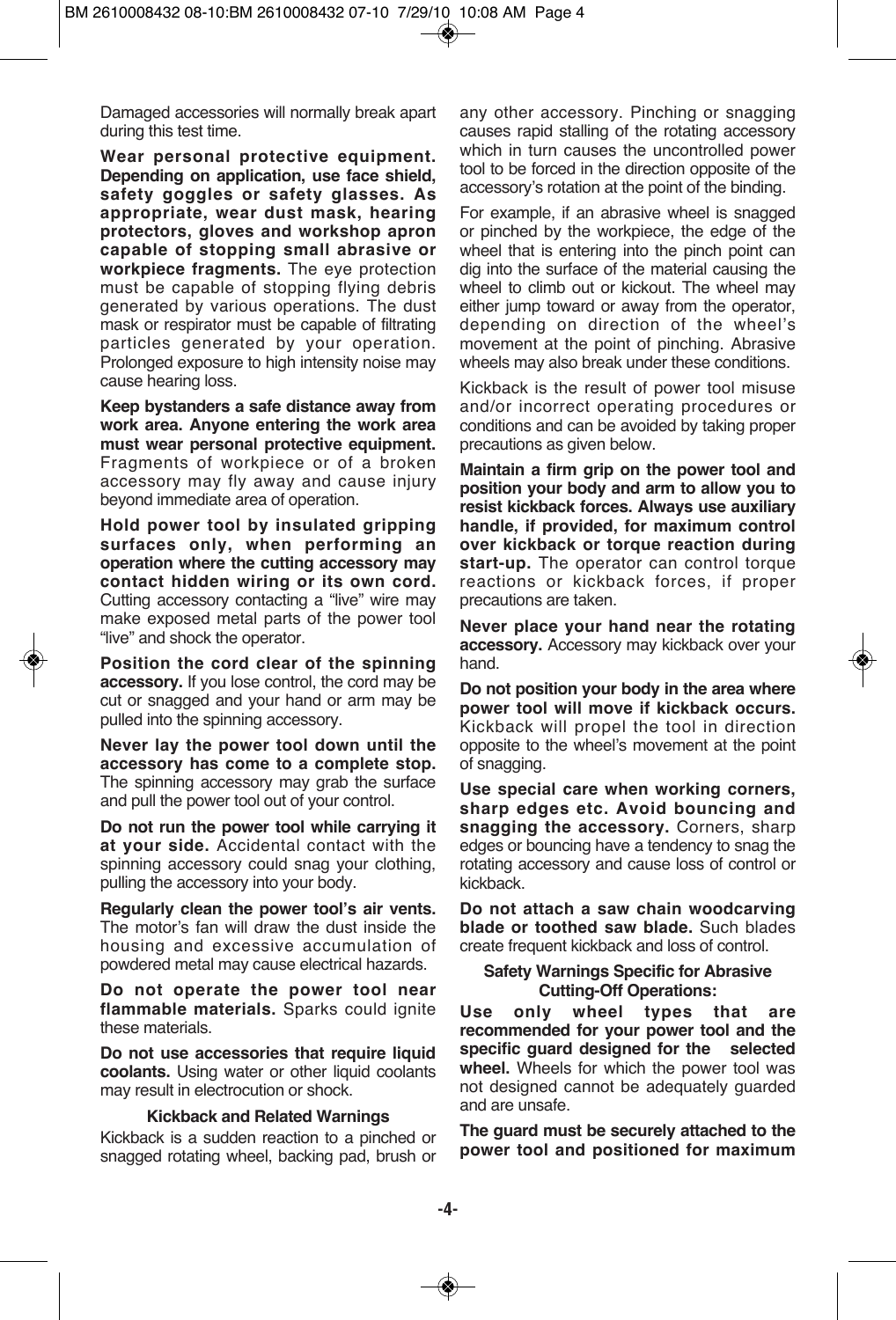**safety, so the least amount of wheel is exposed towards the operator.** The guard helps to protect operator from broken wheel fragments and accidental contact with wheel.

**Wheels must be used only for recommended applications. For example: do not grind with the side of cut-off wheel.** Abrasive cut-off wheels are intended for peripheral grinding, side forces applied to these wheels may cause them to shatter.

**Always use undamaged wheel flanges that are of correct size and shape for your selected wheel.** Proper wheel flanges support the wheel thus reducing the possibility of wheel breakage. Flanges for cut-off wheels may be different from grinding wheel flanges.

**Do not use worn down wheels from larger power tools.** Wheel intended for larger power tool is not suitable for the higher speed of a smaller tool and may burst.

### **Additional Safety Warnings Specific for Abrasive Cutting-Off Operations:**

**Do not "jam" the cut-off wheel or apply excessive pressure. Do not attempt to make an excessive depth of cut.** Overstressing the wheel increases the loading and susceptibility to twisting or binding of the wheel in the cut and the possibility of kickback or wheel breakage.

**Do not position your body in line with and behind the rotating wheel.** When the wheel, at the point of operation, is moving away from your body, the possible kickback may propel the spinning wheel and the power tool directly at you.

**When wheel is binding or when interrupting a cut for any reason, switch off the power tool and hold the power tool motionless until the wheel comes to a complete stop. Never attempt to remove the cut-off wheel from the cut while the wheel is in motion otherwise kickback may occur.** Investigate and take corrective action to eliminate the cause of wheel binding.

**Do not restart the cutting operation in the workpiece. Let the wheel reach full speed and carefully reenter the cut.** The wheel may bind, walk up or kickback if the power tool is restarted in the workpiece.

**Support panels or any oversized workpiece to minimize the risk of wheel pinching and kickback.** Large workpieces tend to sag under their own weight. Supports must be placed under the workpiece near the line of cut and near the edge of the workpiece on both sides of the wheel.

**Use extra caution when making a "pocket cut" into existing walls or other blind areas.** The protruding wheel may cut gas or water pipes, electrical wiring or objects that can cause kickback.

**Do not use type 1 abrasive wheels designed for straight grinding.**

**Do not attempt to cut large stock or sheets of metal as this machine is not designed to be a dedicated cut-off machine.**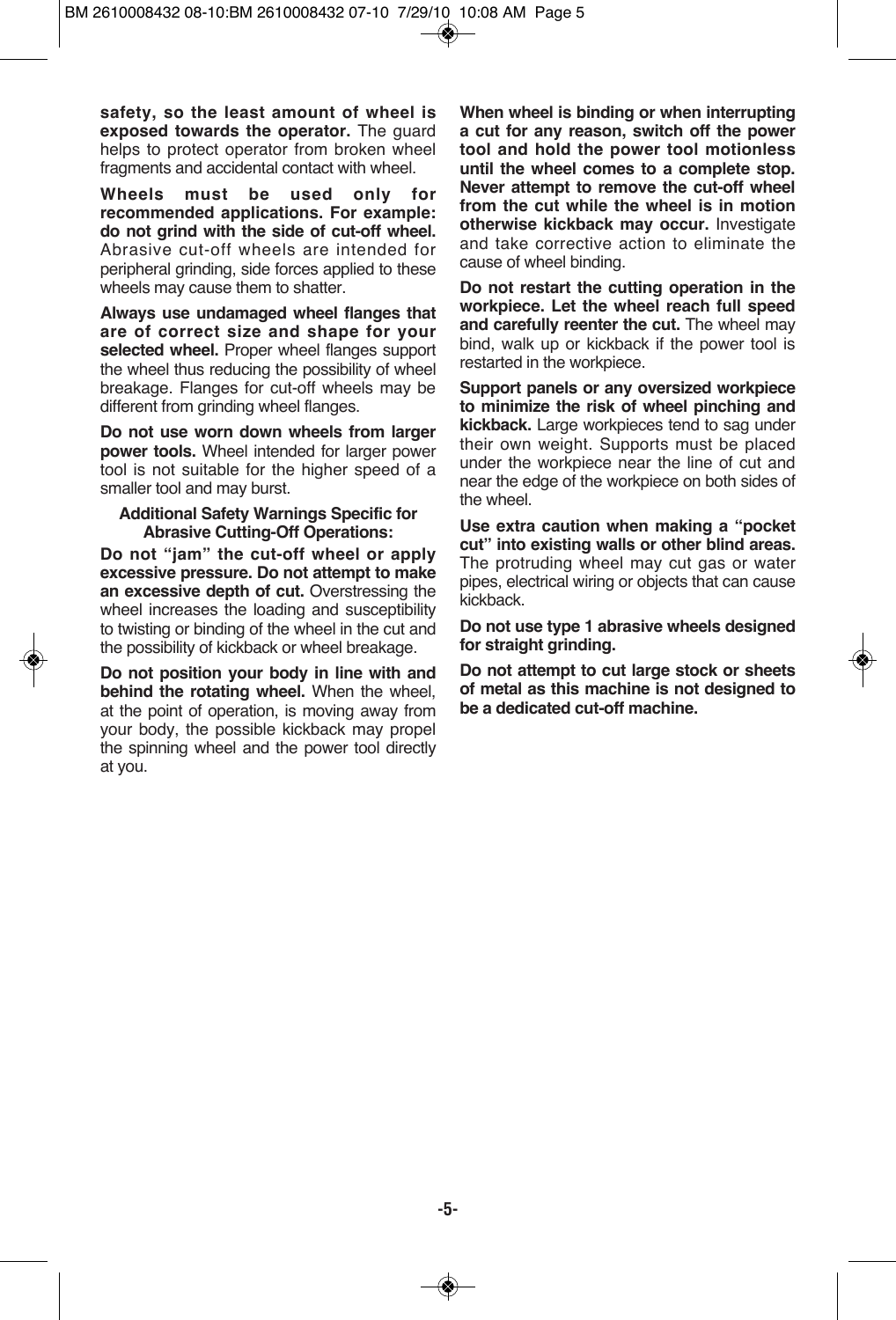# **Additional Safety Warnings**

GFCI and personal protection devices like electrician's rubber gloves and footwear will further enhance your personal safety.

**Do not use AC only rated tools with a DC power supply.** While the tool may appear to work, the electrical components of the AC rated tool are likely to fail and create a hazard to the operator.

**Keep handles dry, clean and free from oil and grease.** Slippery hands cannot safely control the power tool.

**Use clamps or another practical way to secure and support the workpiece to a stable platform.** Holding the work by hand or against your body leaves it unstable and may lead to loss of control.

**Develop a periodic maintenance schedule for your tool. When cleaning a tool be careful not to disassemble any portion of the tool since internal wires may be misplaced or pinched or safety guard return springs may be improperly mounted.** Certain cleaning agents such as gasoline, carbon tetrachloride, ammonia, etc. may damage plastic parts.

Risk of injury to user. The power cord must only be serviced by a Bosch Factory Service Center or Authorized Bosch Service Station.

**Do not use type 1A or 27A wheels for face grinding.** Side forces applied to these wheels may cause them to shatter or burst.

**Some dust created by power sanding, sawing, grinding, drilling, and other construction activities contains chemicals known to cause cancer, birth defects or other reproductive harm. Some examples of these chemicals are: ! WARNING**

- Lead from lead-based paints,
- Crystalline silica from bricks and cement and other masonry products, and
- Arsenic and chromium from chemicallytreated lumber.

Your risk from these exposures varies, depending on how often you do this type of work. To reduce your exposure to these chemicals: work in a well ventilated area, and work with approved safety equipment, such as those dust masks that are specially designed to filter out microscopic particles.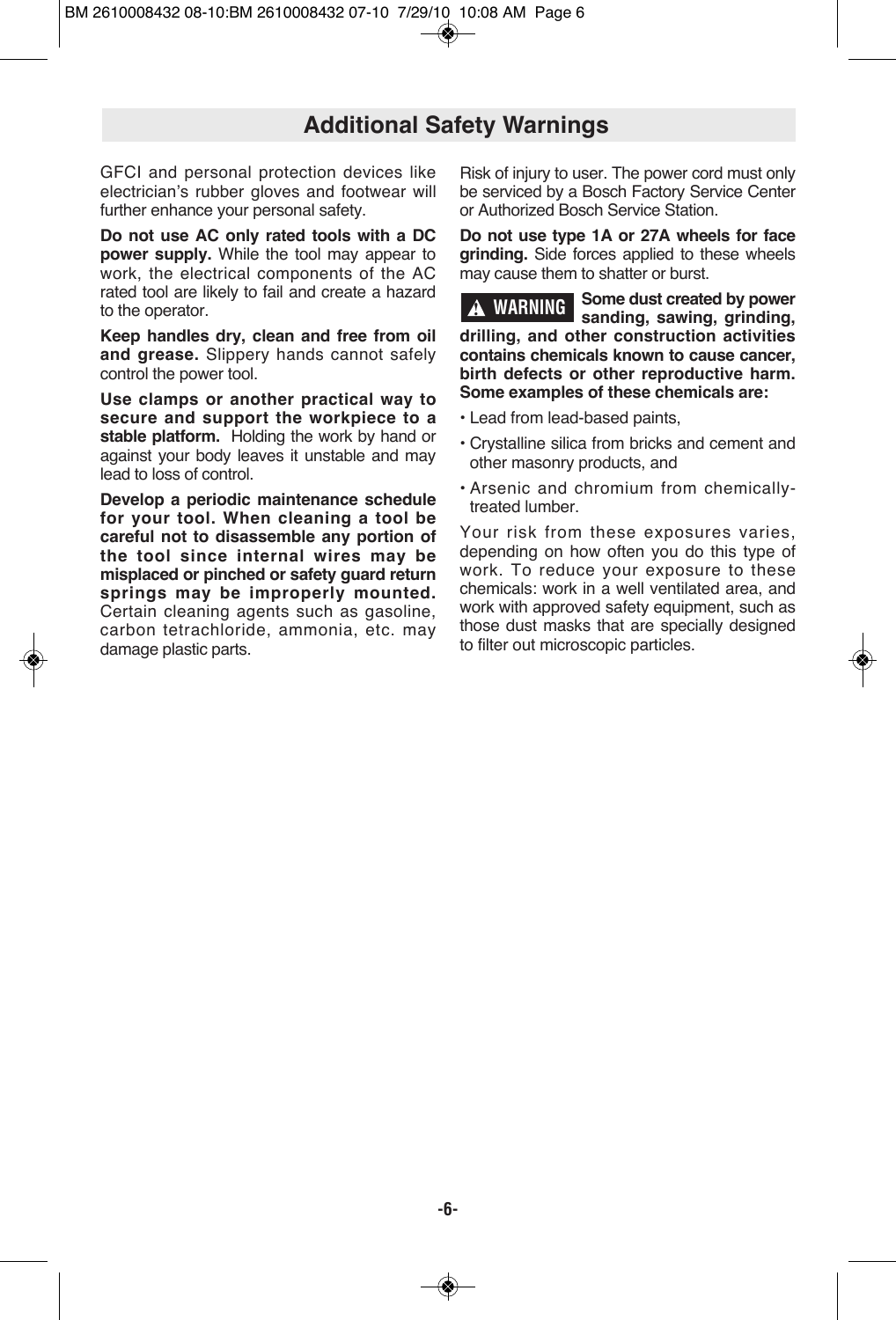# **Symbols**

**IMPORTANT:** Some of the following symbols may be used on your tool. Please study them and learn their meaning. Proper interpretation of these symbols will allow you to operate the tool better and safer.

| Symbol                   | <b>Name</b>                                | Designation/Explanation                                                  |  |  |  |  |
|--------------------------|--------------------------------------------|--------------------------------------------------------------------------|--|--|--|--|
| $\vee$                   | Volts                                      | Voltage (potential)                                                      |  |  |  |  |
| A                        | Amperes                                    | Current                                                                  |  |  |  |  |
| Hz                       | Hertz                                      | Frequency (cycles per second)                                            |  |  |  |  |
| W                        | Watt                                       | Power                                                                    |  |  |  |  |
| kg                       | Kilograms                                  | Weight                                                                   |  |  |  |  |
| min                      | <b>Minutes</b>                             | Time                                                                     |  |  |  |  |
| s                        | Seconds                                    | Time                                                                     |  |  |  |  |
| Ø                        | Diameter                                   | Size of drill bits, grinding wheels, etc.                                |  |  |  |  |
| $n_{0}$                  | No load speed                              | Rotational speed, at no load                                             |  |  |  |  |
| n                        | Rated speed                                | Manufacturers rated speed                                                |  |  |  |  |
| $$ /min                  | Revolutions or reciprocation<br>per minute | Revolutions, strokes, surface speed,<br>orbits etc. per minute           |  |  |  |  |
| $\mathbf 0$              | Off position                               | Zero speed, zero torque                                                  |  |  |  |  |
| 1, 2, 3,<br>I, II, III,  | Selector settings                          | Speed, torque or position settings.<br>Higher number means greater speed |  |  |  |  |
| $\sim$                   | Infinitely variable selector with off      | Speed is increasing from 0 setting                                       |  |  |  |  |
| →                        | Arrow                                      | Action in the direction of arrow                                         |  |  |  |  |
| ∿                        | Alternating current                        | Type or a characteristic of current                                      |  |  |  |  |
| $=$                      | Direct current                             | Type or a characteristic of current                                      |  |  |  |  |
| $\overline{\mathcal{N}}$ | Alternating or direct current              | Type or a characteristic of current                                      |  |  |  |  |
| $\square$                | Class II construction                      | Designates Double Insulated<br>Construction tools.                       |  |  |  |  |
| ⊕                        | Earthing terminal                          | Grounding terminal                                                       |  |  |  |  |
|                          | Warning symbol                             | Alerts user to warning messages                                          |  |  |  |  |
|                          | Li-ion RBRC seal                           | Designates Li-ion battery recycling<br>program                           |  |  |  |  |
|                          | Ni-Cad RBRC seal                           | Designates Ni-Cad battery recycling<br>program                           |  |  |  |  |
|                          | Read manual symbol                         | Alerts user to read manual                                               |  |  |  |  |
|                          | Wear eye protection symbol                 | Alerts user to wear eye protection                                       |  |  |  |  |

**-7-**

◈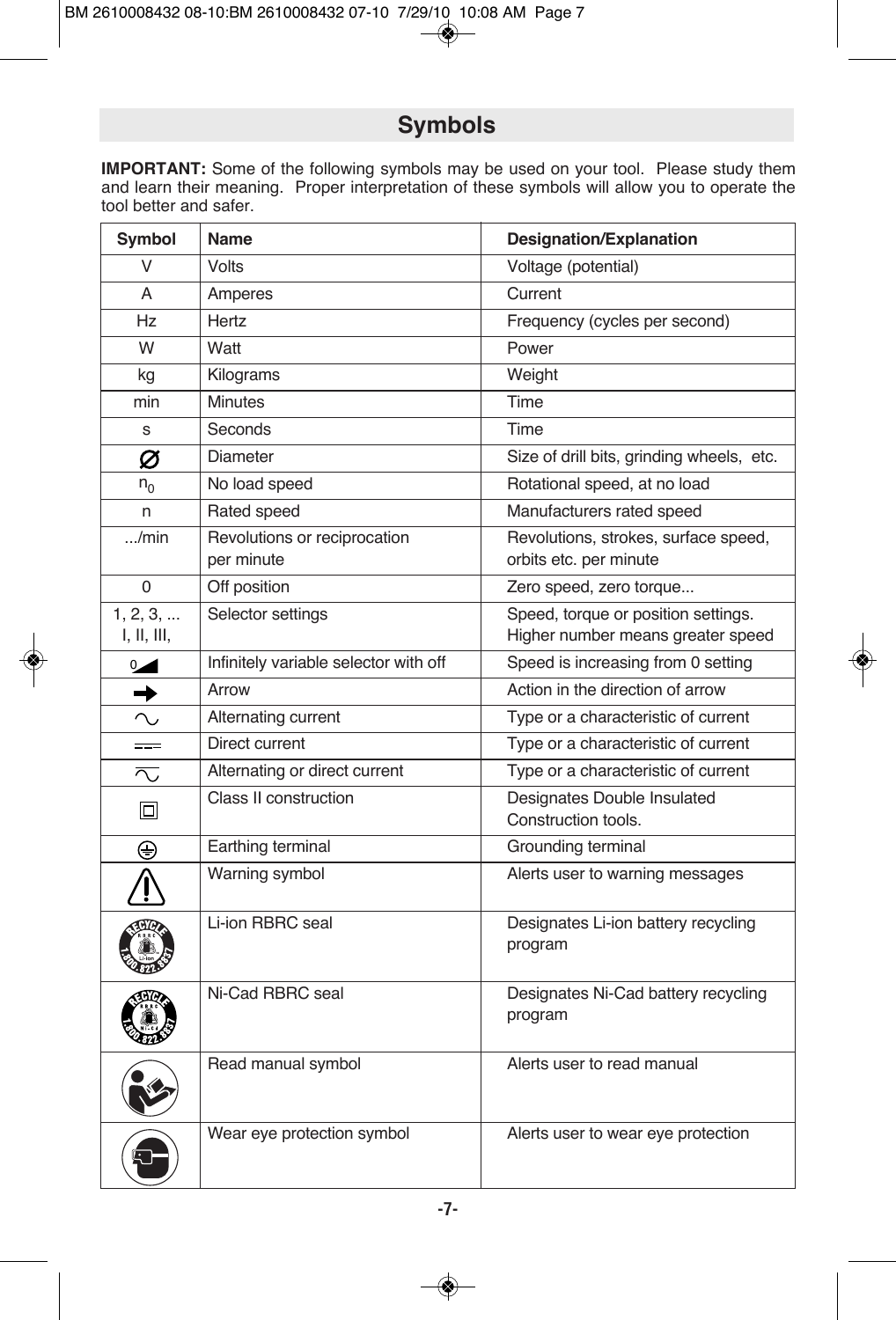# **Symbols (continued)**

**IMPORTANT:** Some of the following symbols may be used on your tool. Please study them and learn their meaning. Proper interpretation of these symbols will allow you to operate the tool better and safer.



This symbol designates that this tool is listed by Underwriters Laboratories.



This symbol designates that this tool is listed by Underwriters Laboratories, to United States and Canadian Standards.



This symbol designates that this tool is listed by the Canadian Standards Association.



This symbol designates that this tool is listed by the Canadian Standards Association, to United States and Canadian Standards.



This symbol designates that this tool is listed by the Intertek Testing Services, to United States and Canadian Standards.



This symbol designates that this tool complies to NOM Mexican Standards.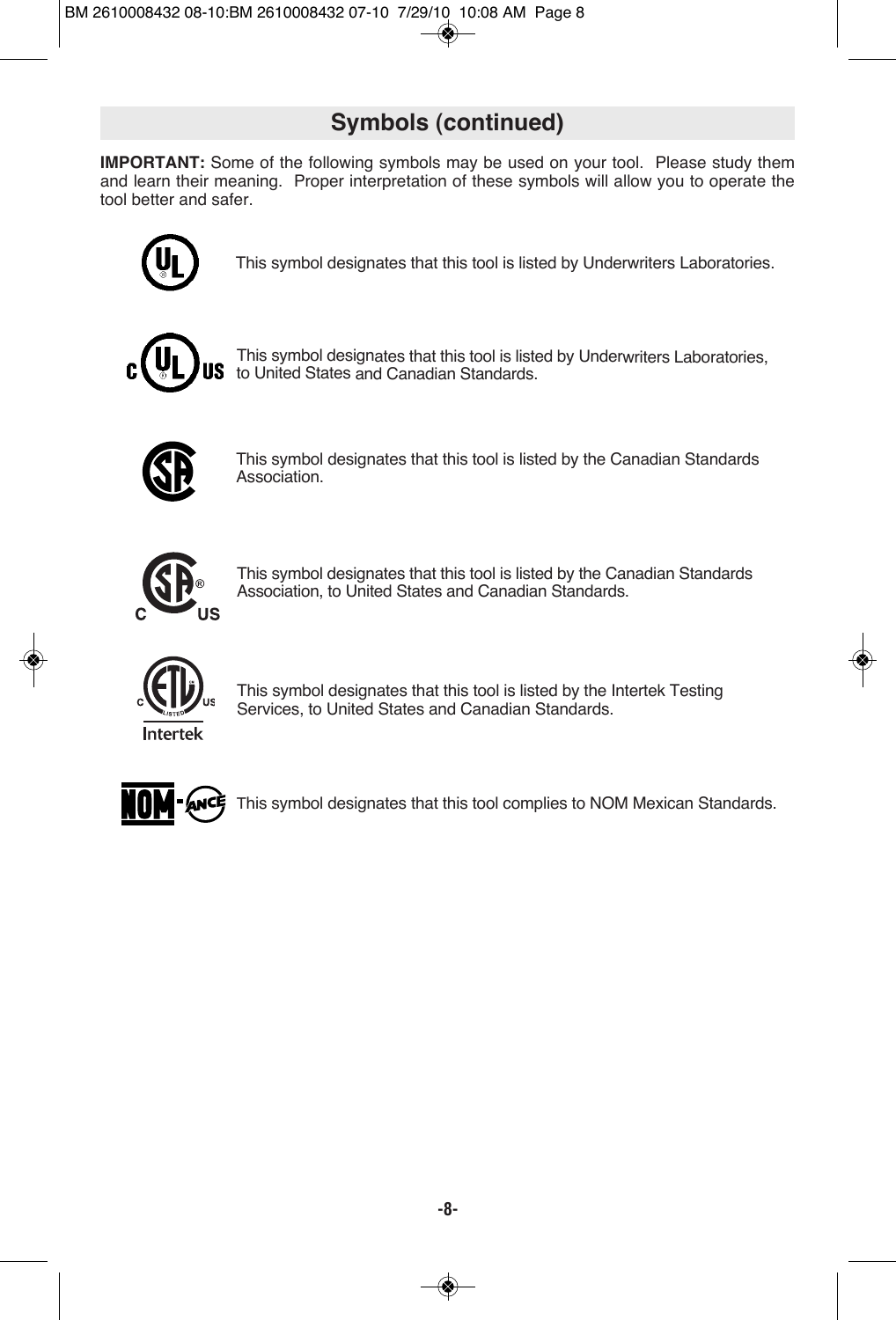# **Functional Description and Specifications**

**Disconnect the plug from the power source before making any assembly, adjustments or changing accessories.** Such preventive safety measures reduce the risk of starting the tool accidentally. **! WARNING**



# **FIG. 1**



| Model number                   | <b>RFS1000</b>  |
|--------------------------------|-----------------|
| * Rated speed                  | $n_0$ 11,000/mi |
| * Max. abrasive wheel diameter | 4" (100 mm)     |
| Spindle thread                 | 5/8"-11 UNC     |

RFS1000  $n<sub>o</sub>$  11,000/min 4" (100 mm) type 1

Accessory speed rating must be equal to or greater than the tool's speed rating. Do not exceed the recommended wheel diameter.

**NOTE:** For tool specifications refer to the nameplate on your tool.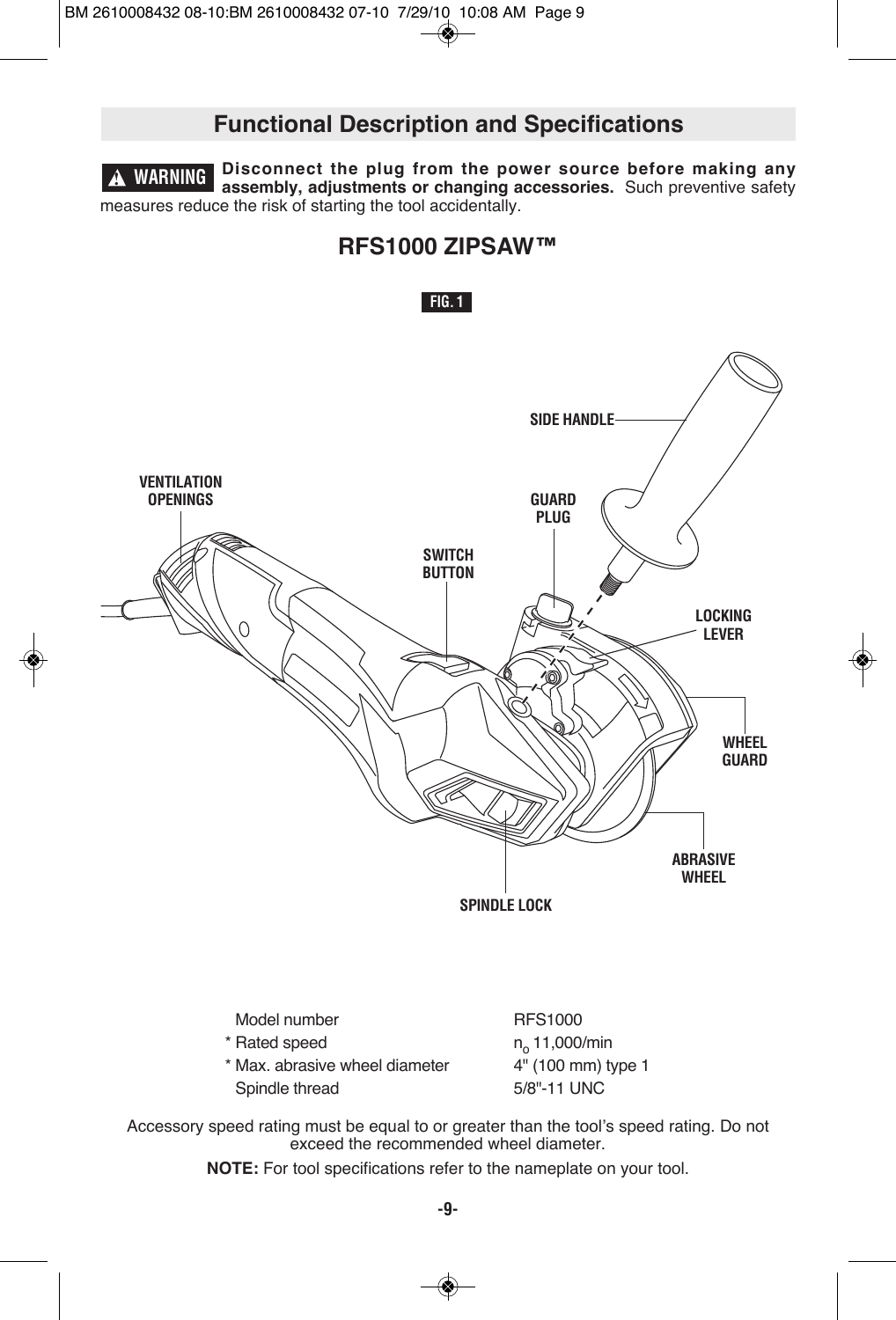# **Assembly**

## **WHEEL GUARD INSTALLATION**

**A WARNING** Wheel guard must be attached when using cutting wheels. Always keep wheel guard between you and your work while cutting.

**Guard plug should always A** WARNING be attached when vacuum **hose is not connected.** Wheel bursting may eject wheel fragments towards user if guard plug is not attached.

The position of the guard can be adjusted to accommodate the operation being performed.

To attach wheel guard DISCONNECT tool from power source.

Position guard on spindle neck so that the notches on guard line up with the keys on the spindle neck (Fig. 2).

Rotate the guard either direction to desired position, and move the locking lever into the LOCKED position to secure guard in place.

TO REMOVE GUARD: Move locking lever into the unlocked position, rotate guard until the notches on guard line up with the keys on the spindle neck, and lift guard off the spindle neck (Fig. 2).



### **LOCK NUTS AND BACKING FLANGE**

Your tool is equipped with a threaded spindle for mounting accessories. Always use the supplied lock nut (and backing flange) that has same thread size as spindle.

#### **SIDE HANDLE**

The side handle is used to control and balance the tool. The handle must be threaded into the front housing on either side of the tool, depending on personal preference and comfort. Use the side handle for safe control and ease of operation (Fig. 1).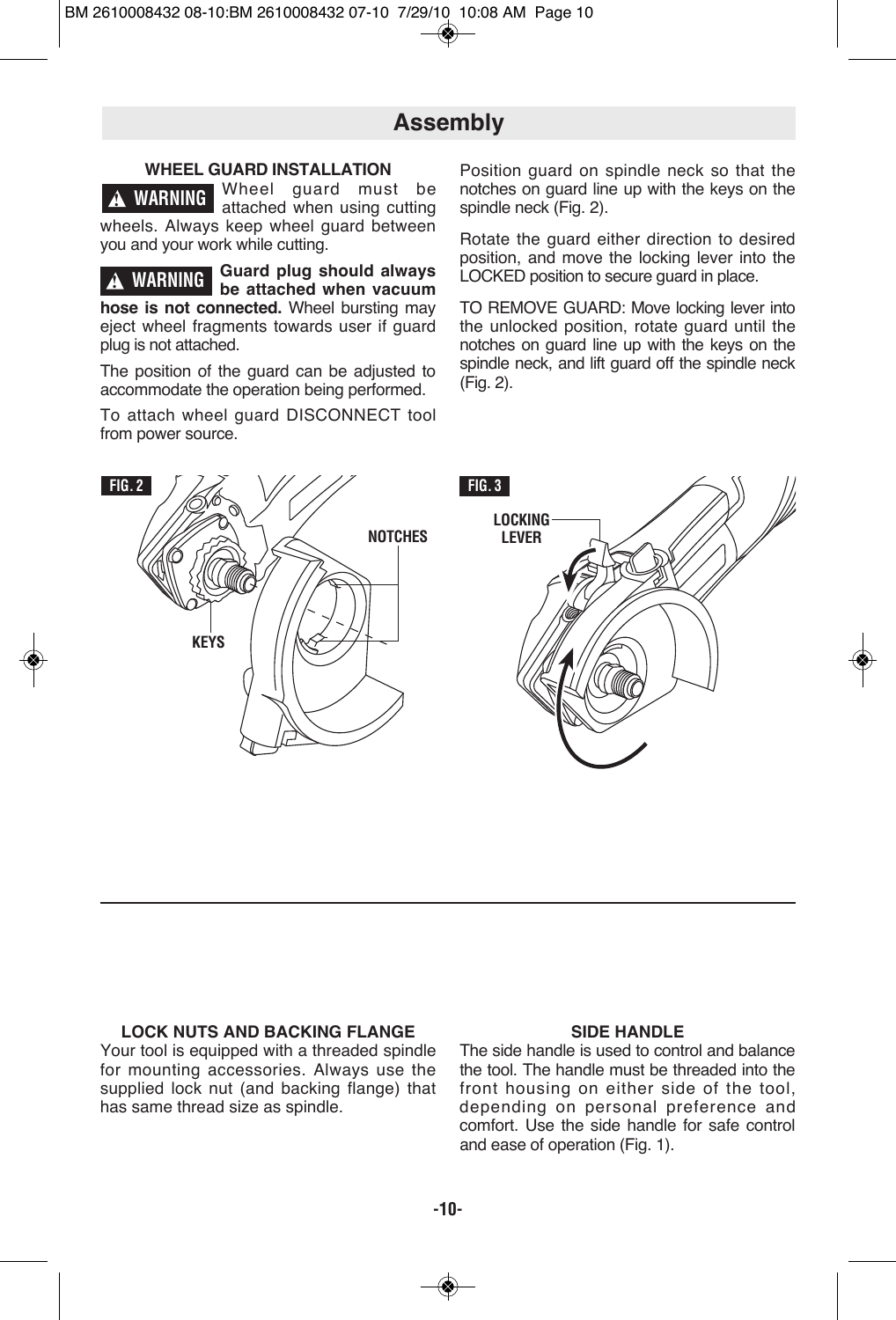### **WHEEL ASSEMBLy**

Use only diamond cut-off (type 1) wheels or Rotozip® XWHEELS™. Bonded abrasive wheels may burst, causing fragments to fly away at great velocity possibly striking you or bystanders. **! WARNING**

cutting. **! WARNING**

Always use included guard and guard cover when

Disconnect tool from power source. Be sure that wheel guard is in place for cutting.

**ROTOZIP® BRAND CUT-OFF WHEELS** Thread backing flange onto spindle, then place standard lock nut on spindle (Fig. 4).

Tighten standard lock nut using the included spanner wrench while holding the spindle lock. Standard lock nut becomes backing flange for Rotozip® cut-off wheels.

Place wheel on standard lock nut, making sure to center wheel on lock nut.

Thread on Rotozip® washer and lock bolt and tighten using included hex wrench while holding the spindle lock (Fig. 4 & 5).

If performing a standard cut-off, attach guard cover and rotate counter-clockwise to lock into place. If performing a flush cut, do not attach the guard cover (Fig. 6).

TO REMOVE: Reverse procedure.

**STANDARD 4" TyPE 1 DIAMOND WHEELS** Thread backing flange onto spindle, then place wheel onto spindle.

Thread standard lock nut onto spindle and tighten using the included spanner wrench while holding the spindle lock.

Store your Rotozip® lock nut by threading it onto the included spanner wrench.



**ZIP WHEEL**



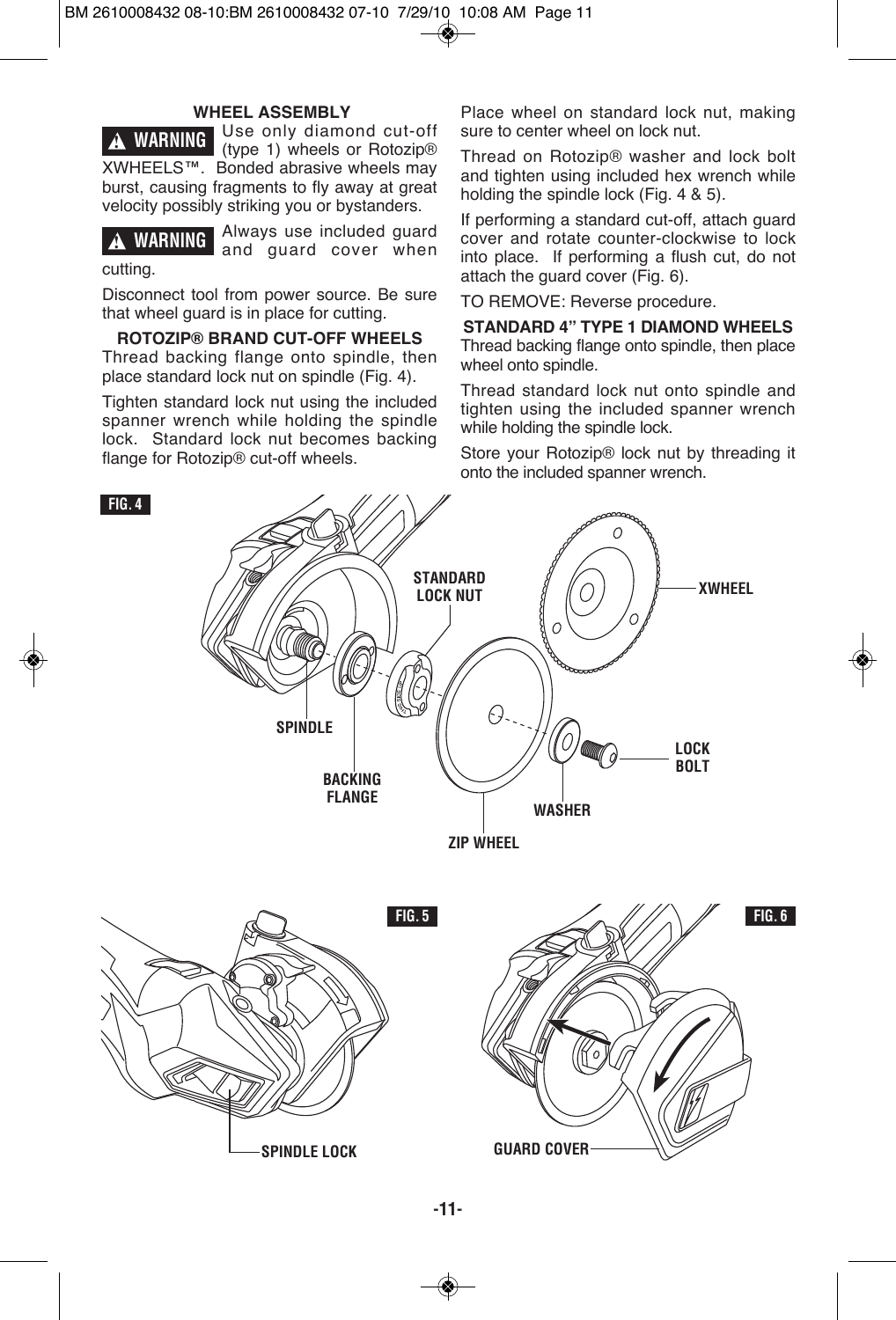### **DUST COLLECTION SySTEM ASSEMBLy (optional accessory)**

To connect dust collection system, begin by removing the dust plug from the guard (Fig. 1).

Insert the 60° elbow into the round opening in the guard (Fig. 7).

Attach the included hose to the 60° elbow.

Rotate the hose clip at the back of the tool and snap the hose into place as shown (Fig. 7).

Insert the open end of the included hose into the vacuum adapter. The vacuum adapter can now be connected to your standard 1-1/4", 1-1/2", 2-1/4" or 2-1/2" diameter vacuum hose.



# **Operating Instructions**

Hold the tool with both hands while starting the tool, since torque from the motor can cause the tool to twist.

Start the tool before applying to work and let the tool come to full speed before contacting the workpiece. Lift the tool from the work before releasing the switch. DO NOT turn the switch "ON" and "OFF" while the tool is under load; this will greatly decrease the switch life.

### **SLIDE ON-OFF SWITCH WITH LOCK**

The tool is switched "ON" by the switch button located at the side of the motor housing. The switch can be locked in the "ON" position, a convenience for long operations.

TO TURN THE TOOL "ON" without locking it, slide the switch button forward by applying pressure ONLY at the REAR portion of the button. When pressure is released the switch button will snap to "OFF" position (Fig. 1).

TO LOCK THE SWITCH "ON", slide the switch button forward and press "IN" the FRONT portion.

TO UNLOCK THE SWITCH, simply press and release the REAR portion of the button. Switch is spring loaded and will snap back automatically.

In order to try to avoid recoil (a situation where the wheel wants to skip out of the material) it is recommended to make cuts in the same direction as the rotation of the wheel.

**It is important to read and understand the section in this manual called "Causes and Operator Prevention of Recoil". ! WARNING**

#### **HAND POSITIONING**

Avoid using the front hand position when cutting off metal or other items that may get hot while cutting. Metal and other thermally conductive materials can heat rapidly from cutting friction, increasing the risk of burns.

Your Zip Saw® offers multiple hand positions for greater comfort and control. Always be sure to control the tool with two hands while cutting.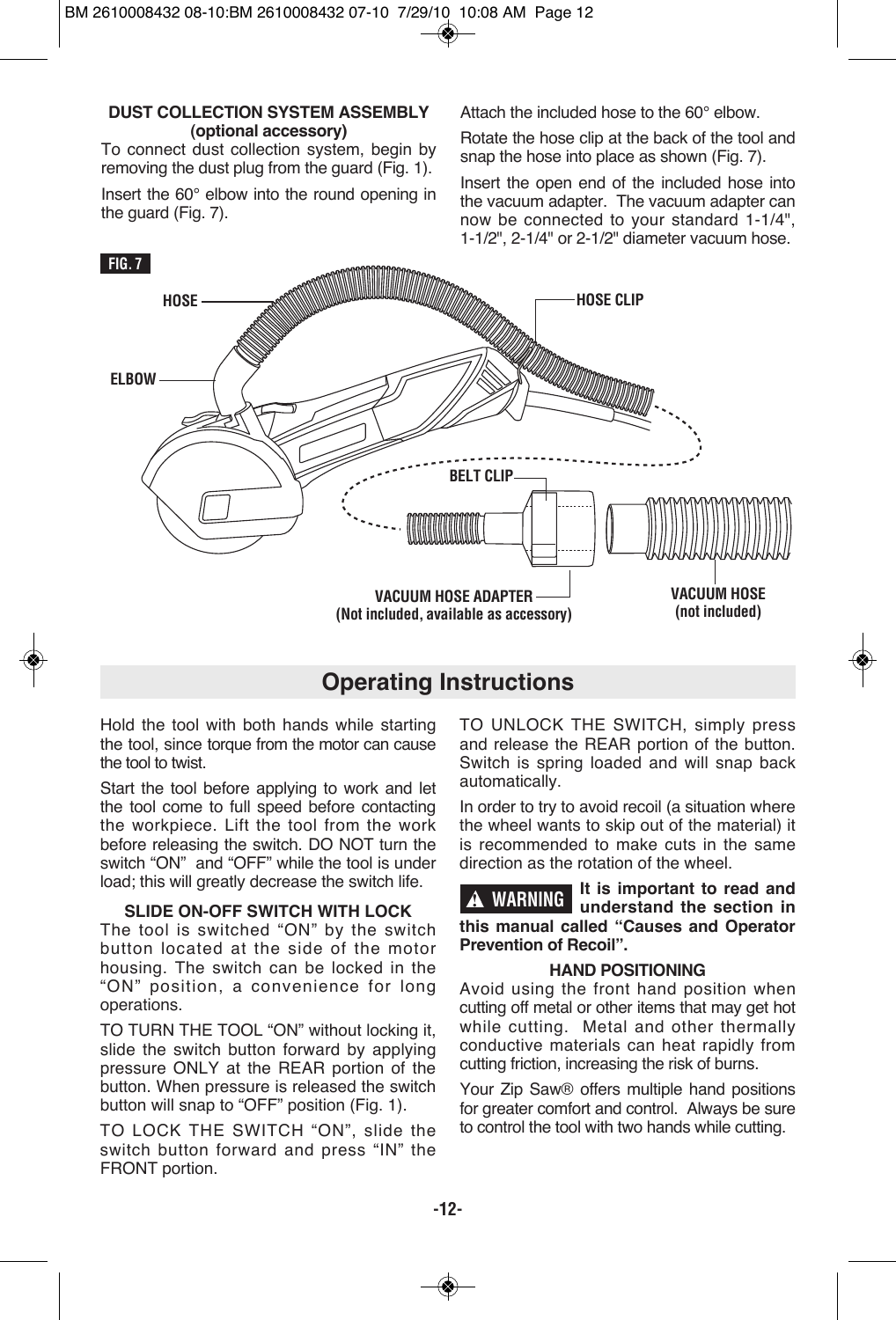The front hand position provides the greatest control for intricate or curved cut-outs. When using the front hand position, place your primary hand in the front position and your second, supporting hand in the rear hand position (Fig. 8).

**FIG. 8 FIG. 9**

The middle, or standard hand position may be more comfortable for longer rip cuts. When using the middle hand position, place your primary hand in the middle of the tool and your second, supporting hand on the side handle (Fig. 9).



#### **CUTTING TILE**

Make sure material being cut is secured in a vise or fixture before attempting to cut.

Turn the tool on and wait for the wheel to reach full speed. For cuts that extend to the edge of a tile, cut all the way through edge(s) along your cut line.

Score the tile first along your cut line, making multiple passes to progressively cut through the tile. With the guard on the right-hand side of the tool, PUSH the tool away for better dust extraction. PULL the tool toward you for better control and cutting accuracy.

The Zip Saw® does not use wheels designed for face-grinding. If your cut requires a smooth, finished edge, use an appropriate tile finishing tool to refine the tile edge.

# **FLUSH CUTTING**

First remove guard cover (Fig. 6).

Second, consider the desired height of the flush cut. For flooring installation, add up the thickness of your flooring adhesive, the flooring itself, and any underlayments or other material that will add to the thickness of the finished floor. Also note that this saw will create a cut approximately 3/4" deep.

This saw creates a cut approximately 3/16" above the surface where the guard is resting. When cutting door jambs, baseboard, toe kicks, or other areas where flooring needs to slide underneath, raise the saw's cutting height by placing a piece of scrap material underneath the guard to act as a resting surface. Make sure your scrap material runs along the entire length of the area to be cut (Fig. 10).

Turn the tool on and wait for the wheel to reach full speed.

Carefully plunge the wheel into the workpiece, making sure to keep the guard in constant contact with the resting surface. In order to ensure a smooth cut, make your cut from left to right.

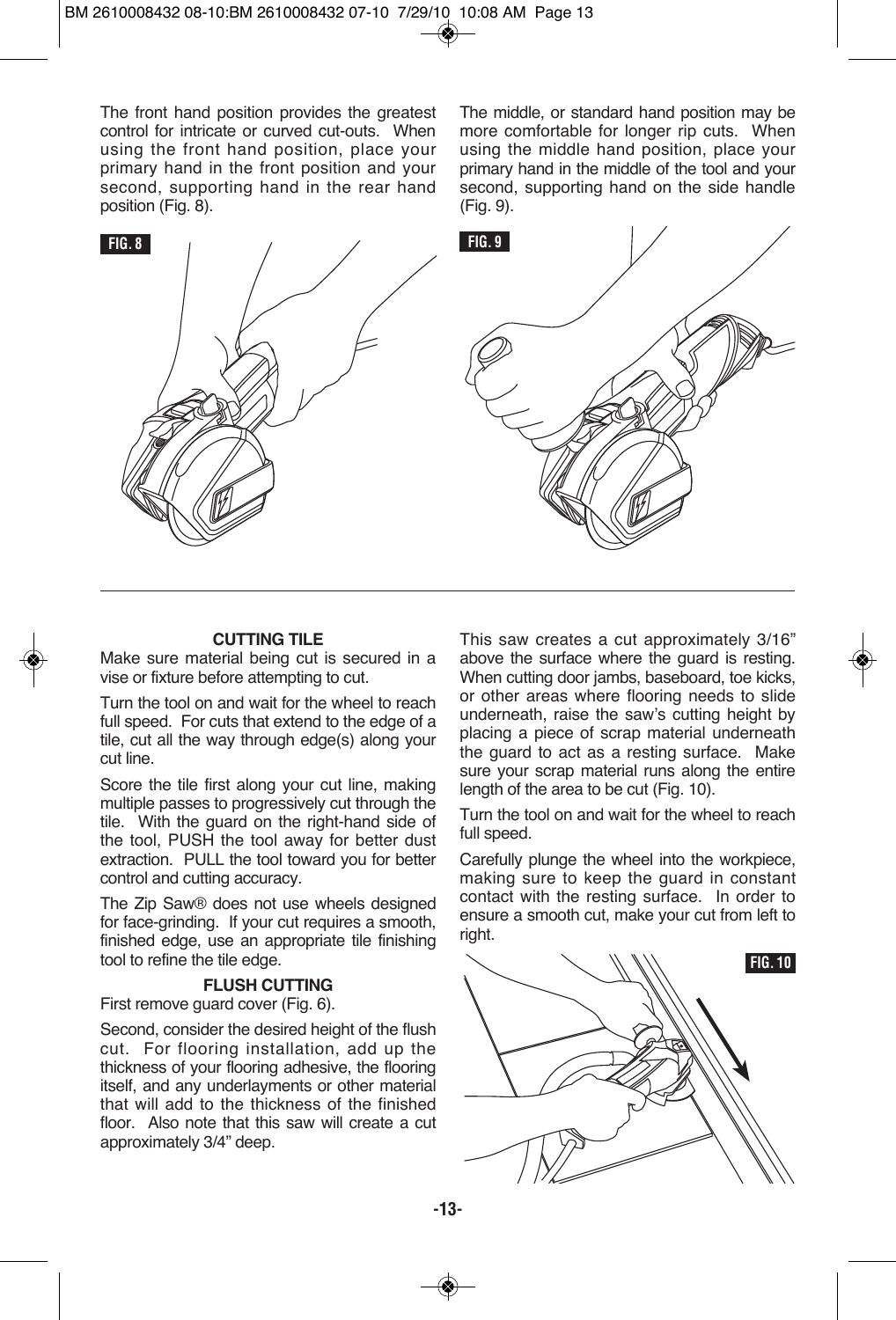#### **GENERAL CUT-OFFS**

1. Make sure material being cut is secured in a vise or fixture before attempting to cut.

2. Keep your body positioned to either side of the wheel, but not in line with wheel. It is important to support the tool properly and to position your body such as to minimize body exposure from possible wheel binding and recoil.

3. Grip the tool with both hands when cutting and always be ready and able to manage the cut.

4. Avoid jamming, twisting or pinching the wheel with the workpiece or otherwise applying excessive side pressure to the wheel.

5. Keep guard covering between wheel and user.

# **Maintenance**

### **Service**

**Preventive maintenance performed by unauthorized per so n nel may result in misplacing of internal wires and components which could cause serious hazard.** We recommend that all tool service be performed by a Bosch or Rotozip Factory Service Center or Authorized Bosch Service Station. Call 1-877- ROTOZIP (1-877-768-6947) if your tool needs service. **! WARNING**

#### **TOOL LUBRICATION**

Your Rotozip tool has been properly lubricated and is ready to use. The lubrication applied at the factory lasts for the life of the tool.

#### **CARBON BRUSHES**

The brushes and commutator in your tool have been engineered for many hours of dependable service. To maintain peak efficiency of the motor, we recommend every two to six months the brushes be examined. Only genuine Rotozip replacement brushes specially designed for your tool should be used.

#### **BEARINGS**

Your Rotozip tool and attachments contain sealed bearings designed to last the life of the tool. Bearings which become noisy (due to heavy load or very abrasive material cutting) should be inspected at once to avoid overheating or motor failure. Contact your local Bosch or Rotozip Factory Service Center if your bearings become noisy.

### **Cleaning**

**To avoid accidents always dis connect the tool from the power supply before cleaning or performing any maintenance.** The tool may be cleaned most effectively with compressed dry air. **Always wear safety goggles when cleaning tools with compressed air. ! WARNING**

Ventilation openings and switch levers must be kept clean and free of foreign matter. Do not attempt to clean by inserting pointed objects through openings.

**Certain cleaning agents and sol vents damage plastic parts.** Some of these are: gasoline, carbon tetrachloride, chlorinated cleaning solvents, ammonia and household detergents that contain ammonia. **! CAUTION**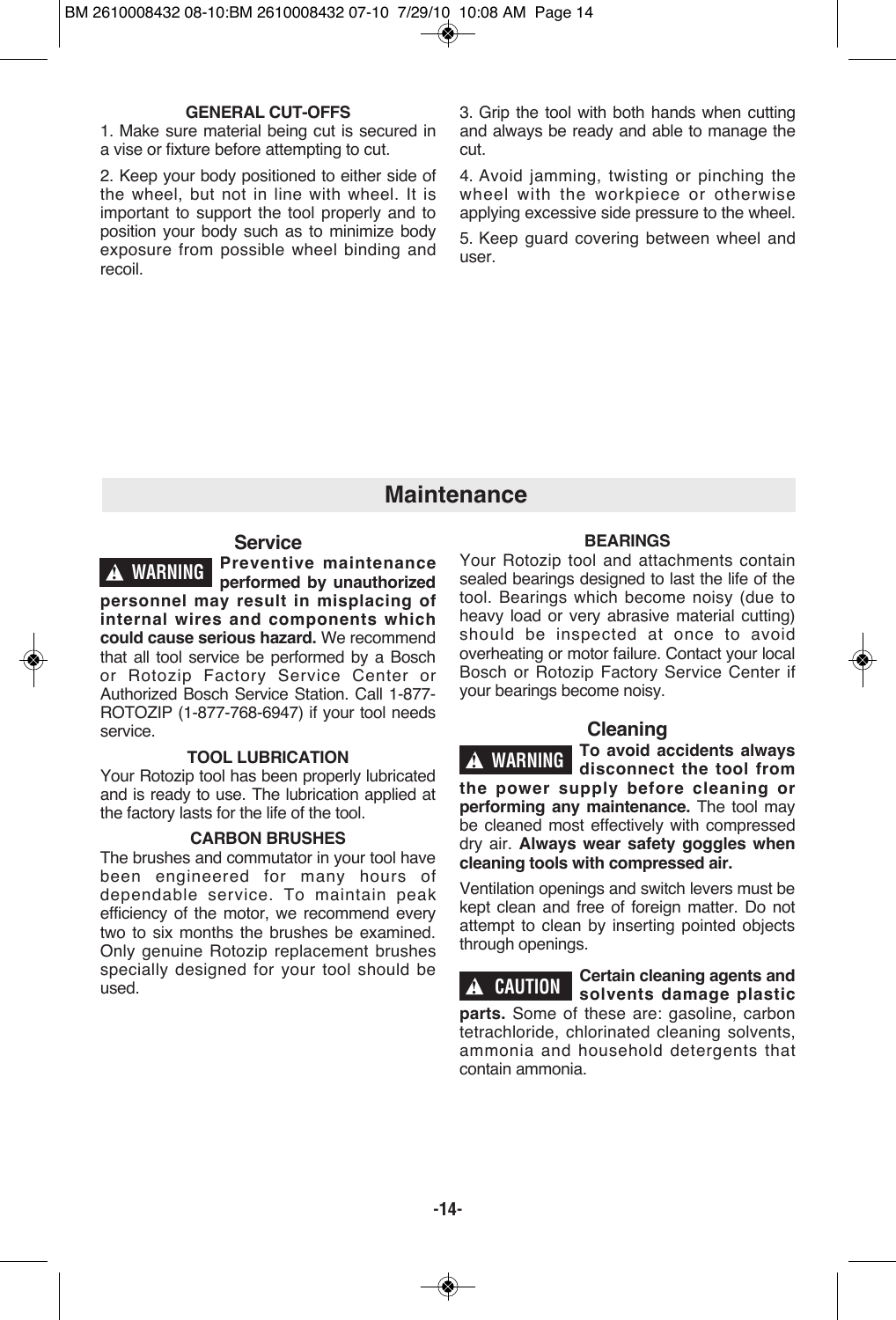# **Extension Cords**

**If an extension cord is necessary, a cord with adequate size conductors that is capable of carrying the current necessary for your tool must be used.** This will prevent excessive voltage drop, loss of power or

overheating. Grounded tools must use 3 wire extension cords that have 3-prong plugs and receptacles.

**NOTE:** The smaller the gauge number, the heavier the cord.

### **RECOMMENDED SIZES OF EXTENSION CORDS 1** WARNING IT an extension cord is recommended sizes of extension cords<br>**120 VOLT ALTERNATING CURRENT TOOLS**

| Tool's           | Cord Size in A.W.G. |    |                            |     | Wire Sizes in mm <sup>2</sup> |                   |     |                                     |
|------------------|---------------------|----|----------------------------|-----|-------------------------------|-------------------|-----|-------------------------------------|
| Ampere<br>Rating | 25                  | 50 | Cord Length in Feet<br>100 | 150 | 15                            | 30                | 60  | <b>Cord Length in Meters</b><br>120 |
| $3-6$            | 18                  | 16 | 16                         | 14  |                               | $0.75$ $0.75$ 1.5 |     | 25                                  |
| $6 - 8$          | 18                  | 16 | 14                         | 12  | $0.75$ 1.0                    |                   | 2.5 | 4.0                                 |
| $8 - 10$         | 18                  | 16 | 14                         | 12  | በ 75                          | 1.0               | 25  | 4.0                                 |
| $10 - 12$        | 16                  | 16 | 14                         | 12  | 10                            | 2.5               | 4.0 |                                     |
| $12 - 16$        | 14                  | 12 |                            |     |                               |                   |     |                                     |

# **Accessories**

### **XWHEELS™**

The unique shape of these wheels allow for flush, smooth cuts every time. XWHEELS™ provide controlled cuts when you need it and in just about any material.

Wood XWHEELS™ (XW-WD)

Tile XWHEELS™ (XW-TILE)

Metal XWHEEL™ (XW-MET)

#### **ZIP® WHEELS**

Zip® Wheels allow for easy cut-offs - up to 9/16" depth of cut. At 3-1/2" in diameter, Zip® Wheels allow you to make tighter radius cuts than larger wheels.

Diamond Zip® Wheel (RZDIA)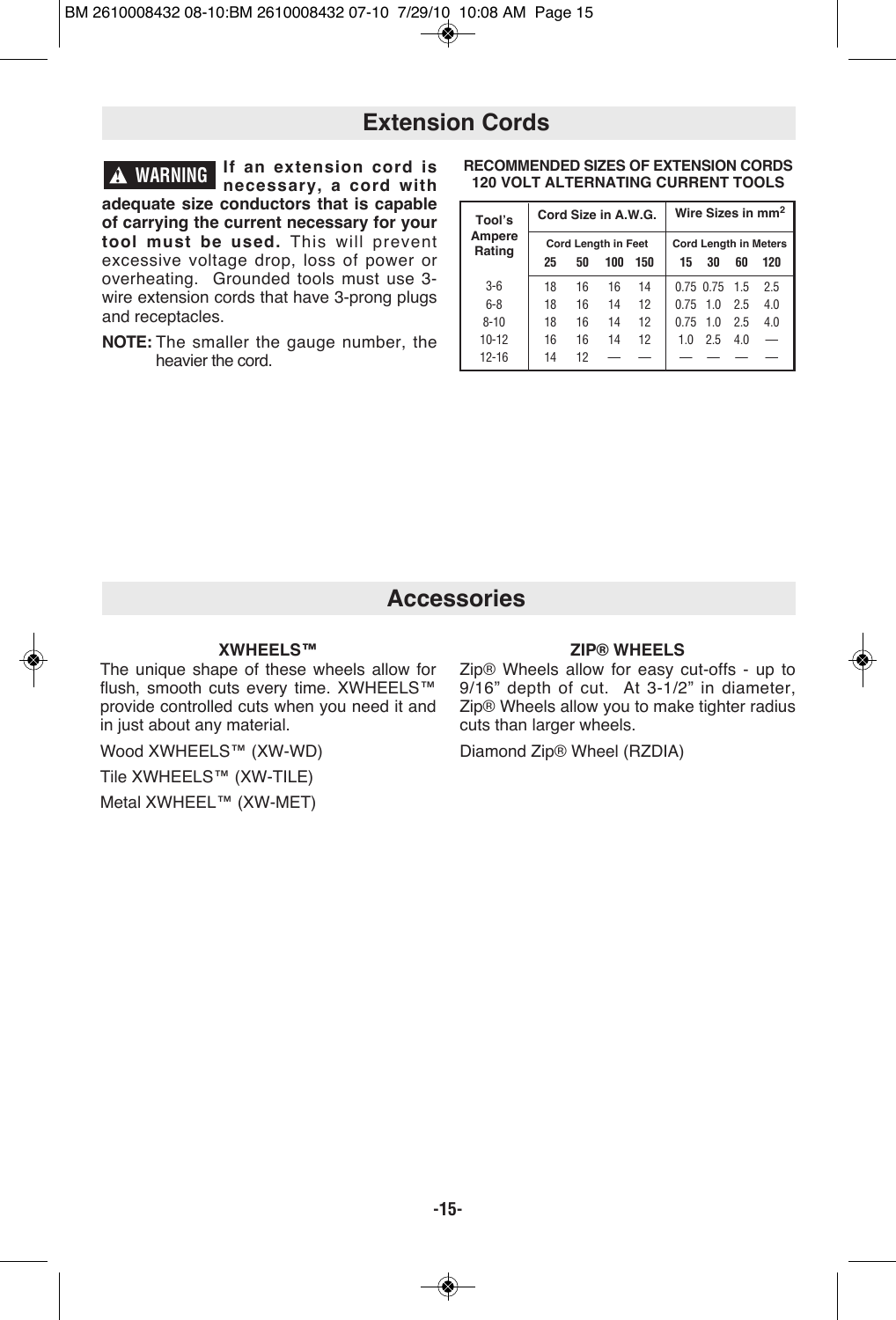# **Avertissements généraux concernant la sécurité des outils électroportatifs**

**Veuillez lire tous les avertissements et toutes les consignes de sécurité.** Si l'on n'observe pas ces avertissements et ces consignes de sécurité, il existe un risque de choc électrique, d'incendie et/ou de blessures corporelles graves. **! AVERTISSEMENT**

# **CONSERVEZ TOUS LES AVERTISSEMENTS ET TOUTES LES CONSIGNES DE SÉCURITÉ POUR RÉFÉRENCE FUTURE.**

Dans les avertissements, le terme « outil électroportatif » se rapporte à votre outil branché sur le secteur (avec fil) ou à votre outil alimenté par piles (sans fil).

### **Sécurité du lieu de travail**

**Maintenez le lieu de travail propre et bien éclairé.** Les risques d'accident sont plus élevés quand on travaille dans un endroit encombré ou sombre.

**N'utilisez pas d'outils électroportatifs dans des atmosphères explosives, comme par exemple en présence de gaz, de poussières ou de liquides inflammables.** Les outils électroportatifs produisent des étincelles qui risquent d'enflammer les poussières ou les vapeurs.

**Éloignez les enfants et les visiteurs quand vous vous servez d'un outil électroportatif.** Vous risquez une perte de contrôle si on vous distrait.

#### **Sécurité électrique**

**Les fiches des outils électroportatifs doivent correspondre à la prise. Il ne faut absolument jamais modifier la fiche. N'utilisez pas d'adaptateur de prise avec des outils électroportatifs munis d'une fiche de terre.** Le risque de choc électrique est moindre si on utilise une fiche non modifiée sur une prise qui lui correspond.

**Évitez tout contact du corps avec des surfaces reliées à la terre tels que tuyaux, radiateurs, gazinières ou réfrigérateurs.** Le risque de choc électrique augmente si votre corps est relié à la terre.

**N'exposez pas les outils électroportatifs à la pluie ou à l'humidité.** Si de l'eau pénètre dans un outil électroportatif, le risque de choc électrique augmente.

**Ne maltraitez pas le cordon. Ne vous en servez jamais pour transporter l'outil électroportatif, pour le tirer ou pour le débrancher. Éloignez le cordon de la chaleur, des huiles, des arêtes coupantes ou des pièces mobiles.** Les cordons abîmés ou emmêlés augmentent les risques de choc électrique.

**Si vous utilisez un outil électroportatif à l'extérieur, employez une rallonge conçue pour l'extérieur.** Ces rallonges sont faites pour l'extérieur et réduisent le risque de choc électrique.

**S'il est absolument nécessaire d'utiliser l'outil électroportatif dans un endroit humide, utilisez une alimentation protégée par un disjoncteur de fuite de terre (GFCI).** L'utilisation d'un disjoncteur GFCI réduit les risques de choc électrique.

#### **Sécurité personnelle**

**Restez concentré, faites attention à ce que vous faites, et servez-vous de votre bon sens lorsque vous utilisez un outil électroportatif. N'employez pas d'outils électroportatifs quand vous êtes fatigué ou sous l'emprise de drogues, d'alcool ou de médicaments.** Quand on utilise des outils électroportatifs, il suffit d'un moment d'inattention pour causer des blessures corporelles graves.

**Utilisez des équipements de sécurité personnelle. Portez toujours une protection oculaire.** Le port d'équipements de sécurité tels que des masques antipoussières, des chaussures de sécurité antidérapantes, des casques de chantier et des protecteurs d'oreilles dans des conditions appropriées réduira le risque de blessure corporelle.

**Évitez les démarrages intempestifs. Assurez-vous que l'interrupteur est dans la position arrêt (Off) avant de brancher l'outil dans une prise de courant et/ou un bloc-piles, de le ramasser ou de le transporter.** Le transport d'un outil électroportatif avec le doigt sur la gâchette ou le branchement de cet outil quand l'interrupteur est en position de marche (ON) est une invite aux accidents.

**Enlevez toutes les clés de réglage avant de mettre l'outil électroportatif en marche.** Si on laisse une clé sur une pièce tournante de l'outil électroportatif, il y a risque de blessure corporelle.

**Ne vous penchez pas. Conservez toujours une bonne assise et un bon équilibre.** Ceci vous permettra de mieux maîtriser l'outil électroportatif dans des situations inattendues.

**Habillez-vous de manière appropriée. Ne portez pas de vêtements amples ou de bijoux. Attachez les cheveux longs. N'approchez pas les cheveux, les vêtements ou les gants des pièces en mouvement.** Les vêtements amples, les bijoux ou les cheveux longs risquent d'être happés par les pièces en mouvement.

**Si l'outil est muni de dispositifs permettant le raccordement d'un système d'aspiration et de collecte des poussières, assurez-vous que ces dispositifs sont raccordés et utilisés correctement.** L'utilisation d'un dépoussiéreur peut réduire les dangers associés à l'accumulation de poussière.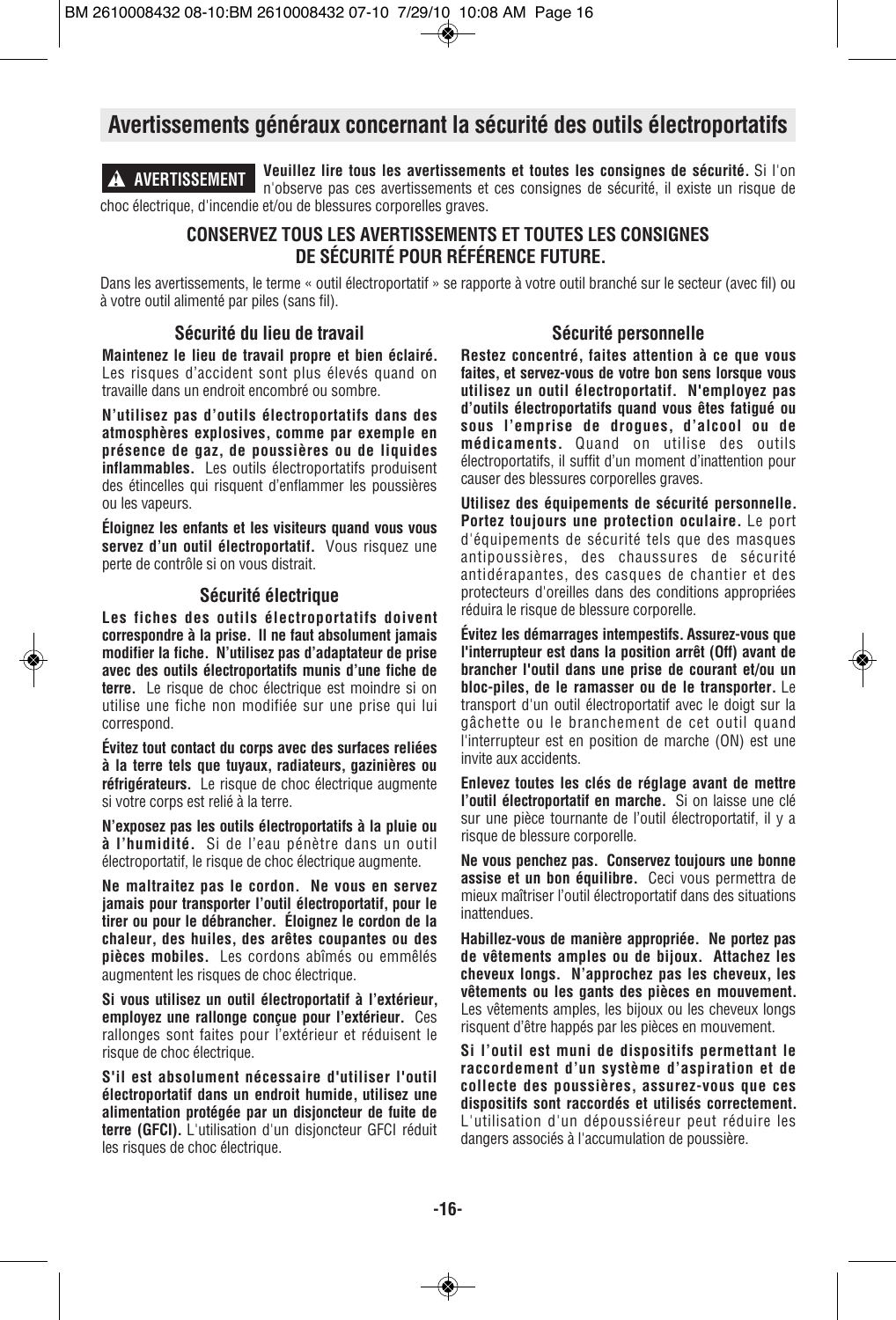### **Utilisation et entretien des outils électroportatifs**

**Ne forcez pas sur l'outil électroportatif. Utilisez l'outil électroportatif qui convient à la tâche à effectuer.** L'outil qui convient à la tâche fait un meilleur travail et est plus sûr à la vitesse pour lequel il a été conçu.

**Ne vous servez pas de l'outil électroportatif si son interrupteur ne parvient pas à le mettre en marche ou à l'arrêter.** Tout outil électroportatif qui ne peut pas être commandé par son interrupteur est dangereux et doit être réparé.

**Débranchez la fiche de la prise ou enlevez le bloc-pile de l'outil électroportatif avant tout réglage, changement d'accessoires ou avant de ranger l'outil électroportatif.** De telles mesures de sécurité préventive réduisent le risque de démarrage intempestif de l'outil électroportatif.

**Rangez les outils électroportatifs dont vous ne vous servez pas hors de portée des enfants et ne permettez pas à des personnes qui ne connaissent pas l'outil électroportatif ou qui ignorent ces consignes de s'en servir.** Les outils électroportatifs sont dangereux dans les mains d'utilisateurs inexpérimentés.

**Entretenez les outils électroportatifs. Vérifiez que les pièces mobiles sont alignées correctement et ne coincent pas. Vérifiez qu'il n'y a pas de pièces cassées ou d'autre circonstance qui risquent d'affecter le fonctionnement de l'outil électroportatif. Si l'outil est abîmé, faites-le réparer avant de l'utiliser.** De nombreux accidents sont causés par des outils électroportatifs mal entretenus.

**Maintenez les outils coupants affûtés et propres.** Les outils coupants entretenus correctement et dotés de bords tranchants affûtés sont moins susceptibles de coincer et sont plus faciles à maîtriser.

**Utilisez l'outil électroportatif, les accessoires et les embouts d'outil, etc. conformément à ces instructions, en tenant compte des conditions de travail et des travaux à réaliser.** L'emploi d'outils électroportatifs pour des tâches différentes de celles pour lesquelles ils ont été prévus peut résulter en une situation dangereuse.

#### **Entretien**

**Faites réparer votre outil électroportatif par un agent de service qualifié n'utilisant que des pièces de rechange identiques.** Ceci assure que la sécurité de l'outil électroportatif est préservée.

# **Avertissements spécifiques à la sécurité des outils électroportatifs**

**Avertissements habituels concernant la sécurité des opérations de tronçonnage à la meule abrasive : Cet outil électroportatif a été conçu pour fonctionner comme un outil de tronçonnage. Veuillez lire toute la documentation relative à la sécurité qui a été fournie avec cet outil électroportatif, notamment, les avertissements, les consignes, les illustrations et les spécifications.** Si l'on n'observe pas toutes les consignes indiquées ci-dessous, il existe un risque de choc électrique, d'incendie et/ou de blessures corporelles graves.

**Il n'est pas recommandé de réaliser des opérations telles que le rectification, ponçage, debrossage métallique et polissage avec cet outil électrique.** L'usage de l'outil au cours de travaux pour lesquels il n'a pas été conçu risque de présenter un danger et de causer des blessures corporelles.

**N'utilisez pas d'accessoires qui n'ont pas été spécifiquement conçus et recommandés par le fabricant de l'outil.** Le simple fait qu'un accessoire puisse être attaché à votre outil électroportatif ne garantit pas un fonctionnement sans danger.

**La vitesse nominale de l'accessoire doit être au moins égale à la vitesse maximum indiquée sur l'outil électroportatif.** Les accessoires que l'on fait tourner à une vitesse supérieure à leur VITESSE NOMINALE peuvent se casser et voler en éclats.

**Le diamètre externe et l'épaisseur de votre accessoire doivent être dans les limites de capacité de votre outil électroportatif.** Des accessoires de la mauvaise taille ne peuvent pas être adéquatement protégés ou contrôlés.

**Les arbres des meules, des brides, des disques d'appui ou de tous les autres accessoires doivent être d'une taille qui leur permet d'être ajustés correctement sur la broche de l'outil électroportatif.** Les accessoires qui ont des orifices d'arbre n'étant pas compatibles avec la quincaillerie de montage de l'outil électroportatif seront déséquilibrés, vibreront de manière excessive et risquent de causer une perte de contrôle.

**N'utilisez pas d'accessoires endommagés. Inspectez vos accessoires avant chaque utilisation : vérifiez par exemple que votre meule abrasive n'est ni fêlée, ni ébréchée, que votre disque d'appui n'est ni fêlé, ni déchiré, ni trop usé et que votre brosse métallique ne contient pas de fils cassés ou détachés. Si vous laissez tomber l'outil ou l'accessoire, vérifiez que ce dernier n'est pas endommagé ou remplacez-le par un accessoire en bon état. Après l'inspection et l'installation d'un accessoire, tenez-vous à distance du plan de l'accessoire en mouvement et demandez à toute personne présente de faire de même, et faites fonctionner l'outil à sa vitesse à vide maximale pendant une minute.** Si un accessoire est endommagé, il se cassera habituellement en plusieurs morceaux pendant cette période de test.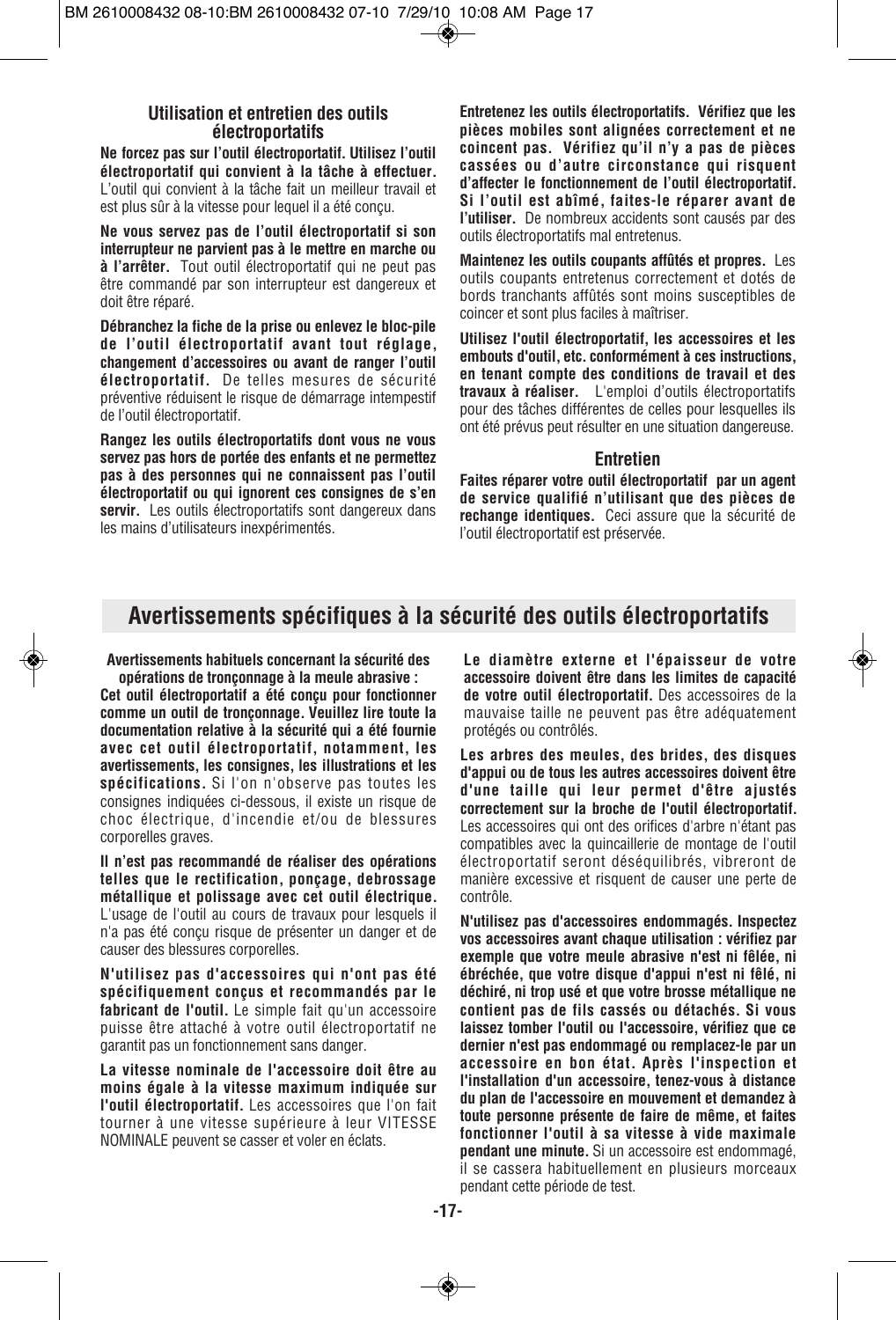**Portez des équipements de protection personnelle. Suivant le travail effectué, portez un masque de protection, des lunettes à coques ou des lunettes de sécurité. S'il y a lieu, portez un masque antipoussières, des dispositifs de protection de l'ouïe, des gants et un tablier d'atelier capable d'arrêter des petits fragments abrasifs ou des fragments de la pièce.** Les dispositifs de protection des yeux doivent pouvoir arrêter des débris volants produits par diverses opérations. Le masque antipoussières ou le respirateur doit être capable de filtrer des particules générées par votre travail. Une exposition prolongée à un bruit de haute intensité peut entraîner une perte de l'ouïe.

**Gardez toute personne présente à une distance sûre de l'aire de travail. Toute personne qui entre dans l'aire de travail doit porter des équipements de protection personnelle.** Des fragments d'une pièce ou d'un accessoire peuvent être projetés et causer des blessures au-delà de l'aire d'opération immédiate.

**Tenez l'outil électroportatif exclusivement au niveau de ses surfaces de préhension isolées quand vous réalisez une opération au cours de laquelle l'accessoire de coupe risque d'entrer en contact avec des fils électriques dissimulés ou avec son propre cordon d'alimentation.** Quand un accessoire de coupe entre en contact avec un fil « sous tension », cela peut mettre des parties métalliques exposées de l'outil électroportatif « sous tension » et électrocuter l'utilisateur.

**Positionnez le cordon hors de la trajectoire de l'accessoire en mouvement.** Si vous perdez contrôle de l'outil, le cordon d'alimentation risque d'être coupé ou de s'accrocher et votre main ou votre bras risque d'être tiré jusqu'à ce qu'il entre en contact avec l'accessoire en mouvement.

**Ne posez jamais l'outil électroportatif tant que l'accessoire n'a pas complètement cessé de tourner.** L'accessoire en mouvement risque d'accrocher la surface sur laquelle il est posé et de vous faire perdre contrôle de l'outil.

**Ne laissez pas l'outil électroportatif en marche quand vous le portez sur le côté.** Un contact accidentel avec l'accessoire en mouvement risquerait d'accrocher vos vêtements et d'attirer l'accessoire vers votre corps.

**Nettoyez régulièrement les prises d'air de l'outil électroportatif.** Le ventilateur du moteur attirera de la poussière à l'intérieur du boîtier de l'outil et une accumulation excessive de poudre métallique risque de causer des dangers électriques.

**Ne faites pas fonctionner l'outil électroportatif à proximité de matériaux inflammables.** Des étincelles pourraient enflammer ces matériaux.

**N'utilisez pas d'accessoires qui exigent des liquides de refroidissement.** L'utilisation d'eau ou d'autres liquides de refroidissement peut entraîner une électrocution ou un choc électrique.

#### **Avertissements sur les rebonds et effets associés**

L'effet de rebond est une réaction soudaine au pincement ou à l'accrochage d'une meule, d'un disque d'appui, d'une brosse ou de tout autre accessoire pivotant. Un tel pincement ou accrochage fait rapidement caler l'accessoire en mouvement, ce qui force l'outil électroportatif hors de contrôle à aller dans la direction opposée à celle de la rotation de l'accessoire à l'emplacement du blocage.

Par exemple, si une meule abrasive est accrochée ou pincée par la pièce, le bord de la meule à l'emplacement du pinçage peut creuser la surface du matériau et forcer la meule à se « hisser » sur la pièce ou à être éjectée. La meule peut alors sauter soit en direction de l'utilisateur, soit dans la direction opposée, en fonction de la direction du mouvement de la meule à l'emplacement du pincement. Les meules abrasives peuvent également se briser dans de telles conditions.

Les rebonds résultent d'une mauvaise utilisation de l'outil électroportatif et/ou de procédures ou de conditions d'utilisation incorrectes, et ils peuvent être évités en prenant les précautions nécessaires indiquées ci-dessous :

**Maintenez une prise ferme sur l'outil électroportatif et positionnez votre bras et le reste de votre corps de façon à vous permettre de résister aux forces de rebond. Utilisez toujours la poignée auxiliaire, quand elle vous a été fournie, pour un contrôle maximum du rebond ou de la réaction de couple qui se produit pendant la mise en marche de l'outil.** L'utilisateur peut contrôler les réactions de couple ou les forces de rebond en prenant les précautions nécessaires.

**Ne placez jamais votre main à proximité de l'accessoire en mouvement.** L'accessoire risquerait de rebondir sur votre main.

**Ne vous placez jamais dans la zone où l'outil électroportatif se dirigerait si un rebond se produisait.** L'effet de rebond projetterait l'outil dans la direction opposée à celle du mouvement de la meule à l'emplacement de l'accrochage.

**Faites particulièrement attention quand vous travaillez des coins ou des arêtes tranchantes, etc. Évitez de faire rebondir ou d'accrocher l'accessoire.** Les coins, les arêtes tranchantes et les rebondissements ont tendance à faire accrocher l'accessoire en mouvement et à entraîner une perte de contrôle ou un rebond.

**Ne fixez pas une lame à sculpter le bois de chaîne coupante ou une lame de scie dentée sur l'outil.** De telles lames causent fréquemment des rebonds et des pertes de contrôle.

#### **Avertissements spécifiques à la sécurité des opérations de de tronçonnage à la meule :**

**N'utilisez que des types de meules qui sont recommandées pour votre outil électroportatif et que des protecteurs conçus pour la meule sélectionnée.**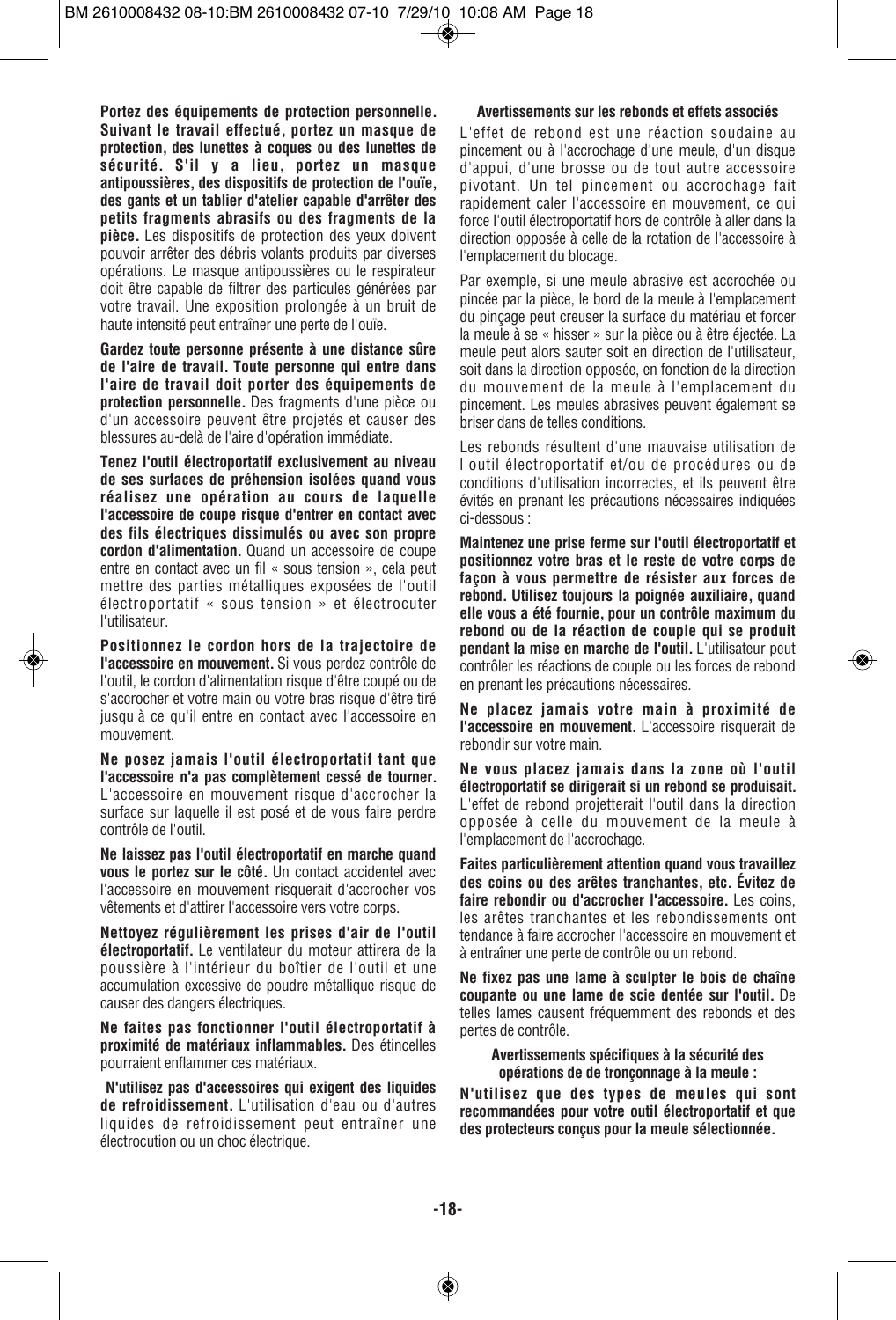Les meules pour lesquelles l'outil n'a pas été conçu ne peuvent pas être adéquatement protégées et sont par conséquent dangereuses.

**Le protecteur doit être fermement fixé à l'outil électroportatif et positionné pour un maximum de sécurité en s'arrangeant pour que la plus petite portion possible de meule exposée soit tournée vers l'utilisateur.** Le protecteur aide à protéger l'utilisateur contre des fragments d'une meule cassée et contre un contact accidentel avec la meule.

**Les meules ne doivent être utilisées que pour des opérations pour lesquelles elles ont été conçues. Par exemple : ne meulez pas avec le côté de la meule à tronçonner.** Les meules à tronçonner sont conçues pour une rectification périphérique et l'application de forces latérales à ces meules peuvent les faire éclater.

**Utilisez toujours des brides non endommagées d'une taille et d'une forme qui conviennent à la meule sélectionnée.** Les brides de meule appropriées soutiennent la meule, réduisant ainsi la possibilité que la meule se casse. Les brides pour meules de tronçonnage peuvent être différentes des brides pour d'autres types de meules.

**N'utilisez pas de meules usées provenant d'outils électroportatifs de plus grande taille.** Une meule qui a été conçue pour un outil électroportatif de grande taille n'est pas compatible avec un outil plus petit qui tourne à une plus grande vitesse, et elle risque d'éclater si elle est posée sur ce dernier.

#### **Avertissements supplémentaires spécifiques à la sécurité des opérations de tronçonnage à la meule abrasive :**

**Ne bloquez pas la meule à tronçonner et n'appliquez pas une pression excessive sur celle-ci. Ne tentez pas de réaliser une coupe d'une profondeur excessive.** La surcharge de la meule augmente sa susceptibilité à la torsion et au blocage pendant la coupe et la possibilité d'un effet de rebond ou d'une cassure de la meule.

**Ne positionnez pas votre corps de façon à ce qu'il soit aligné avec la meule pivotante et derrière celle-ci.** Quand la meule, à l'emplacement de l'opération, se déplace dans la direction opposée à celle de votre corps, le rebond potentiel risque de projeter la meule en mouvement ainsi que l'outil électroportatif directement sur vous.

**Quand la meule se coince, ou quand vous interrompez une coupe pour une raison quelconque, mettez l'outil électroportatif à l'arrêt et tenez-le sans bouger jusqu'à ce que la meule s'arrête complètement. N'essayez jamais de retirer la meule de tronçonnage au milieu d'une coupe tant que la meule tourne toujours; cela risquerait de provoquer un effet de rebond.** Trouvez la cause du coinçage de la meule et prenez les mesures nécessaires pour y remédier.

**Ne recommencez pas votre opération de coupe en plaçant l'outil directement dans la pièce. Permettez à la meule d'atteindre sa vitesse optimale avant de la réintroduire prudemment dans la pièce.** Si vous remettez l'outil en marche directement dans la pièce, la meule risque de se bloquer, de « grimper » sur la pièce ou de faire un rebond.

**Soutenez les panneaux ou toute pièce surdimensionnée afin de réduire le plus possible le risque de pincement ou de rebond de la meule.** Les pièces de grande taille ont tendance à fléchir sous leur propre poids. Des supports doivent être placés sous la pièce à proximité de la ligne de coupe et près du bord de la pièce des deux côtés de la meule.

**Faites particulièrement attention quand vous exécutez une coupe « en poche » dans des murs déjà en place ou dans d'autres endroits cachés.** Il se peut que la meule saillante coupe des tuyaux de gaz, des conduites d'eau, des fils électriques ou des objets qui risquent d'entraîner un rebond.

**N'utilisez pas de meules abrasives de type 1 conçues pour le meulage droit.**

**N'essayez pas de couper des feuilles de métal ou des pièces de grande taille avec cette machine, car elle n'a pas été conçue pour servir de machine réservée au tronçonnage.**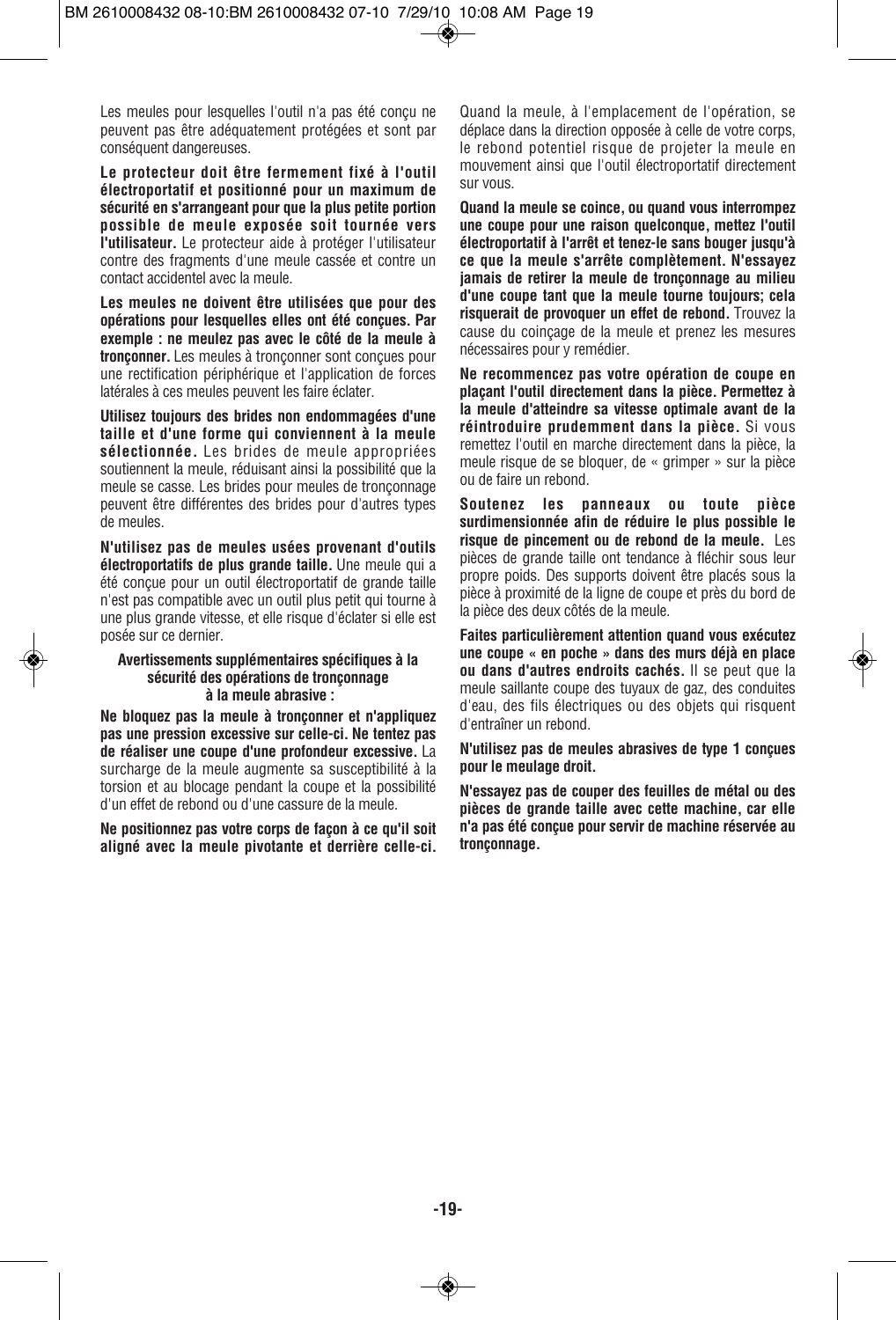# **Avertissements supplémentaires concernant la sécurité**

L'emploi d'un GFCI et de dispositifs de protection personnelle tels que gants et chaussures d'électricien en caoutchouc améliorent votre sécurité personnelle.

**N'utilisez pas un outil conçu uniquement pour le C.A. sur une alimentation en C.C.** Même si l'outil semble fonctionner, les composants électriques d'un outil prévu pour le C.A. tomberont probablement en panne et risquent de créer un danger pour l'utilisateur.

**Maintenez les poignées sèches et exemptes d'huile et de graisse.** On ne pas maîtriser un outil électroportatif en toute sécurité quand on a les mains glissantes.

**Utilisez des brides ou d'autres moyens pratiques de brider ou de supporter la pièce sur une plate-forme stable.** Tenir la pièce à la main ou contre le corps est instable et risque de résulter en une perte de contrôle.

**Créez un agenda d'entretien périodique pour votre outil. Quand vous nettoyez un outil, faites attention de n'en démonter aucune pièce car il est toujours possible de mal remonter ou de pincer les fils internes ou de remonter incorrectement les ressorts de rappel des capots de protection.** Certains agents de nettoyage tels que l'essence, le tétrachlorure de carbone, l'ammoniaque, etc. risquent d'abîmer les plastiques.

Risque de blessure pour l'utilisateur. Le cordon d'alimentation électrique ne doit être réparé que par un Centre de service usine de Bosch ou par une Station service agréée de Bosch.

**N'utilisez pas de meules de type 1A ou 27A pour la rectification des surfaces planes.** Les meules de type 1 sur lesquelles des forces latérales sont appliquées risquent de se fragmenter ou d'éclater.

**Les travaux à la machine tel que ponçage, sciage, meulage, perçage et autres travaux du bâtiment peuvent créer des poussières contenant des produits chimiques qui sont des causes reconnues de cancer, de malformation congénitale ou d'autres problèmes reproductifs. Ces produits chimiques sont, par exemple : ! AVERTISSEMENT**

- Le plomb provenant des peintures à base de plomb,
- Les cristaux de silices provenant des briques et du ciment et d'autres produits de maçonnerie, et
- L'arsenic et le chrome provenant des bois traités chimiquement.

Le niveau de risque dû à cette exposition varie avec la fréquence de ces types de travaux. Pour réduire l'exposition à ces produits chimiques, il faut travailler dans un lieu bien ventilé et porter un équipement de sécurité approprié tel que certains masques à poussière conçus spécialement pour filtrer les particules microscopiques.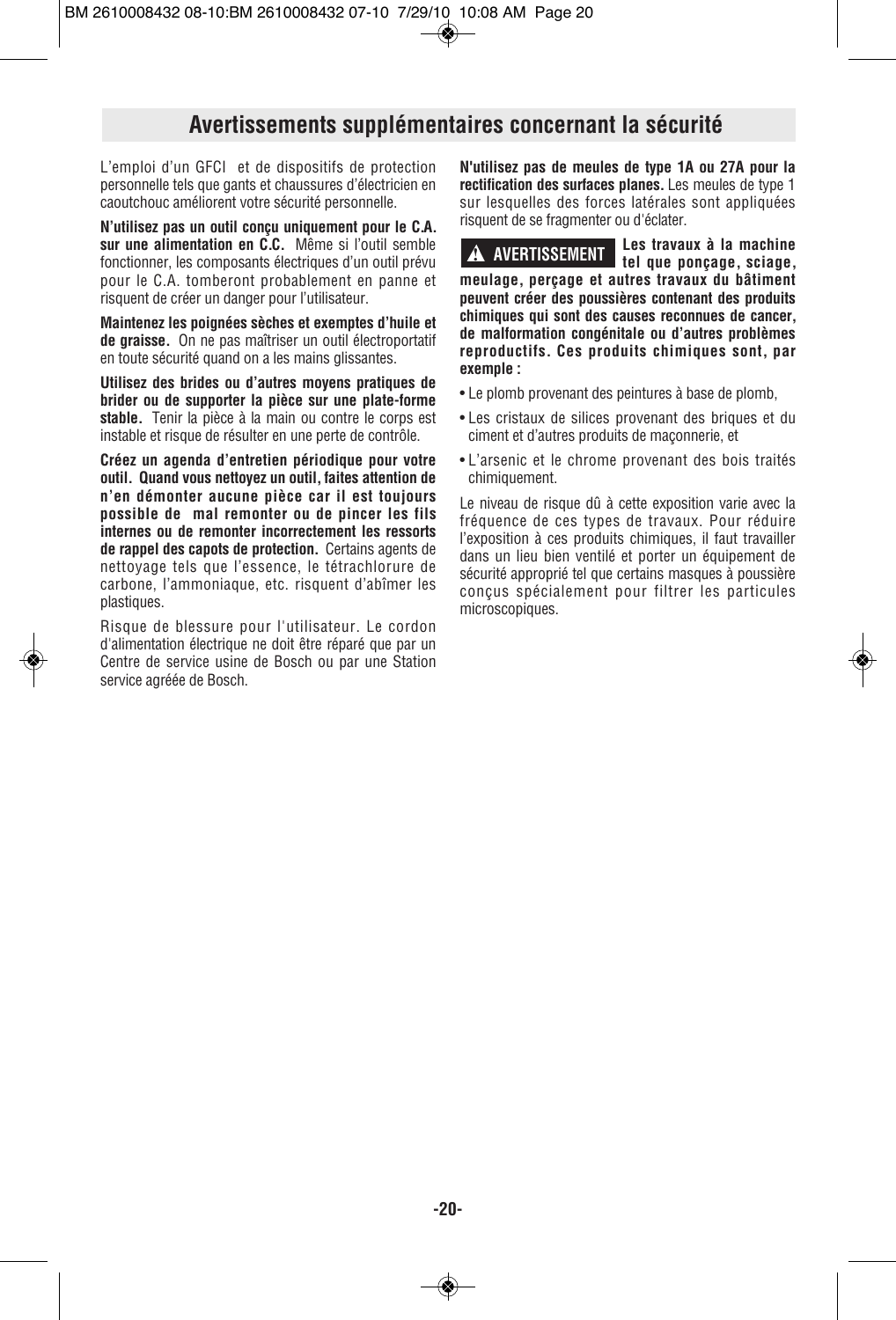# **Symboles**

**IMPORTANT :** Certains des symboles suivants peuvent être utilisés sur votre outil. Veuillez les étudier et apprendre leur signification. Une interprétation appropriée de ces symboles vous permettra d'utiliser l'outil de façon plus efficace et plus sûre.

| Symbole                 | <b>Nom</b>                                             | <b>Désignation/Explication</b>                                                                          |  |  |  |  |
|-------------------------|--------------------------------------------------------|---------------------------------------------------------------------------------------------------------|--|--|--|--|
| V                       | Volts                                                  | Tension (potentielle)                                                                                   |  |  |  |  |
| Α                       | Ampères                                                | Courant                                                                                                 |  |  |  |  |
| Hz                      | Hertz                                                  | Fréquence (cycles par seconde)                                                                          |  |  |  |  |
| W                       | Watt                                                   | Puissance                                                                                               |  |  |  |  |
| kg                      | Kilogrammes                                            | Poids                                                                                                   |  |  |  |  |
| min                     | <b>Minutes</b>                                         | Temps                                                                                                   |  |  |  |  |
| S                       | Secondes                                               | Temps                                                                                                   |  |  |  |  |
| Ø                       | Diamètre                                               | Taille des mèches de perceuse, meules, etc.                                                             |  |  |  |  |
| $n_0$                   | Vitesse à vide                                         | Vitesse de rotation, à vide                                                                             |  |  |  |  |
| n                       | Vitesse nominale                                       | Vitesse nominale stipulée par le fabricant                                                              |  |  |  |  |
| /min                    | Tours ou mouvement alternatif par<br>minute            | Tours, coups, vitesse en surface, orbites,<br>etc., par minute                                          |  |  |  |  |
| 0                       | Position d'arrêt                                       | Vitesse zéro, couple zéro                                                                               |  |  |  |  |
| 1, 2, 3,<br>I, II, III, | Réglages du sélecteur                                  | Réglages de vitesse, de couple ou de position. Un<br>nombre plus élevé signifie une vitesse plus grande |  |  |  |  |
| $\sim$                  | Sélecteur variable à l'infini avec arrêt               | La vitesse augmente depuis le réglage 0                                                                 |  |  |  |  |
|                         | Flèche                                                 | Action dans la direction de la flèche                                                                   |  |  |  |  |
| ∿                       | Courant alternatif                                     | Type ou caractéristique du courant                                                                      |  |  |  |  |
| $=$                     | Courant continu                                        | Type ou caractéristique du courant                                                                      |  |  |  |  |
| $\overline{\sim}$       | Courant alternatif ou continu                          | Type ou caractéristique du courant                                                                      |  |  |  |  |
| 回                       | <b>Construction classe II</b>                          | Désigne des outils construits avec double<br>isolation                                                  |  |  |  |  |
| ⊕                       | Borne de terre                                         | Borne de mise à la terre                                                                                |  |  |  |  |
|                         | Symbole d'avertissement                                | Alerte l'utilisateur aux messages<br>d'avertissement.                                                   |  |  |  |  |
|                         | Sceau Li-ion RBRC                                      | Désigne le programme de recyclage<br>des piles Li-ion.                                                  |  |  |  |  |
|                         | Sceau Ni-Cad RBRC                                      | Désigne le programme de recyclage<br>des piles Ni-Cad.                                                  |  |  |  |  |
|                         | Symbole de lecture du mode<br>d'emploi d'emploi        | Alerte l'utilisateur pour lire le mode                                                                  |  |  |  |  |
|                         | Symbole de port de lunettes<br>de sécurité de sécurité | Alerte l'utilisateur pour porter des lunettes                                                           |  |  |  |  |

**-21-**

◈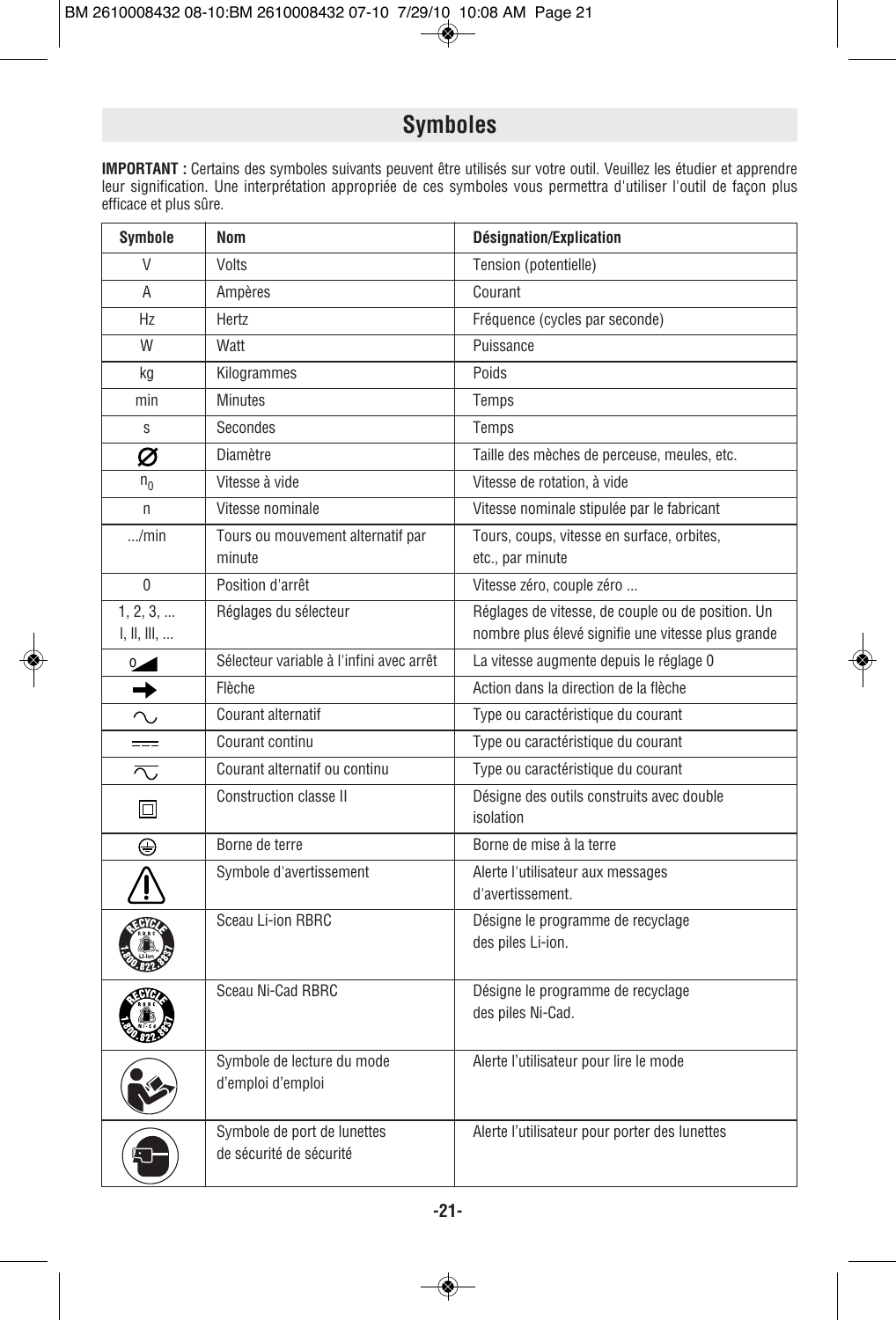# **Symboles (suite)**

**IMPORTANT :** Certains des symboles suivants peuvent être utilisés sur votre outil. Veuillez les étudier et apprendre leur signification. Une interprétation appropriée de ces symboles vous permettra d'utiliser l'outil de façon plus efficace et plus sûre.



Ce symbole signifie que cet outil est approuvé par Underwriters Laboratories.



Ce symbole signifie que cet outil est approuvé par Underwriters Laboratories selon les normes des États-Unis et du Canada.



Ce symbole signifie que cet outil est approuvé par l'Association canadienne de normalisation.



Ce symbole signifie que cet outil est approuvé par l'Association canadienne de normalisation selon les normes des États-Unis et du Canada.



Ce symbole signifie que cet outil est approuvé par Intertek Testing Services selon les normes des États-Unis et du Canada



Ce symbole signifie que cet outil se conforme aux normes mexicaines NOM.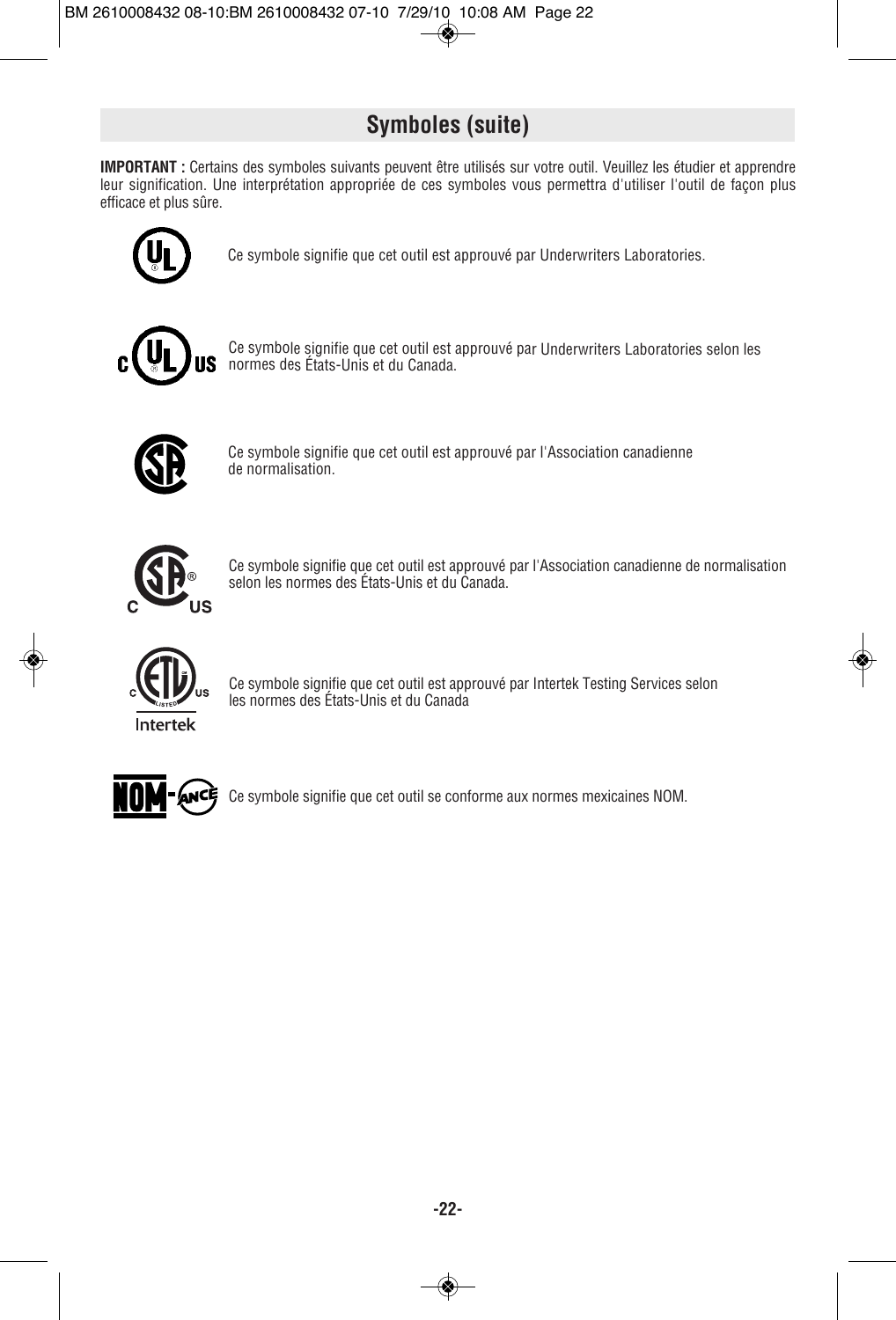# **Description fonctionnelle et spécifications**

**Débranchez la fiche de la prise de courant avant d'effectuer quelque assemblage ou réglage que ce soit ou de changer les accessoires.** Ces mesures de sécurité préventive réduisent le risque d'une mise en marche accidentelle de l'outil. **! AVERTISSEMENT**



La cote de vitesse de l'accessoire doit être supérieure ou égale à la cote de vitesse de l'outil. Ne dépassez pas le diamètre de meule recommandé.

**REMARQUE :** pour voir les spécifications de l'outil, reportez-vous à la plaque signalétique de votre outil.

**-23-**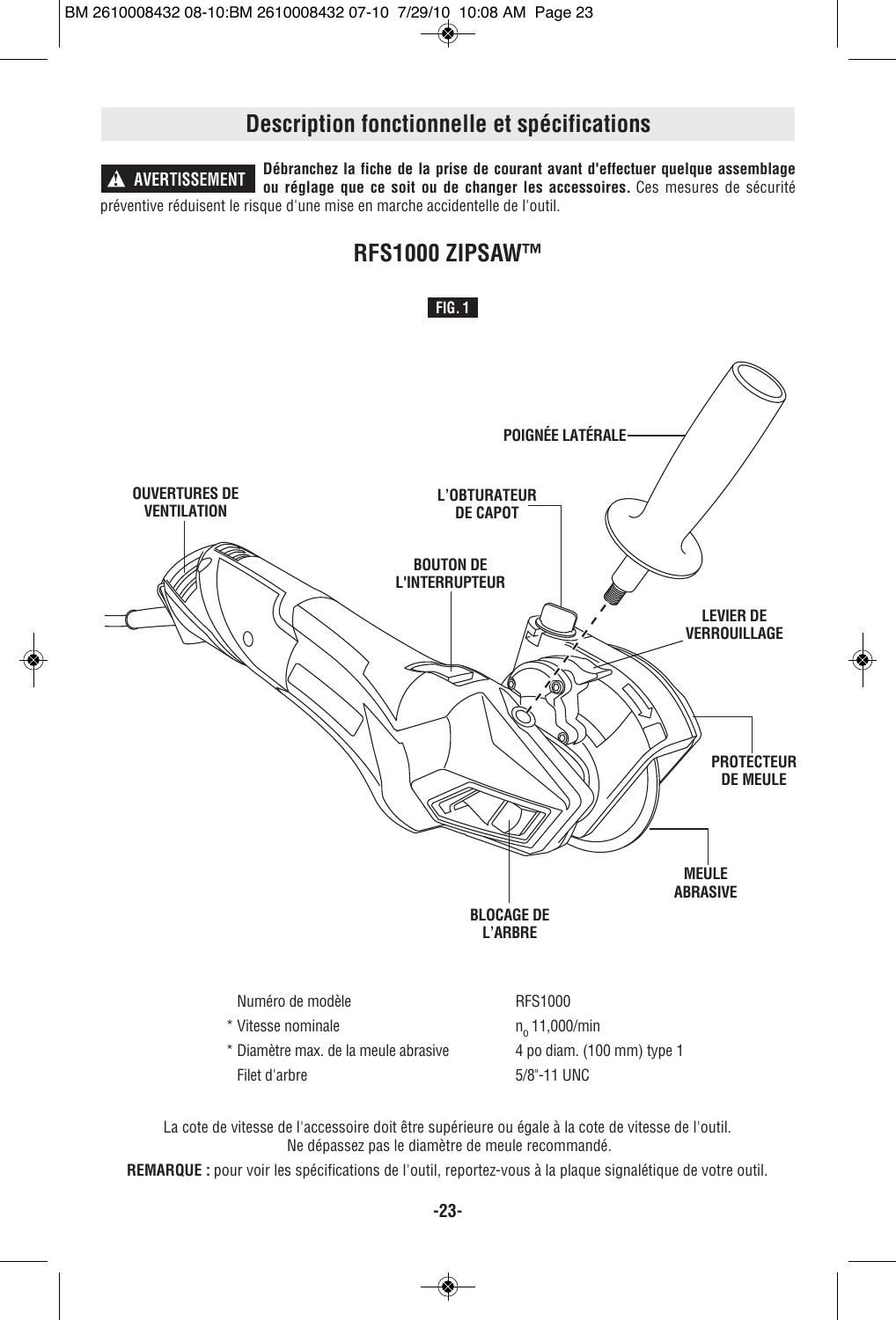# **Assemblage**

### **POSE DU PROTECTEUR DE MEULE**

Le protecteur de meule doit être en place quand vous travaillez avec des meules. Maintenez toujours le protecteur entre vous et la pièce en coupant. **! AVERTISSEMENT**

**L'obturateur de capot doit toujours être fixé tant que le tuyau d'aspiration n'est pas connecté.** Une meule qui éclate peut projeter des fragments vers l'utilisateur si l'obturateur n'est pas fixé. **! AVERTISSEMENT**

La position du protecteur peut être ajustée en fonction de la tâche à accomplir.

Pour fixer le protecteur de meule, DÉBRANCHEZ l'outil de la prise de courant.

Positionnez le protecteur sur le col de l'arbre de façon que les encoches sur le protecteur s'alignent avec les ergots sur le col de l'arbre (Fig. 2).

Faites tourner le protecteur de meule dans un sens ou dans l'autre jusqu'à la position désirée, et engagez le levier de verrouillage dans la position VERROUILLÉE afin d'assujettir le protecteur en place.

RETRAIT DU PROTECTEUR DE MEULE : engagez le levier de verrouillage dans la position déverrouillée, faites tourner le protecteur jusqu'à ce que les encoches sur le protecteur s'alignent avec les ergots sur le col de l'arbre, et soulevez le protecteur pour le faire sortir du col de l'arbre (Fig. 2).



#### **ÉCROUS DE BLOCAGE ET BRIDE D'APPUI**

Votre outil est équipé d'un arbre fileté sur lequel se montent les ac cessoires. Utilisez toujours l'écrou de blocage (et la bride d'appui) fournis et dont les filets correspondent à ceux de l'arbre.

#### **POIGNÉE LATÉRALE**

La poignée latérale sert à contrôler et à équilibrer l'outil. La poignée doit être vissée dans le boîtier avant, d'un côté ou de l'autre de l'outil, selon les préférences personnelles et pour le confort de l'utilisateur. Utilisez la poignée latérale pour un contrôle sûr et une opération plus facile (Fig. 1).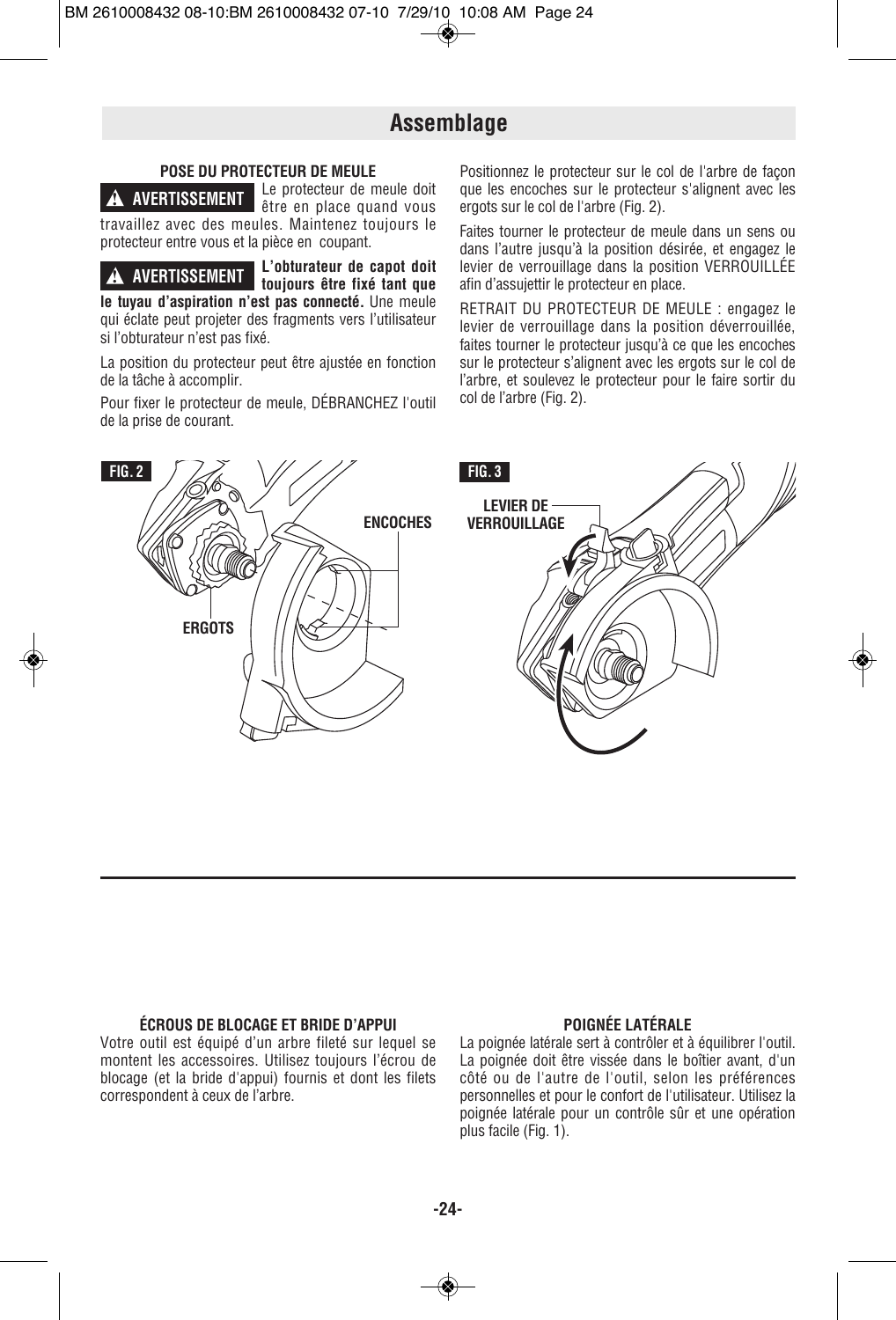#### **ASSEMBLAGE DE LA MEULE**

N'utilisez que des meules à tronçonner diamantées (type 1) ou des meules Rotozip® XWHEELS™. Les meules à abrasif aggloméré risqueraient d'éclater, causant la projection à grande vitesse de fragments qui risqueraient de vous frapper ou de frapper d'autres personnes présentes. **! AVERTISSEMENT**

Utilisez toujours le protecteur de meule fourni ainsi que le cache du protecteur pendant le tronçonnage. **! AVERTISSEMENT**

Débranchez l'outil de sa source d'alimentation. Assurezvous que le protecteur de meule est en place avant de commencer à utiliser la meule.

**MEULES À TRONÇONNER DE LA MARQUE ROTOZIP®** Enfilez la bride d'appui sur l'arbre, puis placez un écrou de blocage standard sur l'arbre (Fig. 4).

Serrez l'écrou de blocage standard au moyen de la clé à ergots incluse tout en tenant la commande de blocage de l'arbre. L'écrou de blocage standard se transforme en bride d'appui pour les meules à tronçonner Rotozip®.

Placez la meule sur l'écrou de blocage standard en vous assurant qu'elle est bien centrée sur l'écrou de blocage.

Enfilez la rondelle Rotozip® et le boulon de blocage, puis serrez en utilisant la clé hexagonale incluse, tout en tenant la commande de blocage de l'arbre (Fig. 4 & 5).

Si vous avez l'intention de réaliser un tronçonnage standard, attachez le cache du protecteur de meule et faites-le tourner dans le sens contraire des aiguilles d'une montre pour le verrouiller en place. Si vous avec l'intention d'effectuer une coupe à ras, n'attachez pas le cache du protecteur de meule (Fig. 6).

POUR RETIRER : procédure inverse.

**MEULES DIAMANTÉES STANDARD DE 4 PO DE TYPE 1** Enfilez la bride d'appui sur l'arbre, puis placez la meule sur l'arbre.

Enfilez un écrou de blocage standard sur l'arbre et serrez en utilisant la clé à ergots incluse, tout en tenant la commande de blocage de l'arbre.

Rangez votre écrou de blocage Rotozip® en l'enfilant sur la clé à ergots jointe.

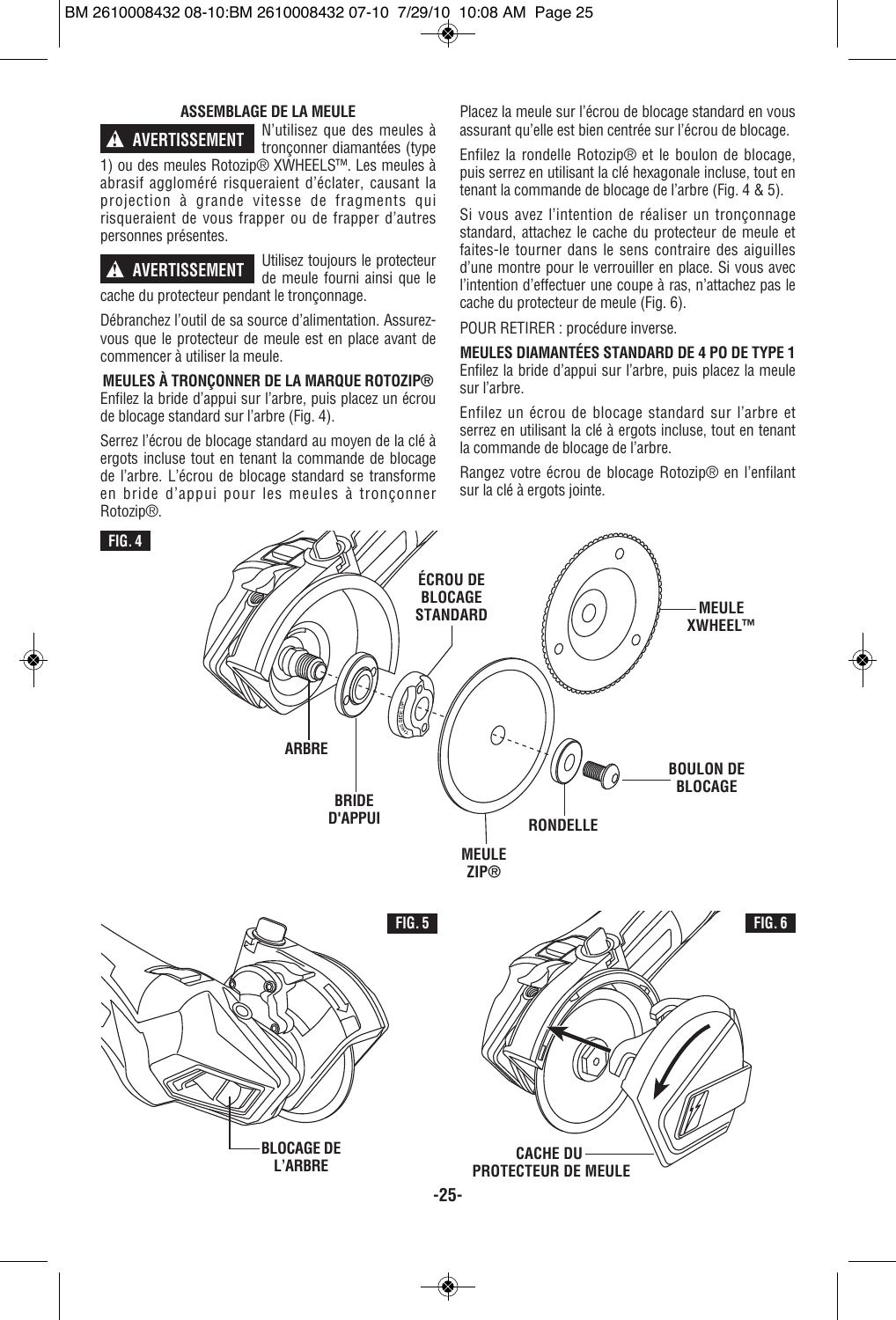### **MONTAGE DU SYSTÈME DE DÉPOUSSIÉRAGE (accessoire en option)**

Pour connecter le système de dépoussiérage, commencez par retirer l'obturateur de capot du protecteur de meule (Fig. 1).

Insérez le coude à 60° dans l'ouverture ronde du protecteur de meule (Fig. 7).

Attachez le tuyau flexible inclus au coude de 60°.

Faites tourner le collier de serrage du tuyau à l'arrière de l'outil et engagez le tuyau en faisant pression dessus pour l'assujettir comme illustré (Fig. 7).

Insérez le bout ouvert du tuyau flexible inclus dans le tube adaptateur de tuyau flexible d'aspirateur. Ce tube adaptateur peut ensuite être connecté à votre tuyau flexible d'aspirateur standard de 1 1/4 po, 1 1/2 po, 2 1/4 po ou 2 1/2 po de diamètre.



# **Consignes de fonctionnement**

Tenez l'outil à deux mains à la mise en marche car le **! AVERTISSEMENT**

couple du moteur peut transmettre une certaine torsion.

Mettez l'outil en marche avant de le poser sur la pièce. De même, soulevez-le avant d'en relâcher l'interrupteur. Pour prolonger la durée de l'interrupteur, évitez de le mettre sous tension et hors tension pendant que l'outil est à l'oeuvre.

#### **INTERRUPTEUR A COULISSE AVEC BLOCAGE EN MARCHE**

L'outil se met en marche à l'aide du bouton d'interrupteur situé sur le côté du carter du moteur. L'interrupteur peut être bloqué en position de marche, fonction commode pour les longues opérations.

Pour mettre l'outil en marche sans le verrouiller, glissez l'interrupteur vers l'avant en appuyant SEULEMENT sur la partie ARRIÈRE du bouton. Au relâchement, le bouton retournera à la position d'arrêt (Fig. 1).

POUR BLOQUER L'INTERRUPTEUR EN MARCHE, glissez l'interrupteur vers l'avant et appuyez sur la partie AVANT du bouton.

POUR DÉBLOQUER L'INTERRUPTEUR, appuyez simplement sur la partie ARRIÈRE du bouton et relâchez-le aussitôt. Étant donné que l'interrupteur est à ressort, il reviendra automatiquement.

Afin d'éviter les rebonds (la meule essaie de sauter et s'échapper de la pièce) il est conseillé de tronçonner en suivant le sens de rotation de la meule.

**Il est important de lire et comprendre le chapitre de ce mode d'emploi intitulé « Causes du rebond et façons dont l'opérateur peut le prévenir ». ! AVERTISSEMENT**

### **POSITIONNEMENT DES MAINS**

Évitez d'utiliser la position de placement avant pour la main lorsque vous coupez du métal ou d'autres matériaux qui peuvent devenir très chauds pendant la coupe. Le métal et d'autres matériaux thermiquement conducteurs peuvent chauffer très rapidement en conséquence des frottements de l'opération de coupe, ce qui augmente le risque de brûlures.

Votre meule Zip Saw® offre de multiples positions possibles pour les mains afin de permettre le meilleur confort possible associé à un contrôle maximum. Contrôlez toujours l'outil des deux mains pendant que vous coupez.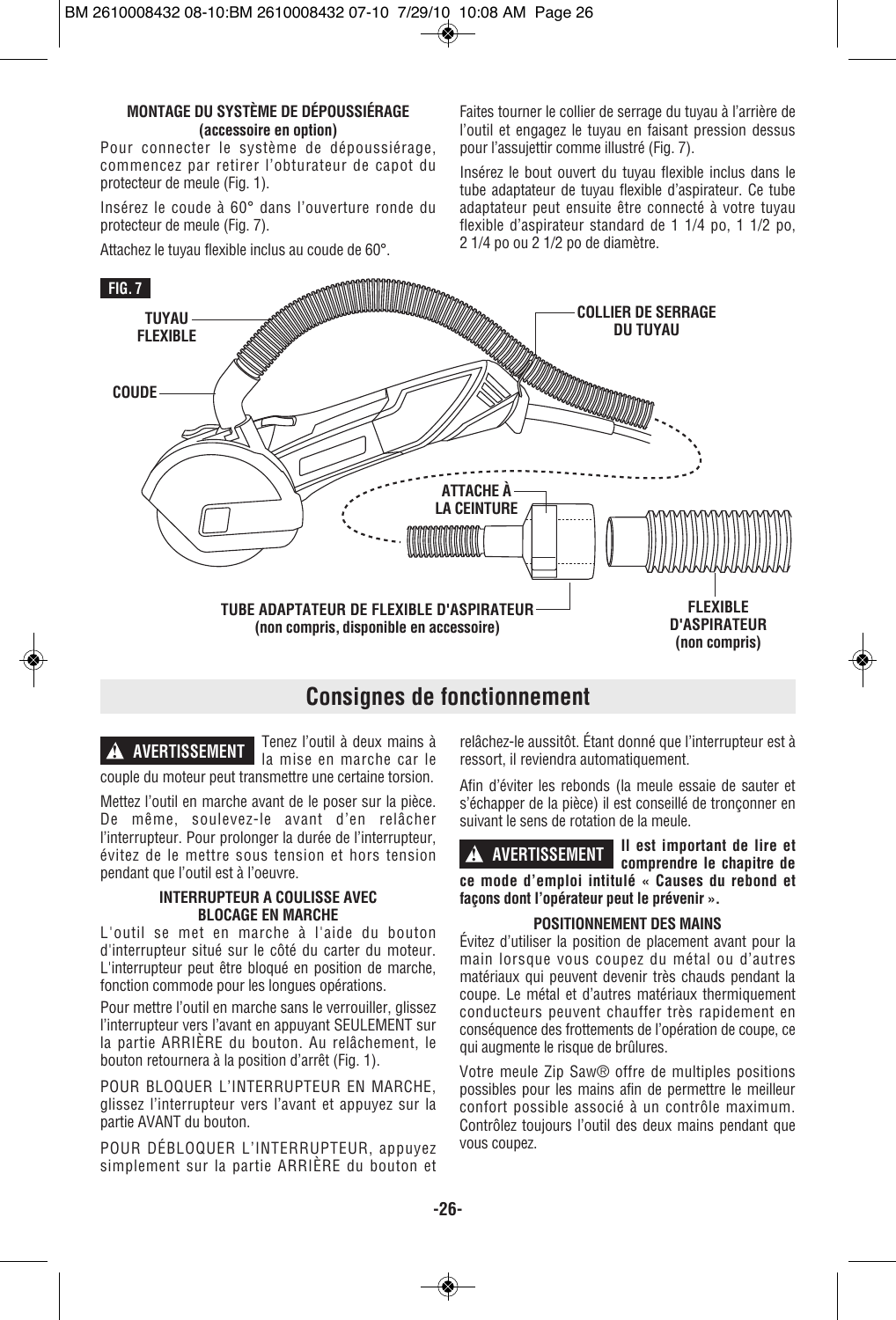Le positionnement d'une main à l'avant de l'outil offre le meilleur contrôle possible pour les coupes complexes ou incurvées. Lorsque vous utilisez la position avant pour la main, placez votre main assurant le plus de contrôle dans la position avant et l'autre main, la main d'appoint, dans la position arrière (Fig. 8).

La position intermédiaire, ou standard, pour la main peut être plus confortable pour effectuer des coupes longitudinales plus longues. Lorsque vous utilisez la position intermédiaire pour une main, placez votre main assurant le plus de contrôle dans la position intermédiaire au milieu de l'outil et l'autre main, la main d'appoint, sur la poignée latérale (Fig. 9).



#### **COUPE DE CARREAUX**

Assurez-vous que le matériau à couper est solidement assujetti dans un étau ou dispositif comparable avant de commencer la coupe.

Mettez l'outil en marche et attendez que la meule tourne à plein régime. Pour les coupes qui vont jusqu'au bord d'un carreau, coupez le long de votre tracé jusqu'à ce que vous ayez dépassé le bord du carreau.

Striez d'abord le carreau le long de votre ligne de coupe en faisant de multiples passes légères de façon à couper progressivement toute l'épaisseur du carreau. Avec le protecteur de meule installé sur le côté droit de l'outil, POUSSEZ l'outil si vous voulez dépoussiérer. TIREZ l'outil vers vous pour avoir un meilleur contrôle et pour produire une coupe plus précise.

L'outil Zip Saw® n'utilise pas de meules à facer. Si votre coupe nécessite un bord fini lisse, utilisez un outil de finition approprié pour les carreaux afin d'affiner le bord du carreau.

### **COUPE À RAS**

Commencez par retirer le cache du protecteur de meule (Fig. 6).

Ensuite, déterminez la hauteur désirée pour la coupe à ras. Pour l'installation de carreaux sur le sol, additionnez l'épaisseur de votre couche d'adhésif pour le carrelage, l'épaisseur des carreaux et l'épaisseur de tous les substrats d'autres matériaux pour obtenir l'épaisseur totale du plancher fini. Notez aussi que cette meule produira une coupe d'environ 3/4 po de profondeur.

Cette meule produit une coupe à approximativement 3/16 po au-dessus de la surface sur laquelle repose le protecteur de meule. Lorsque vous coupez un montant de porte, une plinthe, un coup-de-pied ou à un autre endroit sous lequel le carrelage doit glisser, élevez la hauteur de coupe de la meule en plaçant un déchet de découpe en dessous du protecteur de meule afin de servir de surface de soutien. Assurez-vous que votre déchet de découpe est au moins aussi long que la longueur totale de la zone à découper (Fig. 10).

Mettez l'outil en marche et attendez que la meule tourne à plein régime.

Enfoncez la meule en plongée dans l'ouvrage avec précaution, en vous assurant que le protecteur de meule est en contact constant avec la surface de soutien. Pour assurer une coupe lisse, réalisez votre coupe de gauche à droite.



**-27-**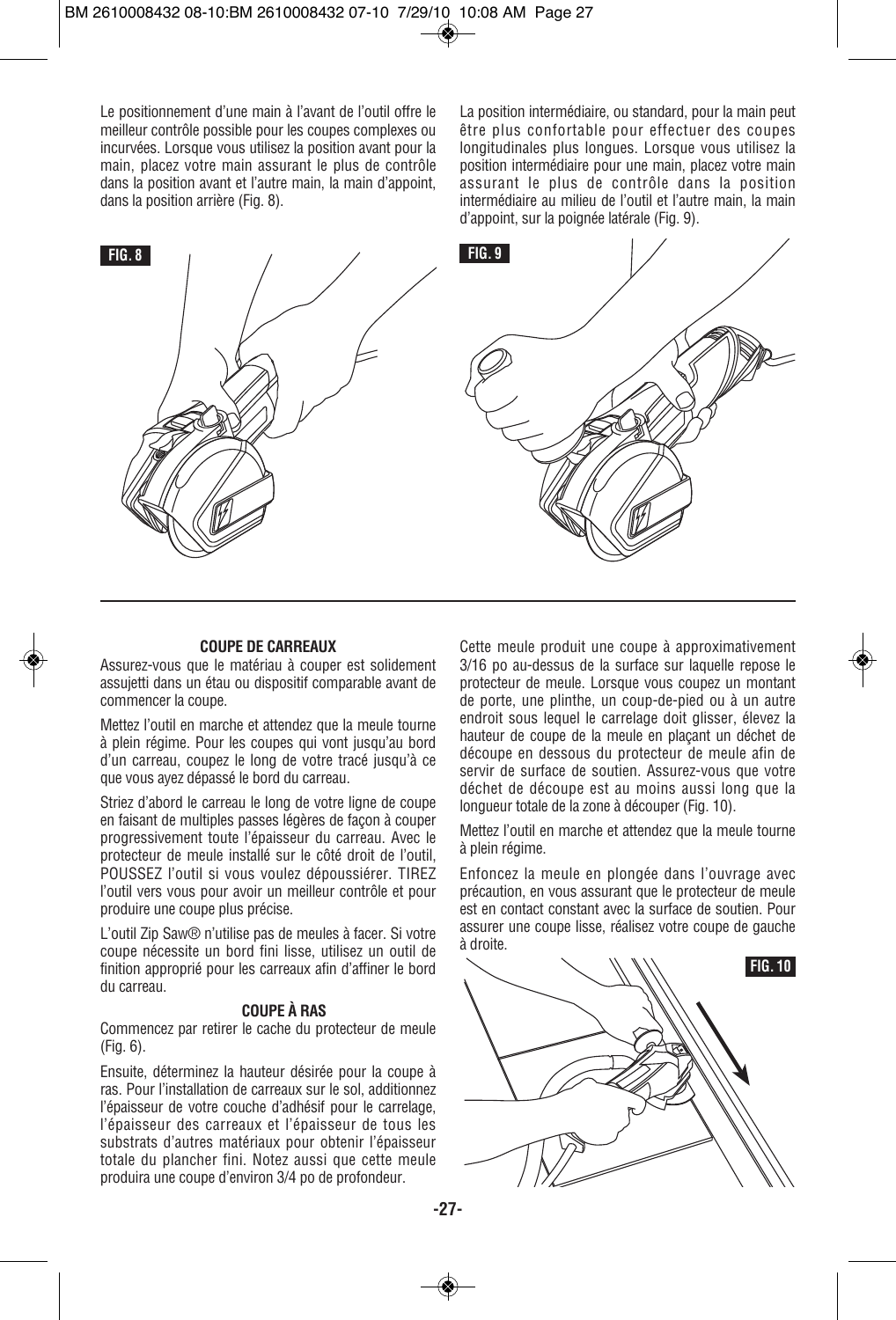#### **COUPES DE TRONÇONNAGE GÉNÉRALES**

1. Assurez-vous que le matériau à tronçonner est fixé dans un étau ou un montage avant d'essayer de tronçonner.

2. Placez-vous d'un côté ou de l'autre de la meule mais pas dans son alignement. Il est important de tenir l'outil correctement et de vous placer de manière à réduire le danger en cas d'éventuels coincements de la meule ou de rebonds.

3. Tenez l'outil à deux mains quand vous tronçonnez et tenez-vous toujours prêt et en position de maîtriser le tronçonnage.

4. Évitez de coincer, de tordre ou de pincer la meule avec la pièce ou d'appliquer une pression latérale excessive sur la meule.

5. Le couvercle du capot doit toujours se trouver entre la meule et l'utilisateur.

# **Entretien**

#### **Service**

**Tout entretien préventif effectué par des personnels non autorisés peut résulter en mauvais placement de fils internes ou de pièces, ce qui peut présenter un danger grave.** Nous vous conseillons de faire faire tout l'entretien de l'outil par un centre de service d'usine Bosch ou Rotozip ou une station service agréée Bosch. Appelez le 1-877-ROTOZIP (1-877-768-6947) si votre outil a besoin d'entretien. **! AVERTISSEMENT**

#### **LUBRIFICATION DE L'OUTIL**

Votre outil Rotozip a été lubrifié correctement en usine et il est prêt à l'utilisation. La lubrification effectuée en usine dure toute la vie utile de l'outil.

#### **BALAIS OU CHARBONS**

Les balais (ou charbons) et le collecteur de votre outil ont été conçus pour apporter de nombreuses heures de fonctionnement fiable. Pour maintenir le rendement du moteur à son maximum, nous vous conseillons de contrôler les balais tous les deux à six mois. Il ne faut utiliser que des balais de rechange Bosch d'origine et conçus pour votre outil.

#### **PALIERS**

Votre outil et vos accessoires Rotozip contiennent des paliers étanches qui ont été conçus pour durer toute la

vie utile de l'outil. Si les paliers commencent à faire du bruit (à cause de surcharges importantes ou du toupillage de matériaux très abrasifs) il faut les inspecter immédiatement pour éviter la surchauffe ou une panne de moteur. Contactez votre centre de service d'usine Bosch ou Rotozip local si les paliers commencent à faire du bruit.

### **Nettoyage**

**Pour éviter les accidents, il faut toujours débrancher l'outil avant de le nettoyer ou de l'entretenir.** Le **! AVERTISSEMENT**

meilleur moyen de nettoyer l'outil est d'utiliser de l'air comprimé sec. **Il faut toujours porter des lunettes de protection quand on utilise de l'air comprimé.**

Les ouïes de ventilation et les leviers de l'interrupteur doivent rester propres et exempts de corps étrangers. Ne tentez pas de les nettoyer en enfonçant des objets pointus dans les orifices.

**Certains agents de nettoyages et certains dissolvants abîment les pièces en plastique.** Parmi ceux-ci se trouvent: l'essence, le tétrachlorure de carbone, les dissolvants de nettoyage chlorés, l'ammoniaque ainsi que les détergents domestiques qui en contiennent. **! MISE EN GARDE**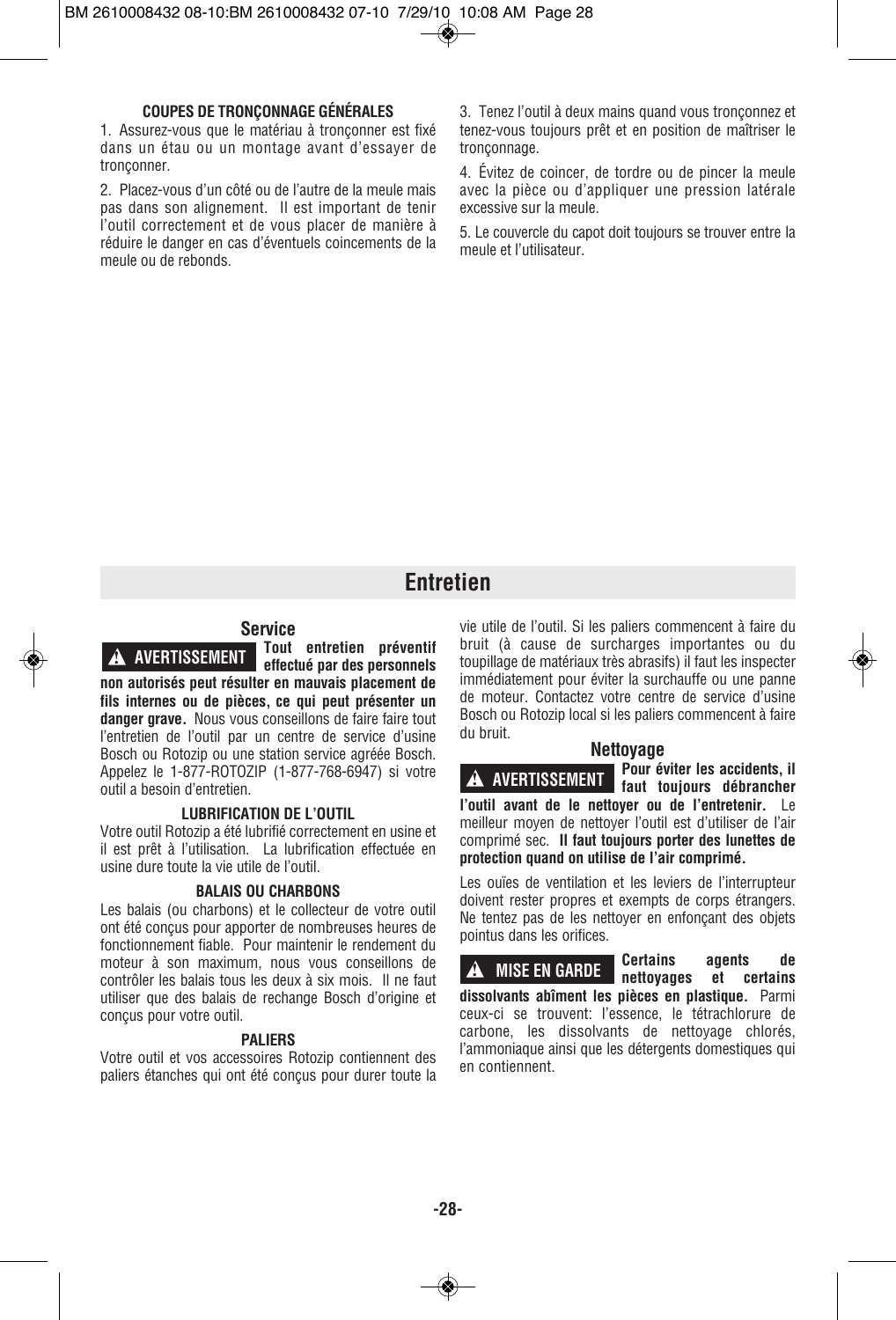# **Cordons de rallonge**

**Si un cordon de rallonge s'avère nécessaire, vous devez utiliser un cordon avec conducteurs de**

**dimension adéquate pouvant porter le courant nécessaire à votre outil.** Ceci préviendra une chute excessive de tension, une perte de courant ou une surchauffe. Les outils mis à la terre doivent utiliser des cordons de rallonge trifilaires pourvus de fiches à trois broches ainsi que des prises à trois broches.

**REMARQUE :** Plus le calibre est petit, plus le fil est gros.

### **DIMENSIONS DE RALLONGES RECOMMANDÉES OUTILS 120 YOUTILS 120 YOUTHERNATIFIED ALTERNATIES**<br> **OUTILS 120 VOLTS COURANT ALTERNATIF**

| Intensité              | Calibre A.W.G.    |    |     |     | Calibre en mm <sup>2</sup> |                   |     |     |
|------------------------|-------------------|----|-----|-----|----------------------------|-------------------|-----|-----|
| nominale<br>de l'outil | Lonqueur en pieds |    |     |     | Longueur en mètres         |                   |     |     |
|                        | 25                | 50 | 100 | 150 | 15                         | 30                | 60  | 120 |
| $3-6$                  | 18                | 16 | 16  | 14  |                            | $0.75$ $0.75$ 1.5 |     | 2.5 |
| $6 - 8$                | 18                | 16 | 14  | 12  | 0.75                       | 1.0               | 2.5 | 4,0 |
| $8 - 10$               | 18                | 16 | 14  | 12  | 0.75                       | 1.0               | 2.5 | 4,0 |
| $10 - 12$              | 16                | 16 | 14  | 12  | 1.0                        | 2.5               | 4.0 |     |
| $12 - 16$              | 14                | 12 |     |     |                            |                   |     |     |

# **Accessoires**

### **MEULES XWHEELS™**

La forme unique de ces meules permet de produire des coupes à ras lisses à chaque fois. La meule XWHEELS™ produit des coupes contrôlées quand vous en avez besoin et dans pratiquement tous les matériaux.

Wood XWHEELS™ (XW-WD) pour le bois

Tile XWHEELS™ (XW-TILE) pour les carreaux

Metal XWHEELS™ (XW-MET) pour les métaux

### **MEULES ZIP® WHEELS**

Les meules Zip® Wheels permettent des tronçonnages faciles - avec une profondeur de coupe pouvant atteindre 9/16 po. Avec un diamètre de 3 1/2 po, les meules Zip® Wheels vous permettent de faire des coupes à rayon plus serré que les meules de plus grand diamètre.

Diamond Zip® Wheels (RZDIA) diamantées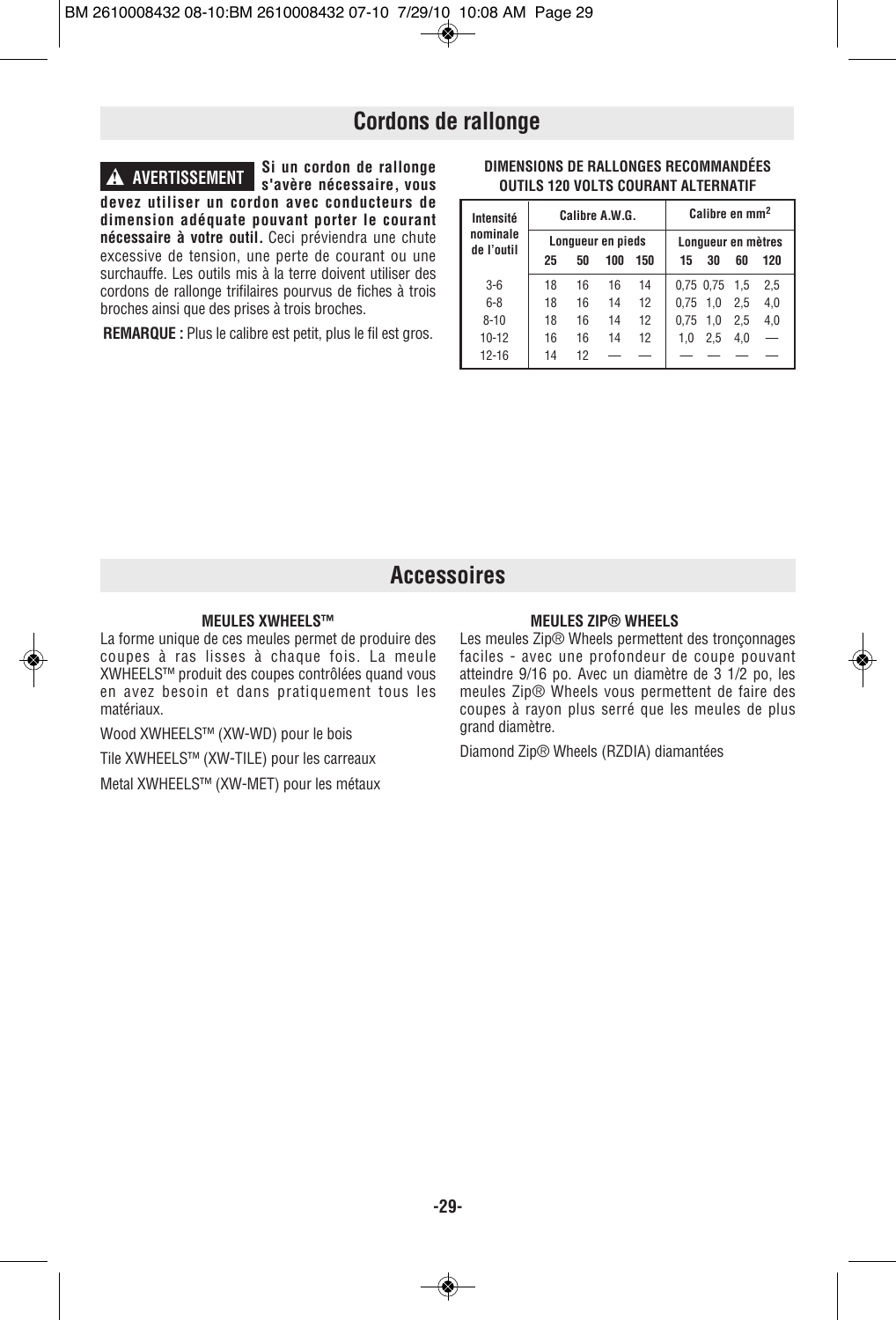# **Advertencias generales de seguridad para herramientas mecánicas**



**Lea todas las advertencias de seguridad y todas las instrucciones.** Si no se siguen las advertencias e instrucciones, el resultado podría ser sacudidas eléctricas, incendio y/o lesiones graves.

## **GUARDE TODAS LAS ADVERTENCIAS E INSTRUCCIONES PARA REFERENCIA FUTURA**

La expresión "herramienta mecánica" en las advertencias se refiere a su herramienta mecánica alimentada por la red eléctrica (herramienta alámbrica) o su herramienta mecánica alimentada por baterías (herramienta inalámbrica).

### **Seguridad del área de trabajo**

**Mantenga el área de trabajo limpia y bien iluminada.** Las áreas desordenadas u oscuras invitan a que se produzcan accidentes.

**No utilice herramientas mecánicas en atmósferas explosivas, como por ejemplo en presencia de líquidos, gases o polvos inflamables.** Las herramientas mecánicas generan chispas que pueden incendiar el polvo o los vapores.

**Mantenga alejados a los niños y a las personas que estén presentes mientras esté utilizando una herramienta mecánica.** Las distracciones pueden hacerle perder el control de la herramienta.

### **Seguridad eléctrica**

**Los enchufes de las herramientas mecánicas deben coincidir con el tomacorriente. No modifique nunca el enchufe de ningún modo. No use enchufes adaptadores con herramientas mecánicas conectadas a tierra (puestas a tierra).** Los enchufes no modificados y los tomacorrientes coincidentes reducirán el riesgo de sacudidas eléctricas.

**Evite el contacto del cuerpo con las superficies conectadas o puestas a tierra, tales como tuberías, radiadores, estufas y refrigeradores.** Hay un aumento del riesgo de sacudidas eléctricas si el cuerpo del operador se conecta o pone a tierra.

**No exponga las herramientas mecánicas a la lluvia o a condiciones mojadas.** La entrada de agua en una herramienta mecánica aumentará el riesgo de que se produzcan sacudidas eléctricas.

**No maltrate el cordón de energía. No use nunca el cordón para transportar la herramienta mecánica, tirar de ella o desenchufarla. Mantenga el cordón alejado del calor, el aceite, los bordes afilados o las piezas móviles.** Los cordones dañados o enganchados aumentan el riesgo de que se produzcan sacudidas eléctricas.

**Cuando utilice una herramienta mecánica en el exterior, use un cordón de extensión adecuado para uso a la intemperie.** La utilización de un cordón adecuado para uso a la intemperie reduce el riesgo de que se produzcan sacudidas eléctricas.

**Si es inevitable utilizar una herramienta mecánica en un lugar húmedo, utilice una fuente de energía** **protegida por un interruptor de circuito accionado por corriente de pérdida a tierra (GFCI).** El uso de un GFCI reduce el riesgo de sacudidas eléctricas.

#### **Seguridad personal**

**Manténgase alerta, fíjese en lo que está haciendo y use el sentido común cuando esté utilizando una herramienta mecánica. No use una herramienta mecánica cuando esté cansado o bajo la influencia de drogas, alcohol o medicamentos.** Un momento de distracción mientras esté utilizando herramientas mecánicas podría causar lesiones corporales graves.

**Use equipo de protección personal. Use siempre protección de los ojos.** El equipo de protección, como por ejemplo una máscara antipolvo, calzado de seguridad antideslizante, casco o protección de oídos, utilizado para las condiciones apropiadas, reducirá las lesiones corporales.

**Evite el arranque accidental. Asegúrese de que el interruptor esté en la posición de apagado antes de conectar la herramienta a la fuente de energía y / o al paquete de batería, levantar la herramienta o transportarla.** Transportar herramientas mecánicas con un dedo en el interruptor o encender herramientas mecánicas que tengan el interruptor en la posición de encendido invita a que se produzcan accidentes.

**Quite todas las llaves de ajuste o de tuerca antes de encender la herramienta mecánica.** Una llave de tuerca o de ajuste que se deje colocada en una pieza giratoria de la herramienta mecánica podría causar lesiones corporales.

**No intente alcanzar demasiado lejos. Mantenga un apoyo de los pies y un equilibrio apropiados en todo momento.** Esto permite controlar mejor la herramienta mecánica en situaciones inesperadas.

**Vístase adecuadamente. No use ropa holgada ni alhajas holgadas. Mantenga el pelo, la ropa y los guantes alejados de las piezas móviles.** La ropa holgada, las alhajas holgadas o el pelo largo pueden quedar atrapados en las piezas móviles.

**Si se proporcionan dispositivos para la conexión de instalaciones de extracción y recolección de polvo, asegúrese de que dichas instalaciones estén conectadas y se usen correctamente.** El uso de dispositivos de recolección de polvo puede reducir los peligros relacionados con el polvo.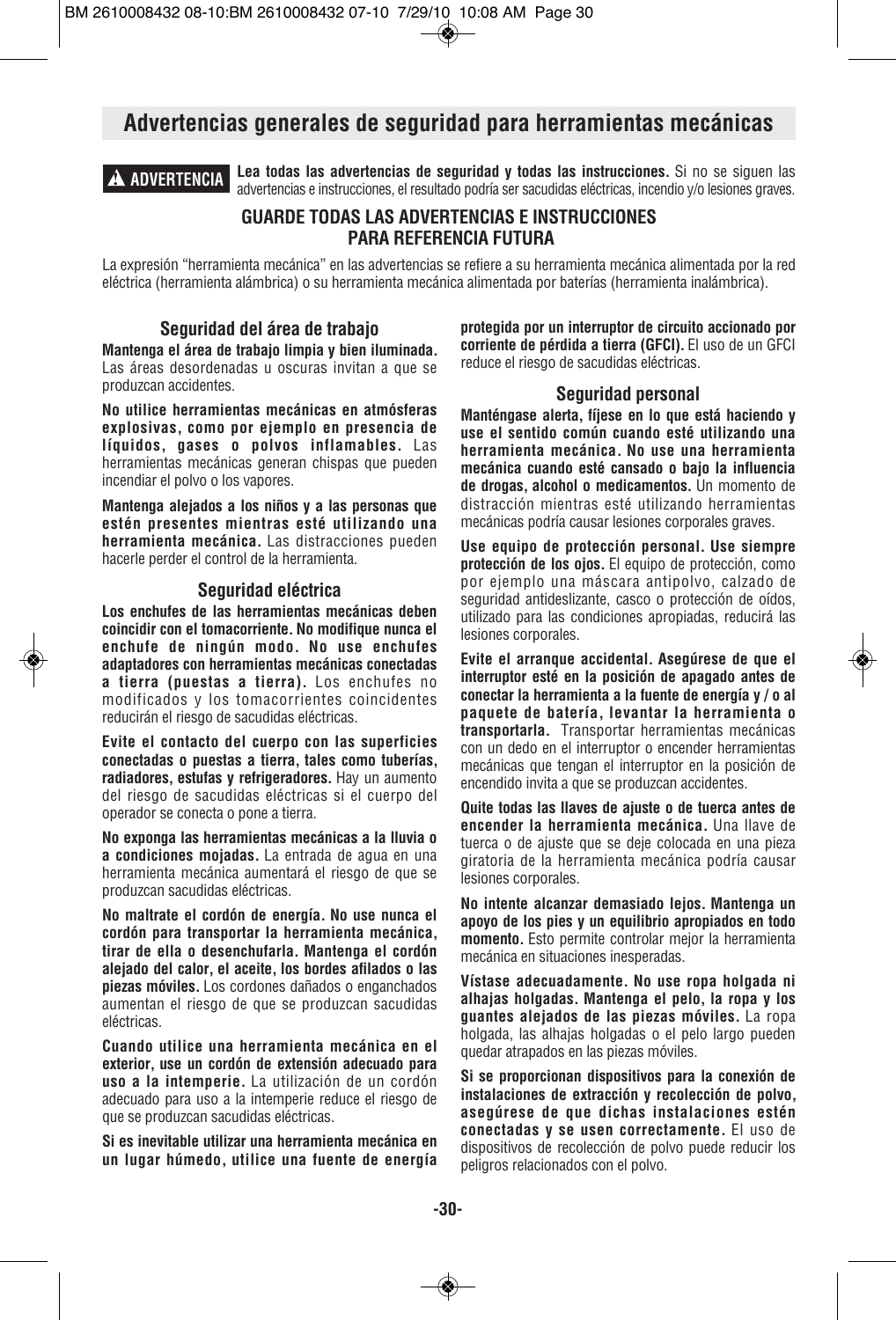### **Uso y cuidado de las herramientas mecánicas**

**No fuerce la herramienta mecánica. Use la herramienta mecánica correcta para la aplicación que desee realizar.** La herramienta mecánica correcta hará el trabajo mejor y con más seguridad a la capacidad nominal para la que fue diseñada.

**No use la herramienta mecánica si el interruptor no la enciende y apaga.** Toda herramienta mecánica que no se pueda controlar con el interruptor es peligrosa y debe ser reparada.

**Desconecte el enchufe de la fuente de energía y/o el paquete de batería de la herramienta mecánica antes de hacer cualquier ajuste, cambiar accesorios o almacenar herramientas mecánicas.** Dichas medidas preventivas de seguridad reducen el riesgo de arrancar accidentalmente la herramienta mecánica.

**Guarde las herramientas que no esté usando fuera del alcance de los niños y no deje que personas que no estén familiarizadas con la herramienta mecánica o con estas instrucciones utilicen la herramienta.** Las herramientas mecánicas son peligrosas en manos de usuarios que no hayan recibido capacitación.

**Mantenga las herramientas mecánicas. Compruebe si hay piezas móviles desalineadas o que se atoran, si** **hay piezas rotas y si existe cualquier otra situación que podría afectar el funcionamiento de la herramienta mecánica. Si la herramienta mecánica está dañada, haga que la reparen antes de usarla.** Muchos accidentes son causados por herramientas mecánicas mantenidas deficientemente.

**Mantenga las herramientas de corte afiladas y limpias.** Es menos probable que las herramientas de corte mantenidas apropiadamente, con bordes de corte afilados, se atoren, y dichas herramientas son más fáciles de controlar.

**Utilice la herramienta mecánica, los accesorios, las brocas de la herramienta, etc., de acuerdo con estas instrucciones, teniendo en cuenta las condiciones de trabajo y el trabajo que se vaya a realizar.** El uso de la herramienta mecánica para operaciones distintas a aquéllas para las que fue diseñada podría causar una situación peligrosa.

**Servicio de ajustes y reparaciones Haga que su herramienta mecánica reciba servicio de**

**un técnico de reparaciones calificado, utilizando únicamente piezas de repuesto idénticas.** Esto asegurará que se mantenga la seguridad de la herramienta mecánica.

# **Advertencias de seguridad específicas para herramientas mecánicas**

**Advertencias de seguridad comunes para las operaciones de corte con ruedas abrasivas:**

**Esta herramienta mecánica está diseñada para funcionar como herramienta recortadora. Lea todas las advertencias de seguridad, instrucciones, ilustraciones y especificaciones suministradas con esta herramienta mecánica.** Si no se siguen todas las instrucciones que se indican a continuación, el resultado podría ser descargas eléctricas, incendio y/o lesiones graves.

**No se recomienda realizar operaciones tales como amolado, lijadora, cepillo de alambre y pulir con esta herramienta eléctrica.** Las operaciones para las cuales la herramienta mecánica no fue diseñada pueden crear un peligro y causar lesiones corporales.

**No utilice accesorios que no estén diseñados y recomendados específicamente por el fabricante de la herramienta.** Sólo porque el accesorio se pueda instalar en su herramienta mecánica, eso no garantiza una operación segura.

**La velocidad nominal del accesorio debe ser al menos igual a la velocidad marcada en la herramienta mecánica.** Los accesorios que funcionen más rápidamente que su VELOCIDAD NOMINAL se pueden romper y salir despedidos.

**El diámetro exterior y el grosor de su accesorio deben estar dentro de la capacidad nominal de su herramienta mecánica.** Los accesorios de tamaño incorrecto no se pueden proteger ni controlar adecuadamente.

**El tamaño del eje portaherramienta de las ruedas de amolar, las pestañas, las zapatas de soporte o cualquier otro accesorio debe encajar apropiadamente en el husillo de la herramienta mecánica.** Los accesorios con agujeros de eje portaherramienta que no coincidan con los herrajes de montaje de la herramienta mecánica funcionarán desequilibrados, vibrarán excesivamente y podrían causar pérdida de control.

**No utilice un accesorio que esté dañado. Antes de cada uso, inspeccione el accesorio, como por ejemplo las ruedas abrasivas para comprobar si tienen picaduras y grietas, la zapata de soporte para comprobar si tiene grietas, desgarraduras o desgaste excesivo, y el cepillo de alambre para comprobar si hay alambres flojos o agrietados. Si la herramienta mecánica o el accesorio se cae, realice una inspección para comprobar si se ha dañado o instale un accesorio que no esté dañado. Después de inspeccionar e instalar un accesorio, posiciónese usted y posicione a las personas que**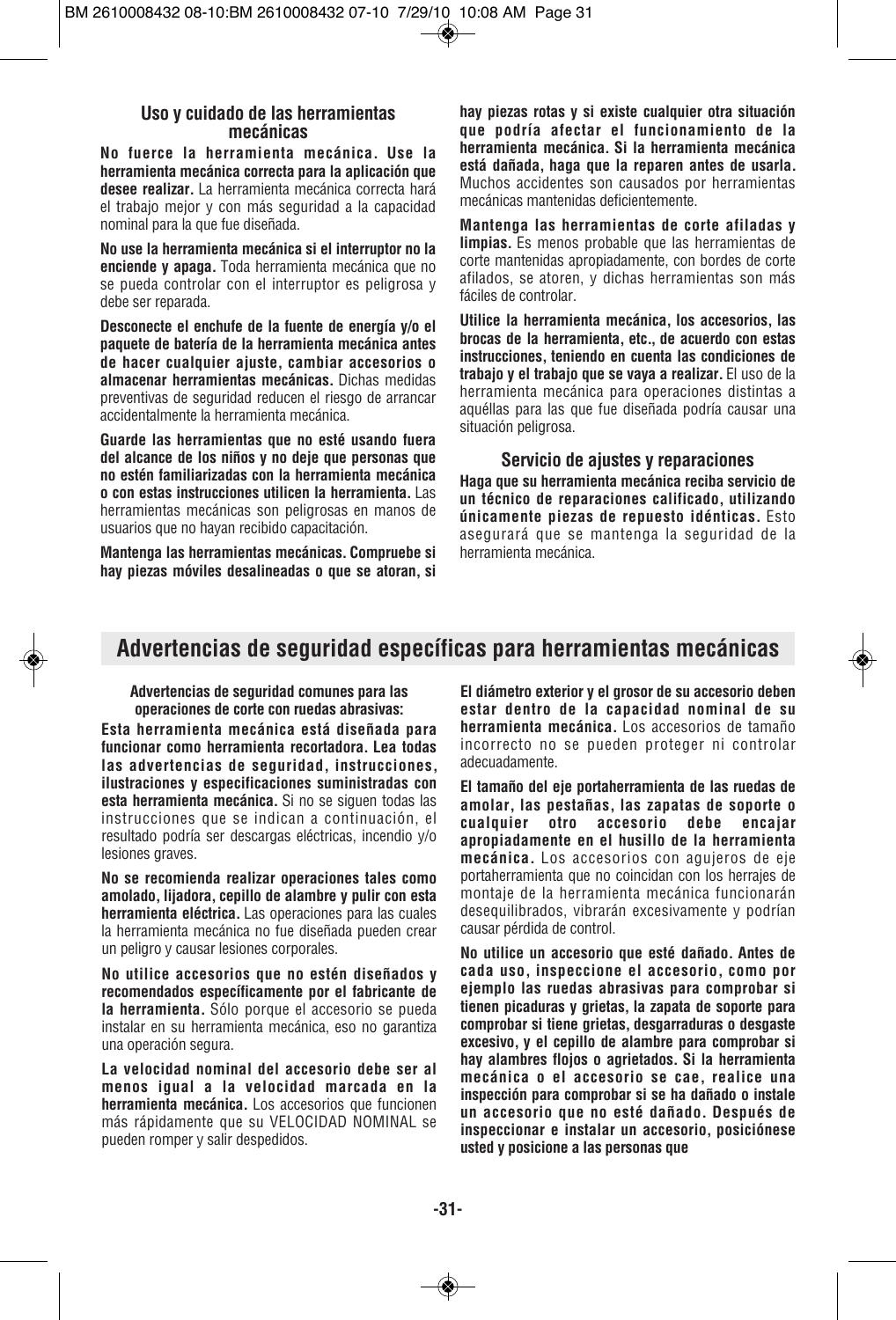**estén presentes alejados del plano del accesorio que gira y haga funcionar la herramienta mecánica a la máxima velocidad sin carga durante un minuto.** Normalmente, los accesorios dañados se romperán en pedazos durante este tiempo de prueba.

**Utilice equipo de protección personal. Dependiendo de la aplicación, use una careta, anteojos de seguridad o lentes de seguridad. Según sea apropiado, use una máscara antipolvo, protectores de la audición, guantes y un delantal de taller capaz de detener pequeños fragmentos de abrasivo o de la pieza de trabajo.** La protección de los ojos debe ser capaz de detener los residuos que salgan despedidos al ser generados por diversas operaciones. La máscara antipolvo o el respirador debe ser capaz de filtrar las partículas generadas por la operación que usted realice. La exposición prolongada a ruido de alta intensidad puede causar pérdida de audición.

**Mantenga a las personas presentes a una distancia segura del área de trabajo. Toda persona que entre al área de trabajo debe usar equipo de protección personal.** Los fragmentos de la pieza de trabajo o de un accesorio roto pueden salir despedidos y causar lesiones más allá del área inmediata de operación.

**Agarre la herramienta mecánica solamente por las superficies de agarre con aislamiento cuando realice una operación en la que el accesorio de corte pueda entrar en contacto con cables ocultos o su propio cordón de energía.** Si un accesorio de corte entra en contacto con un cable "con corriente", eso puede hacer que las partes metálicas de la herramienta mecánica que estén al descubierto "lleven corriente" y causen descargas eléctricas al operador.

**Posicione el cordón de energía alejado del accesorio que gira.** Si usted pierde el control, el cordón de energía puede resultar cortado o enganchado y la mano o el brazo del operador puede ser arrastrado hasta el accesorio que gira.

**No deje nunca la herramienta mecánica en ningún lugar hasta que el accesorio se haya detenido por completo.** El accesorio que gira se puede enganchar en la superficie y tirar de la herramienta mecánica hasta hacer que usted pierda el control.

**No haga funcionar la herramienta mecánica mientras la lleva a su lado.** El contacto accidental con el accesorio que gira podría enganchar la ropa del operador y tirar del accesorio hacia su cuerpo.

**Limpie regularmente las aberturas de ventilación de la herramienta mecánica.** El ventilador del motor absorberá el polvo al interior de la carcasa y la acumulación excesiva de metal en polvo puede causar peligros eléctricos.

**No utilice la herramienta mecánica cerca de materiales inflamables.** Las chispas podrían incendiar estos materiales.

**No utilice accesorios que requieran enfriadores líquidos.** La utilización de agua u otros enfriadores líquidos puede causar electrocución o descargas eléctricas.

#### **Retroceso y advertencias relacionadas**

El retroceso es una reacción repentina a una rueda que gira, una zapata de soporte, un cepillo o cualquier otro accesorio que resulte pellizcado o enganchado. El pellizcamiento o el enganche causan una parada rápida del accesorio que gira, lo cual a su vez hace que la herramienta mecánica descontrolada sea forzada en sentido opuesto al de rotación del accesorio en el punto del atoramiento.

Por ejemplo, si la pieza de trabajo engancha o pellizca una rueda abrasiva, el borde de la rueda que esté entrando en el punto de pellizcamiento puede penetrar en la superficie del material, haciendo que la rueda se salga del corte o experimente retroceso. La rueda puede saltar hacia el operador o alejándose de éste, dependiendo del sentido de movimiento de dicha rueda en el punto de pellizcamiento. Las ruedas abrasivas también se pueden romper en estas condiciones.

El retroceso es el resultado de la utilización indebida de la herramienta mecánica y/o de procedimientos o condiciones de operación incorrectos, y se puede evitar tomando las precauciones apropiadas que se indican a continuación.

**Mantenga un agarre firme de la herramienta mecánica y posicione el cuerpo y el brazo para permitir que usted resista las fuerzas de retroceso. Utilice siempre el mango auxiliar, si se suministra, para tener el máximo control sobre el retroceso o la reacción de fuerza de torsión durante el arranque.** El operador puede controlar las reacciones de fuerza de torsión o las fuerzas de retroceso, si se toman las precauciones apropiadas.

**No coloque nunca la mano cerca del accesorio que gira.** El accesorio puede experimentar retroceso sobre la mano.

**No ubique el cuerpo en el área donde la herramienta mecánica se moverá si se produce retroceso.** El retroceso propulsará la herramienta en sentido contrario al del movimiento de la rueda en el punto de enganche.

**Tenga cuidado especial cuando trabaje en esquinas, bordes afilados, etc. Evite hacer rebotar y enganchar el accesorio.** Las esquinas, los bordes afilados o los rebotes tienen tendencia a enganchar el accesorio que gira y causar pérdida de control o retroceso.

**No instale una hoja de cadena de sierra para tallar madera ni una hoja con dientes de sierra.** Dichas hojas generan retroceso y pérdida de control frecuentes.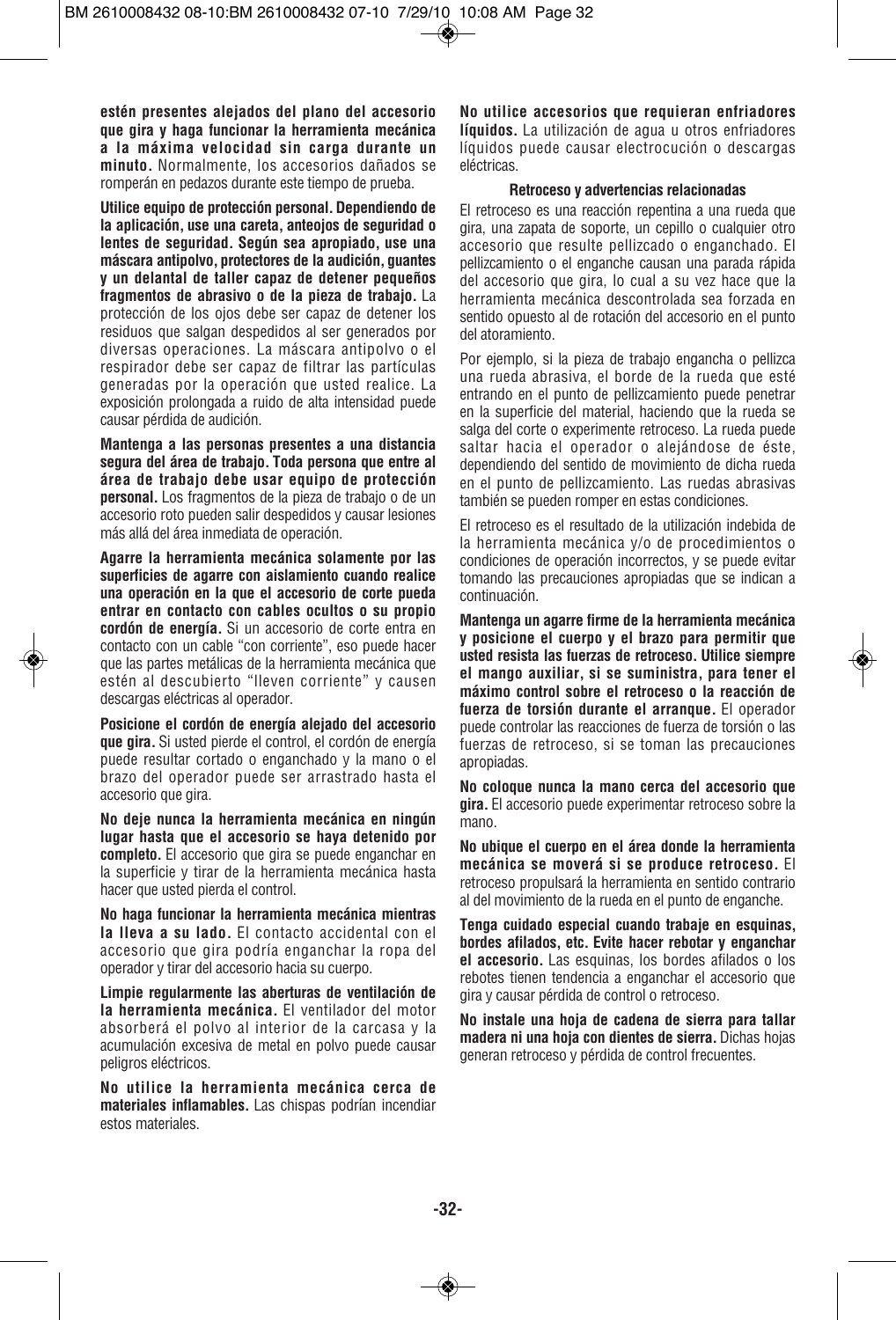#### **Advertencias de seguridad específicas para las operaciones de corte con ruedas abrasivas:**

**Utilice únicamente los tipos de rueda que estén recomendados para su herramienta mecánica y el protector específico diseñado para la rueda seleccionada.** Las ruedas para las cuales no se diseñó la herramienta mecánica no pueden ser protegidas adecuadamente y son inseguras.

**El protector se debe instalar firmemente en la herramienta mecánica y se debe posicionar de manera que brinde la máxima seguridad, para que la cantidad de rueda que esté expuesta hacia el operador sea mínima.** El protector ayuda a proteger al operador contra los fragmentos de rueda rota y el contacto accidental con la rueda.

**Las ruedas se deben utilizar solamente para las aplicaciones recomendadas. Por ejemplo: no amuele con el lado de una rueda recortadora.** Las ruedas recortadoras abrasivas están diseñadas para realizar amolado periférico; las fuerzas laterales aplicadas a estas ruedas pueden hacer que se rompan en pedazos.

**Utilice siempre pestañas de rueda no dañadas que tengan el tamaño y la forma correctos para la rueda que usted seleccione.** Las pestañas de rueda apropiadas soportan la rueda, con lo cual reducen la posibilidad de que la rueda se rompa. Las pestañas para las ruedas recortadoras pueden ser diferentes a las pestañas para las ruedas de amolar.

**No utilice ruedas desgastadas de herramientas mecánicas más grandes.** La rueda diseñada para una herramienta mecánica más grande no es adecuada para la velocidad más alta de una herramienta más pequeña y puede reventar.

#### **Advertencias de seguridad específicas para las operaciones de corte con ruedas abrasivas:**

**No "atore" la rueda recortadora ni ejerza una presión excesiva.** No intente lograr una profundidad de corte excesiva. Si se somete la rueda a una tensión excesiva, se aumenta la carga y la susceptibilidad de la rueda a torcerse o atorarse en el corte, así como la posibilidad de retroceso o rotura de la rueda.

**No posicione el cuerpo en línea con la rueda que gira ni detrás de ella.** Cuando la rueda, en el punto de operación, se esté moviendo alejándose del cuerpo del operador, el posible retroceso podría propulsar la rueda que gira y la herramienta mecánica directamente hacia usted.

**Cuando la rueda se esté atorando o cuando se interrumpa un corte por cualquier motivo, apague la herramienta mecánica y sujétela en posición inmóvil hasta que la rueda se detenga por completo. No intente nunca sacar del corte la rueda recortadora mientras dicha rueda esté en movimiento, ya que si lo hace podría ocurrir retroceso.** Investigue la causa del atoramiento de la rueda y tome medidas correctivas para eliminar dicha causa.

**No reinicie la operación de corte en la pieza de trabajo. Deje que la rueda alcance su velocidad máxima y reentre cuidadosamente en el corte.** La rueda se puede atorar, desviar o experimentar retroceso si la herramienta mecánica es rearrancada en la pieza de trabajo.

**Soporte los paneles o cualquier pieza de trabajo muy grande para minimizar el riesgo de pellizcamiento y retroceso de la rueda.** Las piezas de trabajo grandes tienden a combarse bajo su propio peso. Se deben colocar soportes debajo de la pieza de trabajo cerca de la línea de corte y cerca del borde de la pieza de trabajo a ambos lados de la rueda.

**Tenga precaución adicional cuando haga un "corte de bolsillo" en paredes existentes u otras áreas ciegas.** La rueda que sobresale podría cortar tuberías de gas o agua, cables eléctricos y objetos que pueden causar retroceso.

**No utilice ruedas abrasivas de tipo 1 diseñadas para amoladoras rectas.**

**No intente cortar material grande ni chapas de metal, ya que esta máquina no está diseñada para ser una máquina recortadora dedicada.**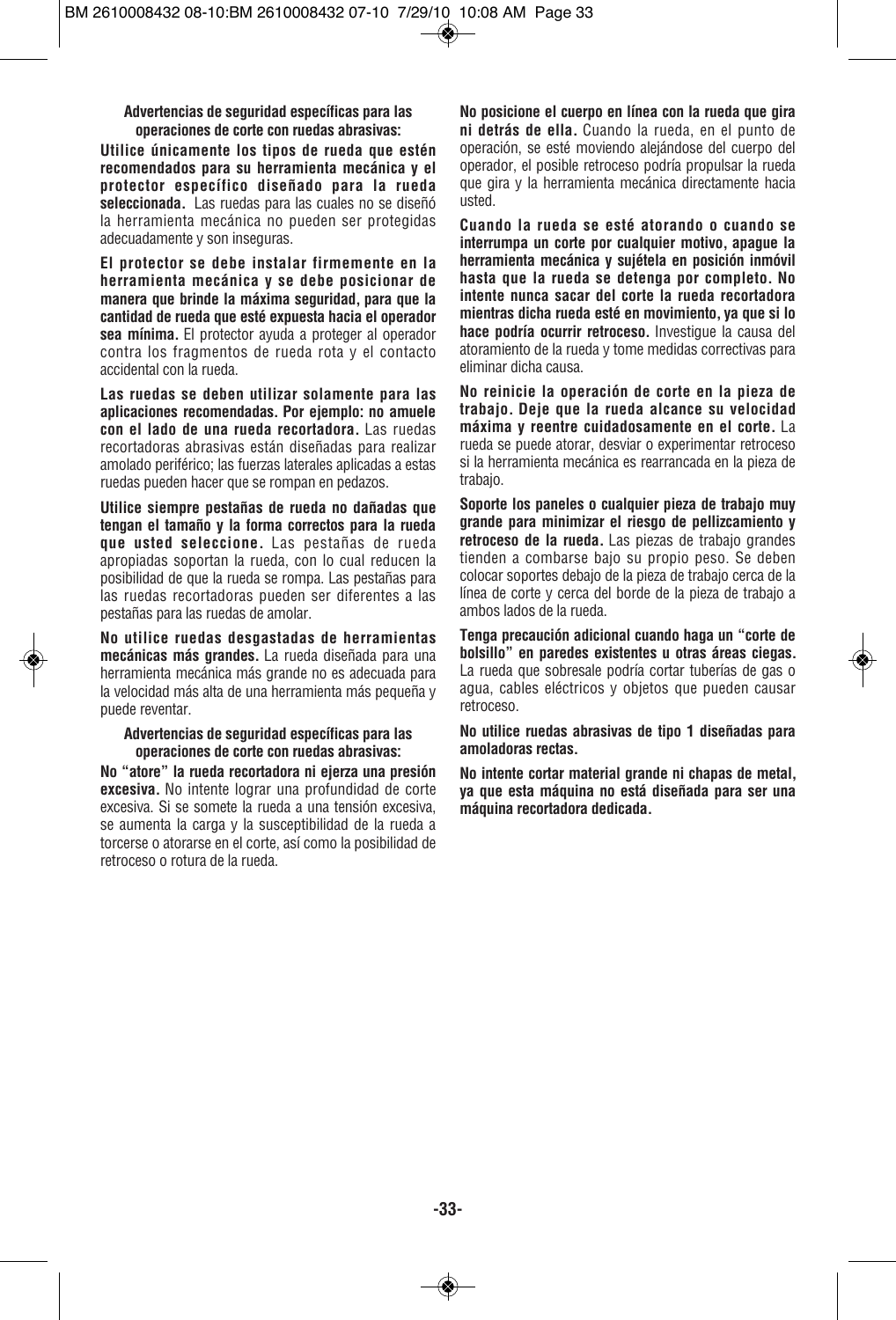# **Advertencias de seguridad adicionales**

L'emploi d'un GFCI et de dispositifs de protection personnelle tels que gants et chaussures d'électricien en caoutchouc améliorent votre sécurité personnelle.

**N'utilisez pas un outil conçu uniquement pour le C.A. sur une alimentation en C.C.** Même si l'outil semble fonctionner, les composants électriques d'un outil prévu pour le C.A. tomberont probablement en panne et risquent de créer un danger pour l'utilisateur.

**Maintenez les poignées sèches et exemptes d'huile et de graisse.** On ne pas maîtriser un outil électroportatif en toute sécurité quand on a les mains glissantes.

**Utilisez des brides ou d'autres moyens pratiques de brider ou de supporter la pièce sur une plate-forme stable.** Tenir la pièce à la main ou contre le corps est instable et risque de résulter en une perte de contrôle.

**Créez un agenda d'entretien périodique pour votre outil. Quand vous nettoyez un outil, faites attention de n'en démonter aucune pièce car il est toujours possible de mal remonter ou de pincer les fils internes ou de remonter incorrectement les ressorts de rappel des capots de protection.** Certains agents de nettoyage tels que l'essence, le tétrachlorure de carbone, l'ammoniaque, etc. risquent d'abîmer les plastiques.

Risque de blessure pour l'utilisateur. Le cordon d'alimentation électrique ne doit être réparé que par un Centre de service usine de Bosch ou par une Station service agréée de Bosch.

**No utilice ruedas de tipo 1A o 27A para amolar superficies frontales.** Las fuerzas laterales aplicadas a las ruedas de tipo 1 pueden hacer que se rompan en pedazos o revienten.

**Les travaux à la machine tel que ponçage, sciage, meulage, perçage et autres travaux du bâtiment peuvent créer des poussières contenant des produits chimiques qui sont des causes reconnues de cancer, de malformation congénitale ou d'autres problèmes reproductifs. Ces produits chimiques sont, par exemple : ! ADVERTENCIA**

- Le plomb provenant des peintures à base de plomb,
- Les cristaux de silices provenant des briques et du ciment et d'autres produits de maçonnerie, et
- L'arsenic et le chrome provenant des bois traités chimiquement.

Le niveau de risque dû à cette exposition varie avec la fréquence de ces types de travaux. Pour réduire l'exposition à ces produits chimiques, il faut travailler dans un lieu bien ventilé et porter un équipement de sécurité approprié tel que certains masques à poussière conçus spécialement pour filtrer les particules microscopiques.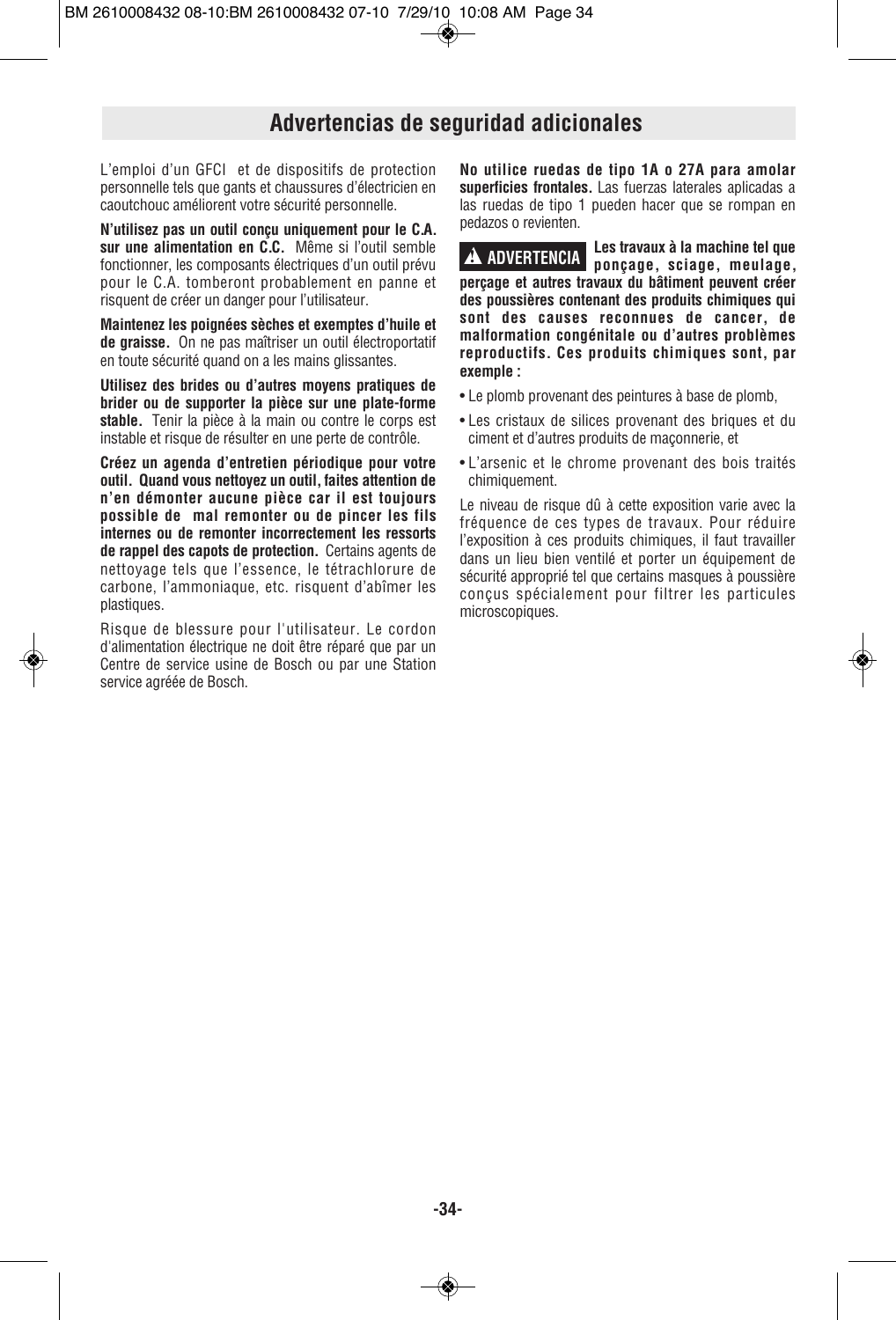# **Símbolos**

۸

**IMPORTANTE:** Es posible que algunos de los símbolos siguientes se usen en su herramienta. Por favor, estúdielos y aprenda su significado. La interpretación adecuada de estos símbolos le permitirá utilizar la herramienta mejor y con más seguridad.

| Símbolo     | <b>Nombre</b>                                  | Designación/explicación                                                     |  |  |  |  |
|-------------|------------------------------------------------|-----------------------------------------------------------------------------|--|--|--|--|
| V           | Volt                                           | Tensión (potencial)                                                         |  |  |  |  |
| Α           | Ampere                                         | Corriente                                                                   |  |  |  |  |
| Hz          | Hertz                                          | Frecuencia (ciclos por segundo)                                             |  |  |  |  |
| W           | Watt                                           | Potencia                                                                    |  |  |  |  |
| kg          | Kilogramo                                      | Peso                                                                        |  |  |  |  |
| min         | Minuto                                         | Tiempo                                                                      |  |  |  |  |
| S           | Segundo                                        | Tiempo                                                                      |  |  |  |  |
| Ø           | Diámetro                                       | Tamaño de las brocas taladradoras, muelas, etc                              |  |  |  |  |
| $n_0$       | Velocidad sin carga                            | Velocidad rotacional sin carga                                              |  |  |  |  |
| n           | Velocidad nominal                              | Velocidad nominal del fabricante                                            |  |  |  |  |
| /min        | Revoluciones o alternación<br>por minuto       | Revoluciones, golpes, velocidad de<br>superficie, órbitas, etc., por minuto |  |  |  |  |
| 0           | Posición "off" (apagado)                       | Velocidad cero, par motor cero                                              |  |  |  |  |
| 1, 2, 3,    | Graduaciones del selector                      | Graduaciones de velocidad, par motor o posición.                            |  |  |  |  |
| I, II, III, |                                                | Un número más alto significa mayor velocidad                                |  |  |  |  |
| $\sim$      | Selector infinitamente variable<br>con apagado | La velocidad aumenta desde la graduación de 0                               |  |  |  |  |
| ➡           | Flecha                                         | Acción en la dirección de la flecha                                         |  |  |  |  |
|             | Corriente alterna                              | Tipo o una característica de corriente                                      |  |  |  |  |
| $=$         | Corriente continua                             | Tipo o una característica de corriente                                      |  |  |  |  |
| ᅐ           | Corriente alterna o continua                   | Tipo o una característica de corriente                                      |  |  |  |  |
| IОI         | Construcción de clase II                       | Designa las herramientas de construcción<br>con aislamiento doble.          |  |  |  |  |
| ⊕           | Terminal de toma de tierra                     | Terminal de conexión a tierra                                               |  |  |  |  |
|             | Símbolo de advertencia                         | Alerta al usuario sobre mensajes de<br>advertencia                          |  |  |  |  |
|             | Sello RBRC de Li-ion                           | Designa el programa de reciclaje de baterías<br>de Li-ion                   |  |  |  |  |
|             | Sello RBRC de Ni-Cd                            | Designa el programa de reciclaje de baterías<br>de Ni-Cd                    |  |  |  |  |
|             | Símbolo de lectura del manual                  | Alerta al usuario para que lea el manual                                    |  |  |  |  |
|             | Símbolo de uso de protección<br>de los ojos    | Alerta al usuario para que use protección<br>de los ojos                    |  |  |  |  |

**-35-**

◈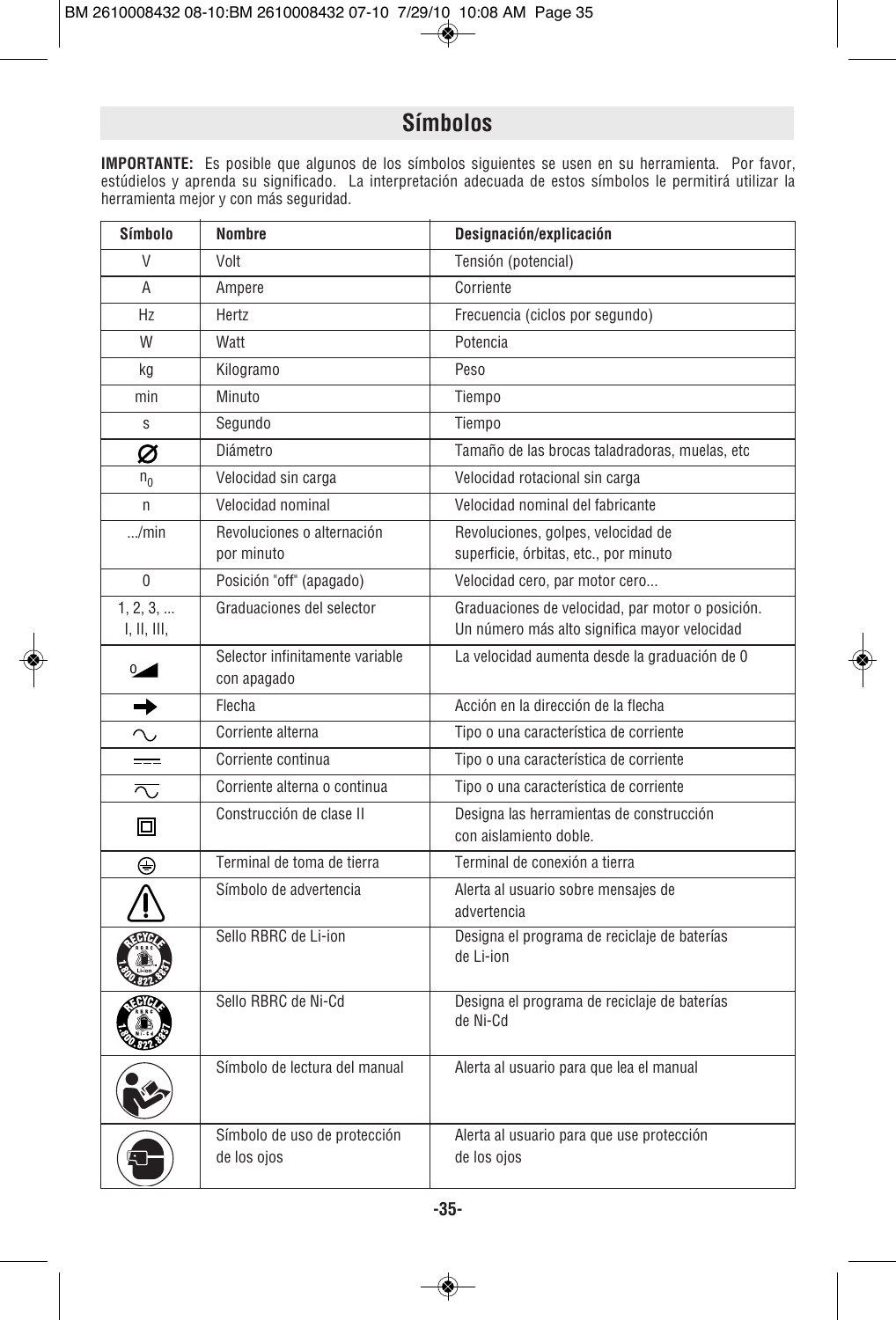# **Símbolos (continuación)**

**IMPORTANTE:** Es posible que algunos de los símbolos siguientes se usen en su herramienta. Por favor, estúdielos y aprenda su significado. La interpretación adecuada de estos símbolos le permitirá utilizar la herramienta mejor y con más seguridad.



Este símbolo indica que esta herramienta está catalogada por UnderwritersLaboratories.



Este símbolo indica que Underwriters Laboratories ha catalogado esta herramienta indicando que cumple con las normas estadounidenses y canadienses.



Este símbolo indica que esta herramienta está catalogada por la Canadian Standards Association.



Este símbolo indica que la Canadian Standards Association ha catalogado esta herramienta indicando que cumple con las normas estadounidenses y canadienses.



Este símbolo indica que Intertek Testing Services ha catalogado esta herramienta indicando que cumple con las normas estadounidenses y canadienses.



Este símbolo indica que esta herramienta cumple con la norma mexicana oficial (NOM).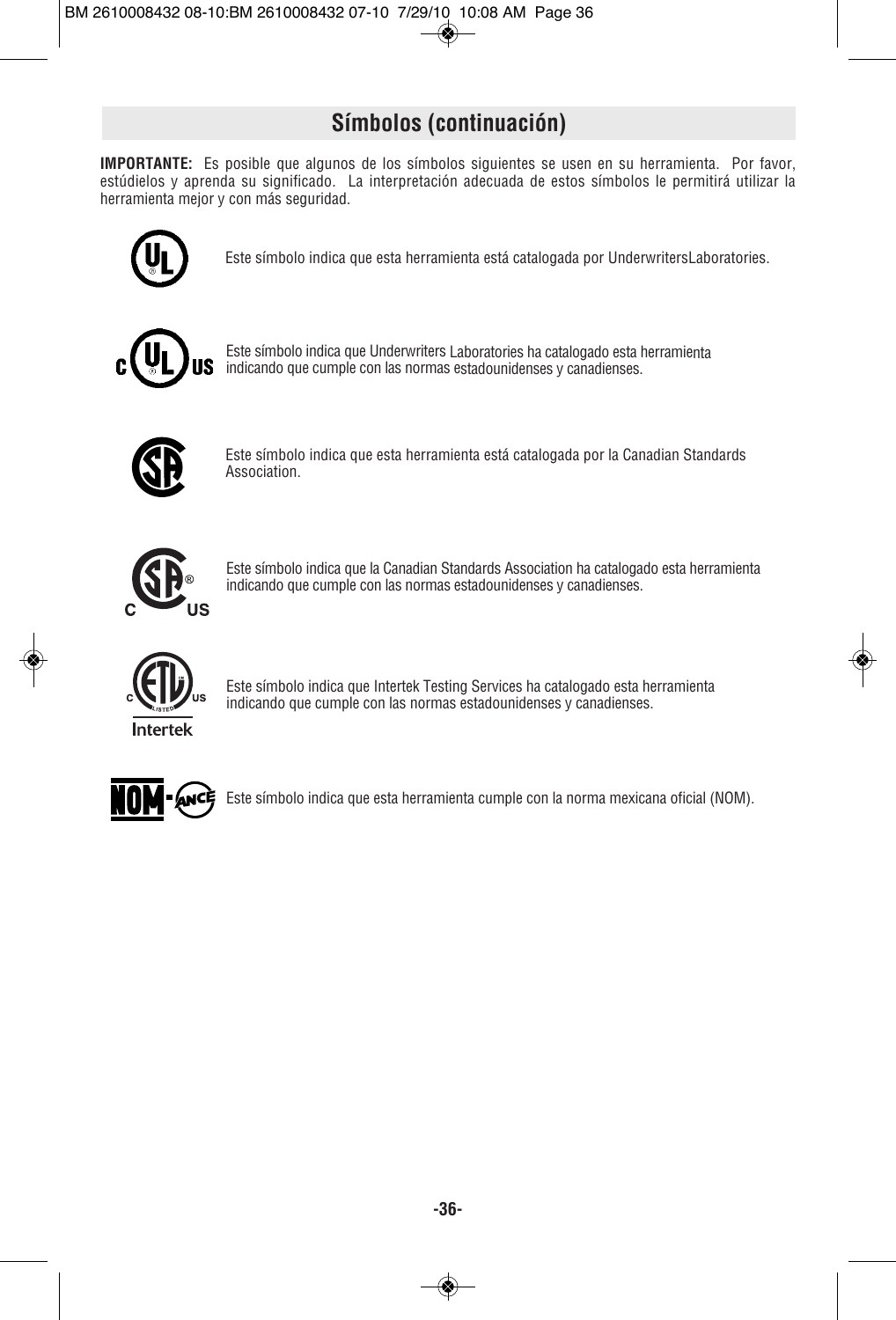

**Desconecte el enchufe de la fuente de energía antes de realizar cualquier ensamblaje o ajuste, o cambiar accesorios.** Estas medidas de seguridad preventivas reducen el riesgo de arrancar la herramienta accidentalmente. **! ADVERTENCIA**



 $*$  Velocidad nominal no  $n_0$  11,000/min

\* Máx. diámetro de la rueda abrasiva 4" (100 mm) tipo 1 Rosca del husillo 6/8"-11 GNU

La velocidad nominal del accesorio debe ser igual o mayor que la velocidad nominal de la herramienta. No exceda el diámetro de rueda recomendado.

> **NOTA:** Para obtener las especificaciones de la herramienta, consulte la placa del fabricante colocada en la herramienta.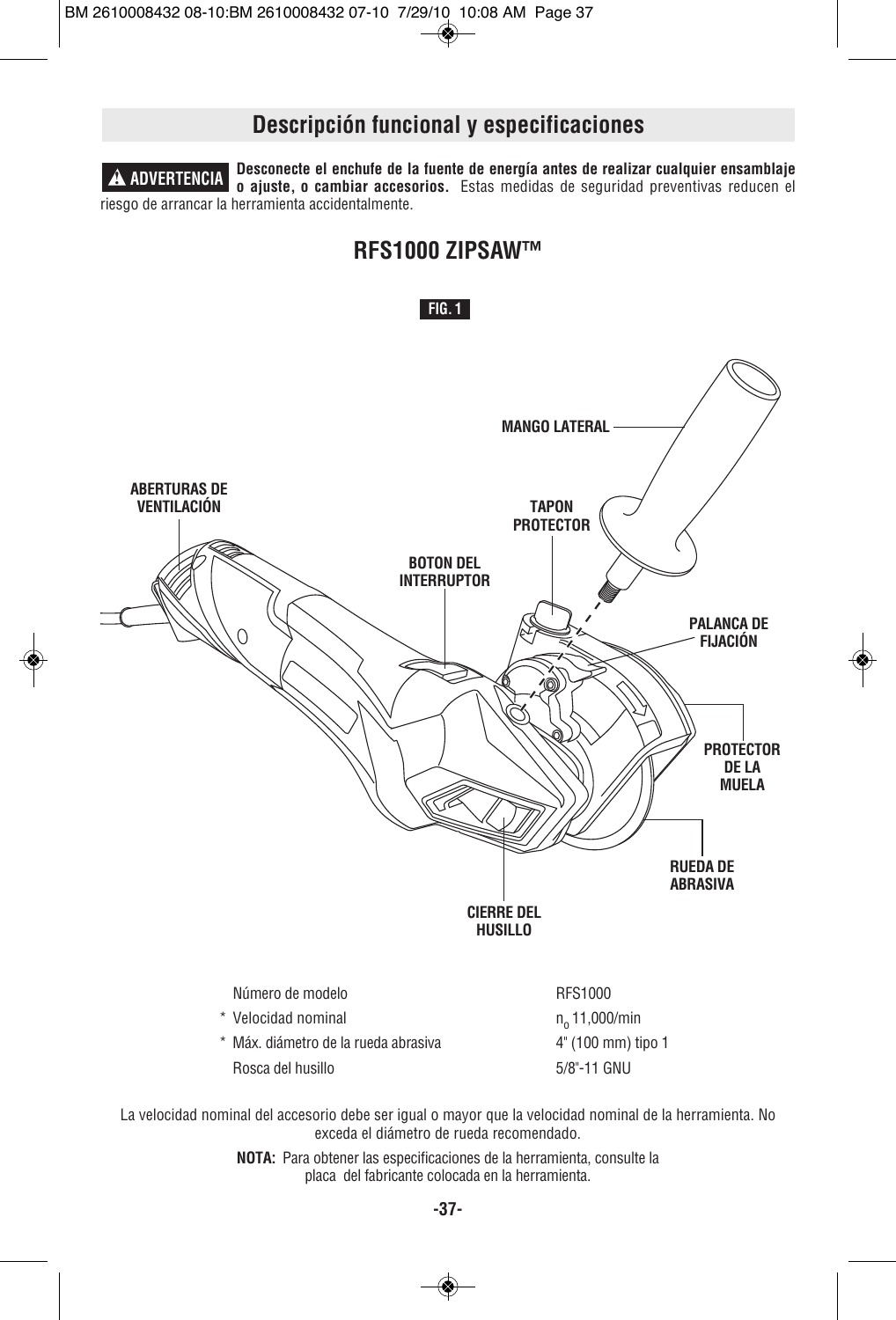# **Ensamblaje**

### **INSTALACION DEL PROTECTOR DE LA MUELA**

El protector de la muela debe **Example 2** Figures Liga Cuando se utilicencia de la ADVERTENCIA estar instalado cuando se utilicen ruedas de amolar. Mantenga siempre el protector de la muela entre usted y la pieza de trabajo mientras esté cortando.

**El tapón protector debe estar instalado siempre cuando la ! ADVERTENCIA manguera de aspiración no esté conectada.** Si la rueda abrasiva revienta, se podrían eyectar fragmentos de la misma hacia el usuario si el tapón protector no está instalado.

La posición del protector puede ajustarse para acomodar la operación que se esté realizando.

**FIG. 2 DIENTES MUESCAS** Para colocar el protector de la muela, DESCONECTE la herramienta de la fuente de energía.

Posicione el protector en el cuello del husillo de manera que las muescas del protector se alineen con los dientes del cuello del husillo (Fig. 2).

Rote el protector en cualquiera de las dos direcciones hasta la posición deseada y mueva la palanca de fijación hasta la posición BLOQUEADA para sujetar firmemente el protector en su sitio.

PARA RETIRAR EL PROTECTOR: Mueva la palanca de fijación hasta la posición desbloqueada, rote el protector hasta que las muescas ubicadas en el protector se alineen con los dientes ubicados en el cuello del husillo y levante el protector del cuello del husillo (Fig. 2).



### **TUERCAS DE FIJACIÓN Y PESTAÑA DE SOPORTE**

La herramienta está equipada con un husillo roscado para montar accesorios. Utilice siempre la tuerca de fijación suministrada (y la pestaña de soporte) que tiene el mismo tamaño de rosca que el husillo.

#### **MANGO LATERAL**

El mango lateral se utiliza para controlar y equilibrar la herramienta. El mango se debe enroscar en la carcasa delantera en cualquiera de los dos lados de la herramienta, dependiendo de la preferencia personal y la comodidad. Utilice el mango lateral para lograr un control seguro y facilitar la operación (Fig. 1).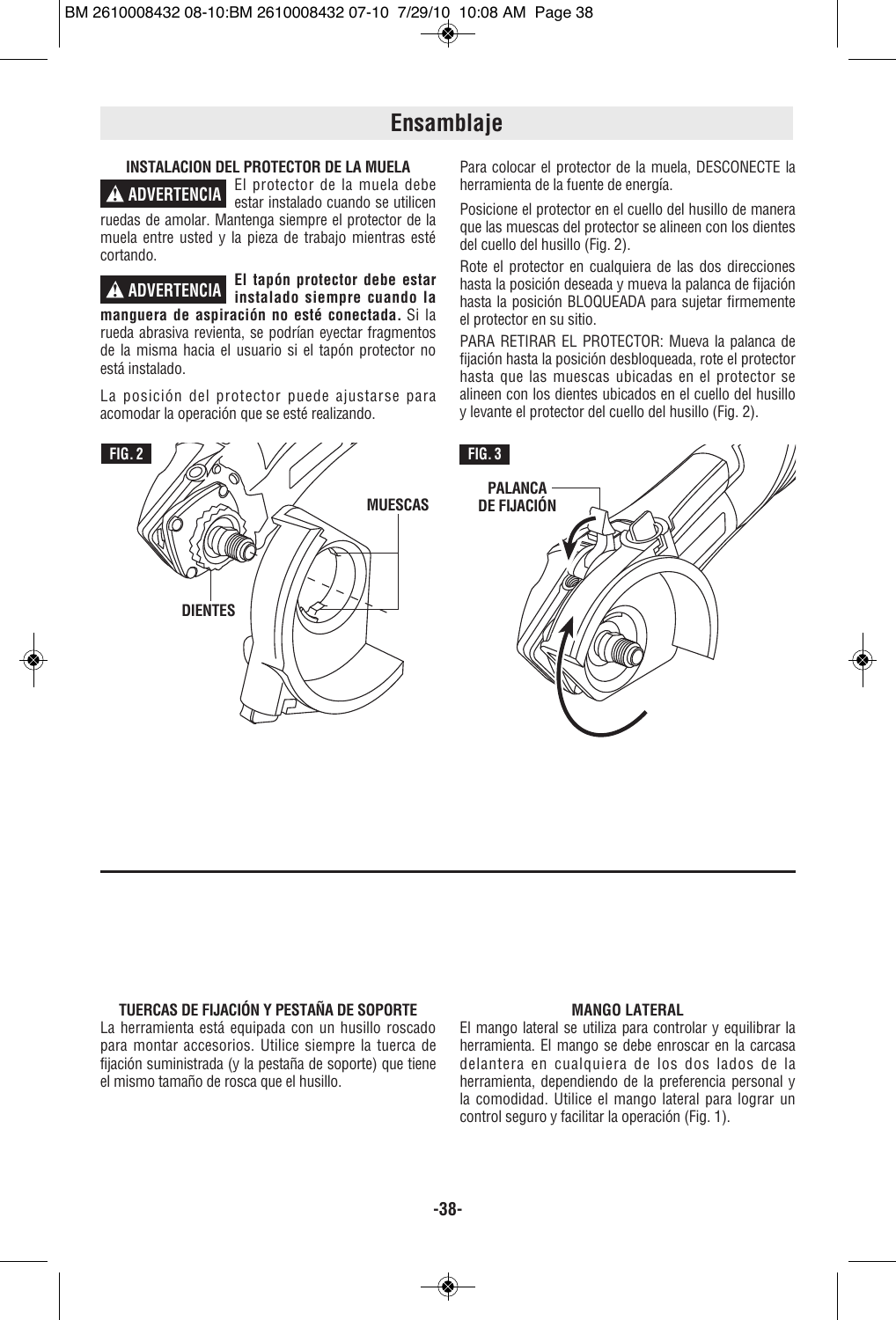### **ENSAMBLAJE DE LA RUEDA**

Utilice únicamente ruedas de corte de diamante (tipo 1) o ruedas Rotozip® XWHEELS™. Las ruedas abrasivas adheridas pueden reventar, haciendo que los fragmentos salgan despedidos a gran velocidad y posiblemente les golpeen a usted o a las personas que se encuentren presentes. **! ADVERTENCIA**

Utilice siempre el protector y la **A ADVERTENCIA** cubierta del protector incluidos

cuando corte.

Desconecte la herramienta de la fuente de alimentación. Asegúrese de que el protector de la muela esté colocado para cortar.

### **RUEDAS DE CORTE MARCA ROTOZIP®**

Enrosque la pestaña de soporte en el husillo y luego coloque una tuerca de fijación estándar en el husillo (Fig. 4).

Apriete la tuerca de fijación estándar utilizando la llave de tuerca ajustable incluida, mientras sujeta el cierre del husillo. La tuerca de fijación estándar se convierte en la pestaña de soporte para las ruedas de corte Rotozip®.

Coloque la rueda sobre la tuerca de fijación estándar, asegurándose de centrar la rueda sobre la tuerca de fijación.

Enrosque la arandela y el perno de fijación Rotozip® y apriete el perno utilizando la llave hexagonal incluida mientras sujeta el cierre del husillo (Fig. 4 y 5).

Si va a realizar un corte estándar, instale la cubierta del protector y rótela en sentido contrario al de las agujas del reloj para bloquearla en su sitio. Si va a realizar un corte al ras, no instale la cubierta del protector (Fig. 6).

PARA RETIRAR LA RUEDA: Invierta el procedimiento.

#### **RUEDAS DE DIAMANTE TIPO 1 DE 4 PULGADAS ESTÁNDAR**

Enrosque la pestaña de soporte en el husillo y luego coloque la rueda en el husillo.

Enrosque la tuerca de fijación estándar en el husillo y apriétela utilizando la llave de tuerca ajustable incluida mientras sujeta el cierre del husillo.

Almacene la tuerca de fijación Rotozip® enroscándola en la llave de tuerca ajustable incluida.

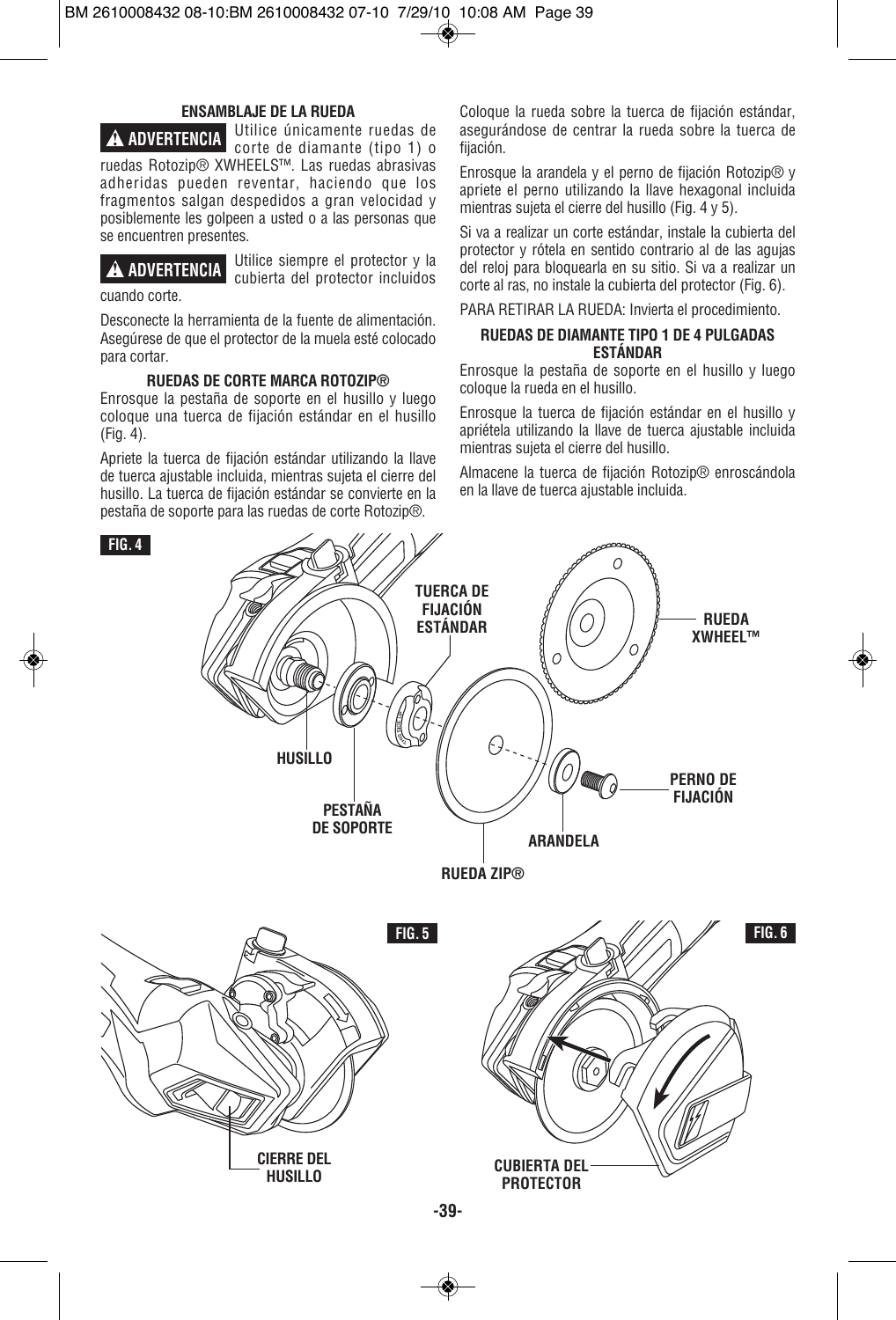#### **ENSAMBLAJE DEL SISTEMA DE RECOLECCIÓN DE POLVO (accesorio opcional)**

Para conectar el sistema de recolección de polvo, comience retirando el tapón para polvo ubicado en el protector (Fig. 1).

Inserte el codo de 60° en la abertura redonda ubicada en el protector (Fig. 7).

Conecte la manguera incluida al codo de 60°.

Rote la pinza para manguera ubicada en la parte trasera de la herramienta y acople a presión la manguera en la posición correcta, de la manera que se muestra en la ilustración (Fig. 7).

Inserte el extremo abierto de la manguera incluida en el adaptador de aspiración. Una vez hecho esto, el adaptador de aspiración se podrá conectar a su manguera de aspiración estándar de 1-1/4, 1-1/2, 2-1/4 ó 2-1/2 pulgadas de diámetro.



# **Instrucciones de funcionamiento**

Agarre la herramienta con las dos manos cuando arranque la herramienta, ya que el par de fuerzas del motor puede hacer que la herramienta se tuerza.

Arranque la herramienta antes de aplicarla a la pieza de trabajo. Levante la herramienta de la pieza de trabajo antes de soltar el interruptor. No encienda y apague la herramienta con el interruptor mientras la herramienta está sometida a carga; esto acortará enormemente la vida del interruptor.

### **INTERRUPTOR CORREDIZO "ON/OFF" (DE ENCENDIDO Y APAGADO) CON CIERRE**

La herramienta se enciende con el botón del interruptor ubicado en un lado de la caja del motor. El interruptor se puede fijar en la posición "ON" (encendido), lo cual resulta práctico al realizar operaciones prolongadas.

Para encender la herramienta (posicion "ON") sin dejarla fija, deslice el botón de interruptor hacia adelante ejerciendo presión UNICAMENTE sobre la parte de ATRAS del botón. Al soltar completamente el botón del interruptor, éste volverá a la posición "OFF" (Fig. 1).

PARA FIJAR EL INTERRUPTOR EN LA POSICION "ON", deslice el botón del interruptor hacia adelante y OPRIMA la parte DELANTERA.

PARA DESBLOQUEAR EL INTERRUPTOR, simplemente oprima y suelte la parte de ATRAS del botón. El interruptor está accionado por resorte y saltará de vuelta automáticamente.

Con el fin de evitar los retrocesos (una situación donde la rueda quiere saltarse otro material), se recomienda que haga los cortes en el mismo sentido del giro de la rueda.

**Es importante que lea y entienda la sección de este manual denominada "Causas del retroceso y su prevención por el operador". ! ADVERTENCIA**

### **POSICIONAMIENTO DE LAS MANOS**

Evite usar la posición delantera de las manos cuando corte metal u otros objetos que se puedan poner calientes mientras son cortados. Los materiales metálicos y otros materiales termoconductores se pueden calentar rápidamente por acción de la fricción de corte, con lo cual se aumenta el riesgo de quemaduras.

Su sierra Zip Saw® ofrece múltiples posiciones de las manos para brindar mayor comodidad y control. Asegúrese siempre de controlar la herramienta con las dos manos mientras esté cortando.

**-40-**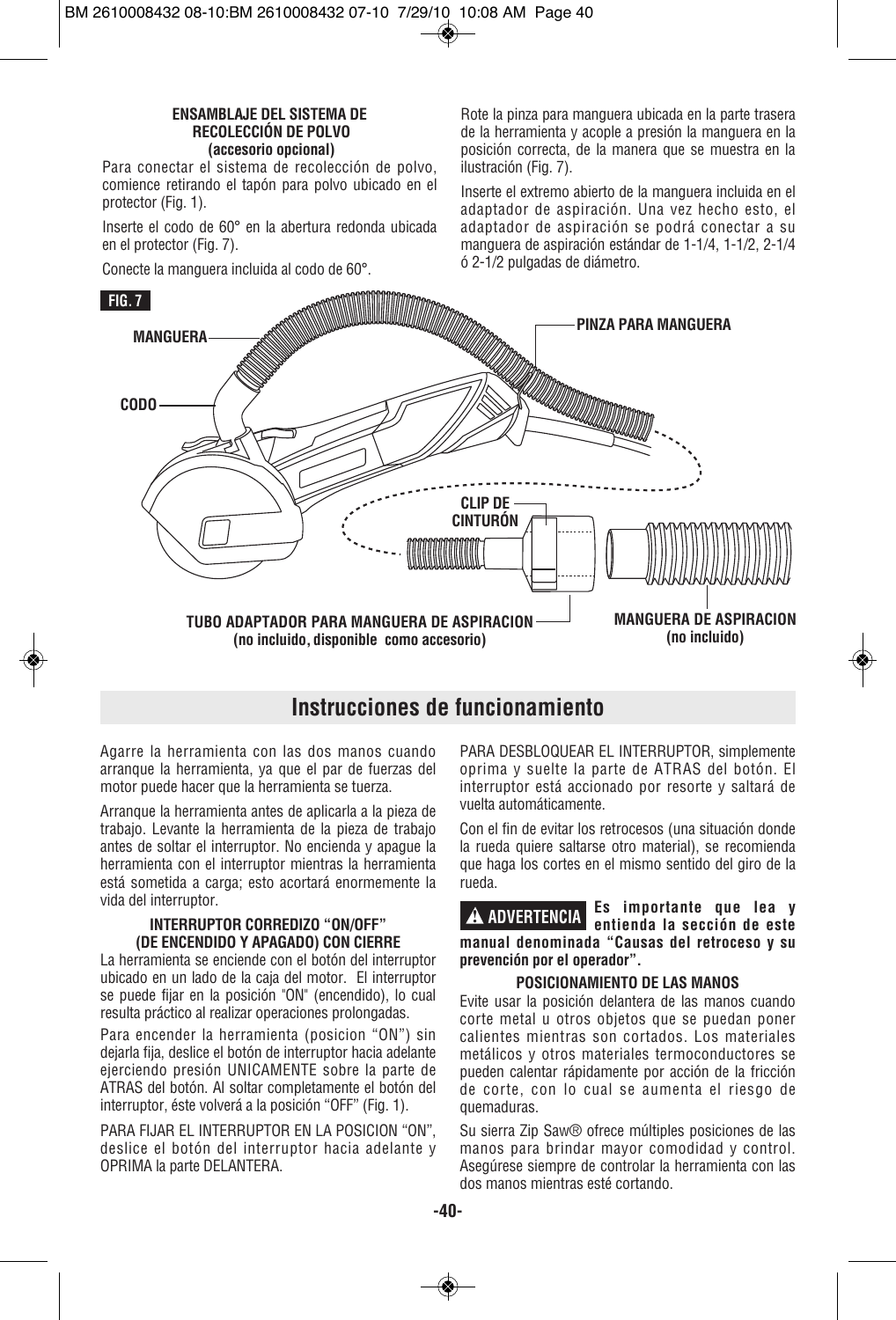La posición delantera de las manos brinda el mayor control para realizar cortes de aberturas intrincados o curvos. Cuando se utilice la posición delantera de las manos, coloque la mano principal en la posición delantera y la segunda mano de apoyo en la posición trasera de las manos (Fig. 8).

La posición central o estándar de las manos puede ser más cómoda en el caso de cortes al hilo más largos. Cuando utilice la posición central de las manos, coloque la mano principal en el centro de la herramienta y su segunda mano de apoyo en el mango lateral (Fig. 9).



#### **CORTE DE BALDOSA**

Asegúrese de que el material que se vaya a cortar esté firmemente sujeto en una prensa de tornillo o un dispositivo de fijación antes de intentar cortarlo.

Encienda la herramienta y espere a que la rueda alcance su velocidad máxima. En el caso de cortes que se extiendan hasta el borde de una baldosa, corte completamente a través del borde o los bordes a lo largo de la línea de corte.

Estríe primero la baldosa a lo largo de la línea de corte, haciendo múltiples pasadas para cortar progresivamente a través de la baldosa. Con el protector en el lado derecho de la herramienta, EMPUJE la herramienta alejándola para lograr una mejor extracción de polvo. JALE la herramienta hacia usted para lograr mejor control y precisión de corte.

La sierra Zip Saw® no utiliza ruedas diseñadas para amolar superficies frontales. Si su corte requiere un borde acabado liso, utilice una herramienta de acabado de baldosas apropiada para refinar el borde de la baldosa.

#### **CORTE AL RAS**

Retire primero la cubierta del protector (Fig. 6).

Segundo, considere la altura deseada del corte al ras. En el caso de instalación de pisos, añada el grosor del adhesivo para pisos, el propio piso y toda base de piso u otro material que vaya a aumentar el grosor del piso acabado. Además, tenga presente que esta sierra creará un corte de aproximadamente 3/4 de pulgada de profundidad.

Esta sierra crea un corte aproximadamente 3/16 de pulgada por encima de la superficie sobre la cual se apoya el protector. Cuando se corten jambas de puerta, zócalo, bandas de protección u otras áreas donde sea necesario que el piso se deslice por debajo, suba la altura de corte de la sierra colocando un pedazo de material de desecho debajo del protector para que actúe como superficie de apoyo. Asegúrese de que el material de desecho esté ubicado a lo largo de toda la longitud del área que se vaya a cortar (Fig. 10).

Encienda la herramienta y espere a que la rueda alcance su velocidad máxima.

Sumerja cuidadosamente la rueda en la pieza de trabajo, asegurándose de mantener el protector en contacto constante con la superficie de apoyo. Para asegurar que el corte sea liso, hágalo de izquierda a derecha.

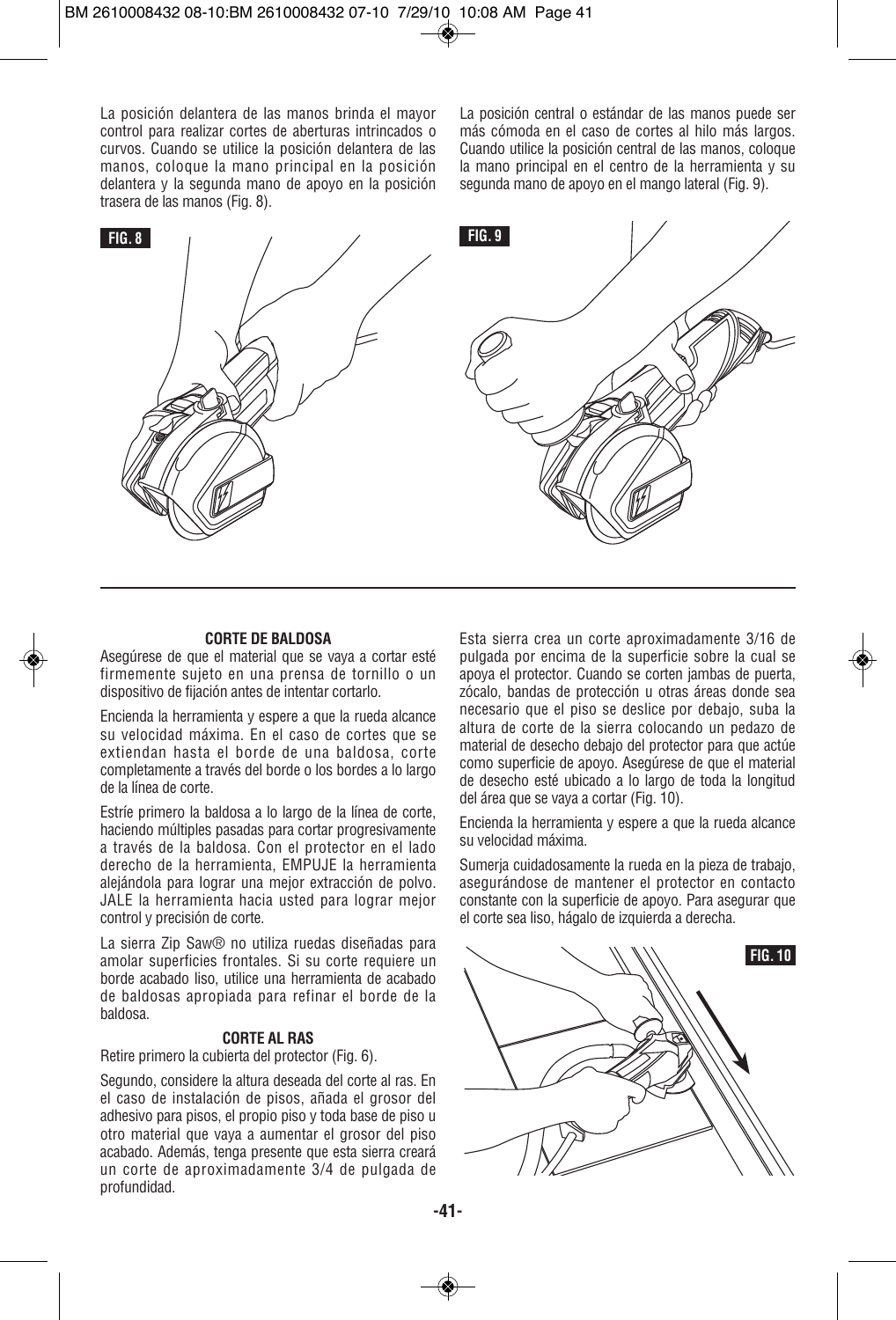#### **CORTES GENERALES**

1. Asegúrese de que el material a cortar esté inmovilizado en un tornillo de carpintero o en un aparato antes de tratar de cortarlo.

2. Mantenga el cuerpo situado a uno de los dos lados de la rueda pero no en línea con la rueda. Es importante soportar la herramienta adecuadamente y situar el cuerpo de manera que se minimice la exposición del cuerpo a un atasco y retroceso de la rueda.

3. Agarre la herramienta con ambas manos cuando esté realizando un corte y asegúrese siempre de estar listo y ser capaz de controlar el corte.

4. Evite atorar, torcer o pellizcar la rueda con la pieza de trabajo o ejercer una presión lateral excesiva sobre la rueda.

5. Mantenga la cubierta del protector entre la rueda y el usuario.

# **Mantenimiento**

### **Servicio**

**El mantenimiento preventivo A** ADVERTENCIA **realizado por personal no autorizado pude dar lugar a la colocación in correcta de cables y com ponentes internos que podría constituir un peligro serio.** Recomendamos que todo el servicio de ajustes y reparaciones de la herramienta sea realizado por un Centro de Servicio de Fábrica Bosch o Rotozip o una Estación de Servicio Bosch Autorizada. Llame al 1-877-ROTOZIP (1-877-768-6947) si su herramienta necesita servicio.

### **LUBRICACIÓN DE LAS HERRAMIENTAS**

Su herramienta Rotozip ha sido lubricada adecuadamente y está lista para la utilización. La lubricación aplicada en la fábrica dura toda la vida útil de la herramienta.

### **ESCOBILLAS DE CARBÓN**

Las escobillas y el conmutador de la herramienta han sido diseñados para muchas horas de servicio fiable. Para mantener un rendimiento óptimo del motor, recomendamos que cada dos a seis meses se examinen las escobillas. Sólo se deben usar escobillas de repuesto Bosch genuinas diseñadas específicamente para su herramienta.

#### **COJINETES**

La herramienta y los aditamentos Rotozip contienen cojinetes sellados que están diseñados para durar toda la vida útil de la herramienta. Los cojinetes que se vuelven ruidosos (debido a la pesada carga o al corte de materiales muy abrasivos) deben ser inspeccionados de inmediato para evitar el sobrecalentamiento o la falla del

**! ADVERTENCIA**

motor. Contacte a su Centro de Servicio de Fábrica Bosch o Rotozip si los cojinetes se

vuelven ruidosos.

#### **Limpieza**

Para evitar accidentes desconecte siempre la herra**mienta de la fuente de energía antes de la limpieza o** de la realización de cualquier mantenimiento. La herramienta se puede limpiar más eficazmente con aire comprimido seco. **Use gafas de segu ridad siempre que limpie herramientas con aire comprimido.**

Las aberturas de ventilación y las palancas de interruptor

**! PRECAUCION**

deben mantenerse limpias y libres de materias extrañas. No intente limpiar introduciendo objetos

puntiagudos a través de las aberturas.

Ciertos agentes de limpieza y disolventes dañan las **piezas de plástico.** Algunos de estos son: gasolina, tetracloruro de carbono, disolventes de limpieza clorados, amoníaco y detergentes domésticos que contienen amoníaco.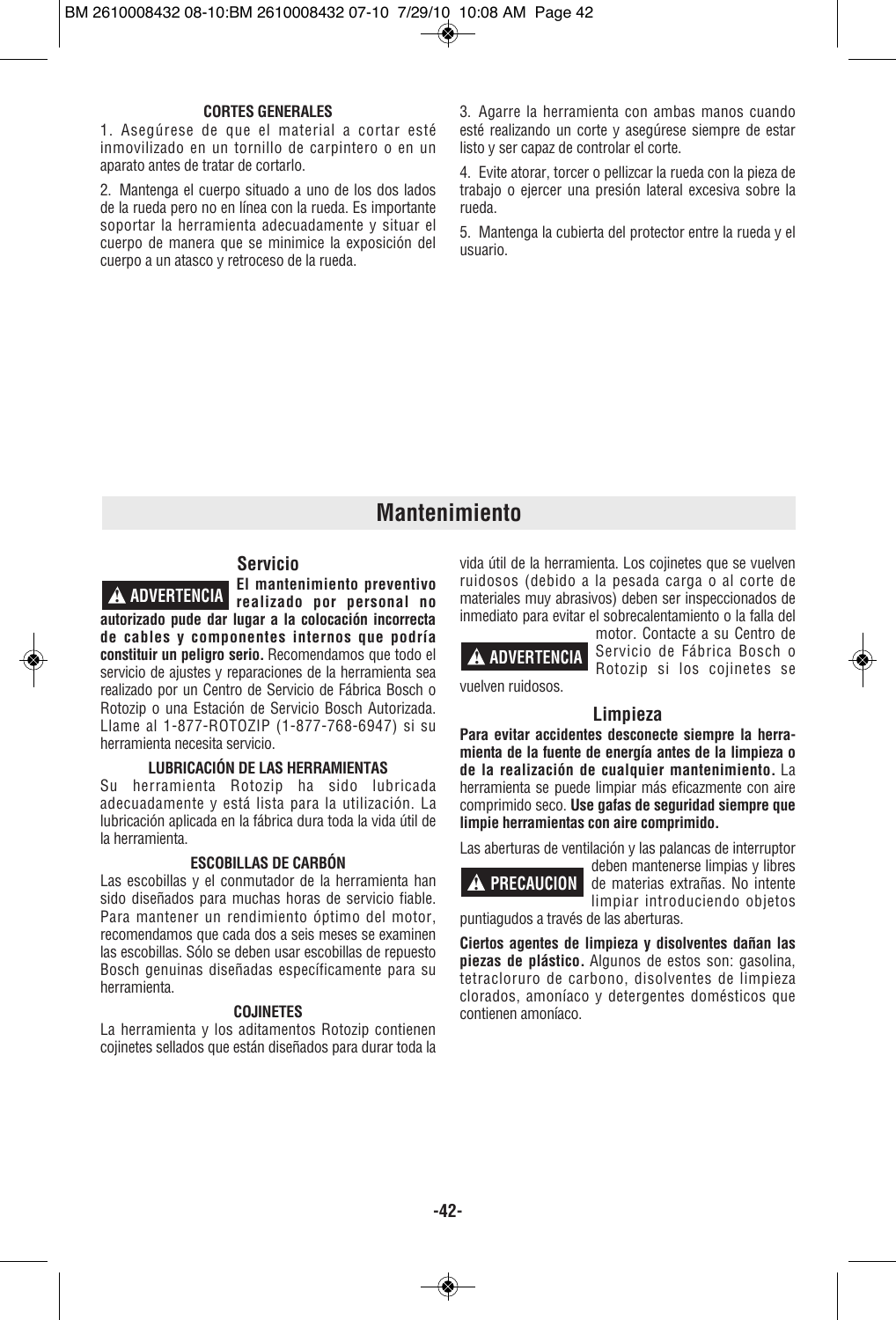# **Cordones de extensión**

# **! ADVERTENCIA**

**Si es necesario un cordón de extensión, se debe usar un**

**cordón con conductores de tamaño adecuado que sea capaz de transportar la corriente necesaria para la herramienta.** Esto evitará caídas de tensión excesivas, pérdida de potencia o recalentamiento. Las herramientas conectadas a tierra deben usar cordones de extensión de 3 hilos que tengan enchufes de 3 terminales y receptáculos para 3 terminales.

**NOTA:** Cuanto más pequeño es el número de calibre, más grueso es el cordón.

#### **TAMAÑOS RECOMENDADOS DE CORDONES DE EXTENSION HERRAMIENTAS DE 120 V CORRIENTE ALTERNA**

| Capacidad                                  | Tamaño del cordón en A.W.G. |    |                                    |     | Tamaños del cable en mm <sup>2</sup> |                   |     |                                      |
|--------------------------------------------|-----------------------------|----|------------------------------------|-----|--------------------------------------|-------------------|-----|--------------------------------------|
| nominal en<br>amperes de la<br>herramienta | 25                          | 50 | Longitud del cordón en pies<br>100 | 150 | 15                                   | 30                | 60  | Lonaitud del cordón en metros<br>120 |
| $3-6$                                      | 18                          | 16 | 16                                 | 14  |                                      | $0.75$ $0.75$ 1.5 |     | 2.5                                  |
| $6 - 8$                                    | 18                          | 16 | 14                                 | 12  | 0.75                                 | 1.0               | 2.5 | 4.0                                  |
| $8 - 10$                                   | 18                          | 16 | 14                                 | 12  | 0.75                                 | 1.0               | 2.5 | 4,0                                  |
| $10 - 12$                                  | 16                          | 16 | 14                                 | 12  | 1.0                                  | 2.5               | 4.0 |                                      |
| $12 - 16$                                  | 14                          | 12 |                                    |     |                                      |                   |     |                                      |

# **Accesorios**

#### **Ruedas XWHEELS™**

La forma especial de estas ruedas permite realizar cortes al ras lisos todas las veces. Las ruedas XWHEELS™ realizan cortes controlados cuando usted lo necesita y en prácticamente cualquier material.

Ruedas XWHEELS™ para madera (XW-WD)

Ruedas XWHEELS™ para baldosa (XW-TILE) Ruedas XWHEEL™ para metal (XW-MET)

#### **RUEDAS ZIP®**

Las ruedas Zip® permiten realizar cortes rápidos de hasta 9/16 de pulgada de profundidad. Con un diámetro de 3-1/2 pulgadas, las ruedas Zip® le permiten hacer cortes de radio más cerrado que las ruedas más grandes.

Rueda Zip® de diamante (RZDIA)